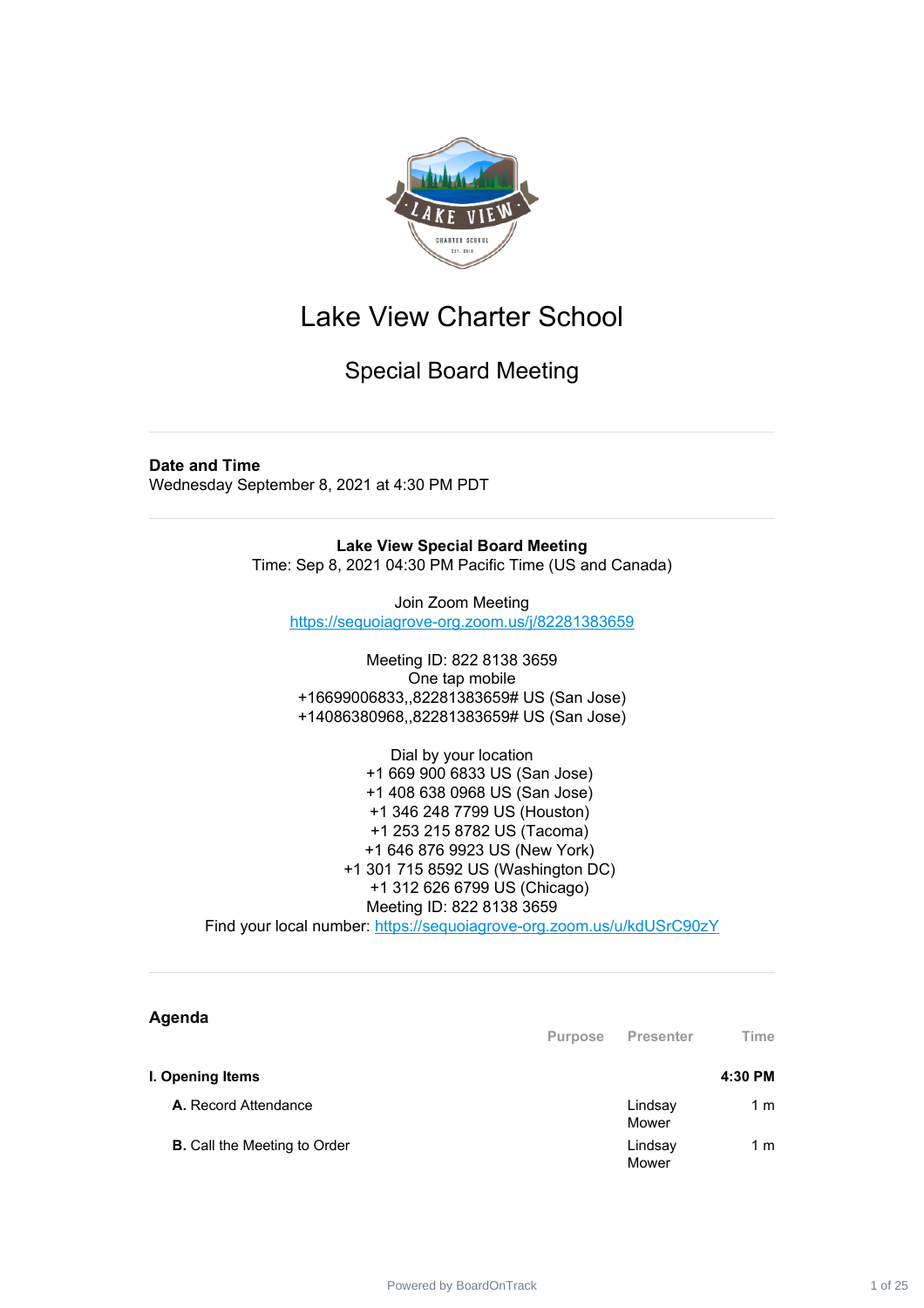|                                                                                                                                                                                                                                                                                                                                                                                                                                                                                                                                                                                                                                                                                                                                                                                                                                                                                                                                                                                                                                                                                                                                                        | Purpose        | <b>Presenter</b>              | Time            |
|--------------------------------------------------------------------------------------------------------------------------------------------------------------------------------------------------------------------------------------------------------------------------------------------------------------------------------------------------------------------------------------------------------------------------------------------------------------------------------------------------------------------------------------------------------------------------------------------------------------------------------------------------------------------------------------------------------------------------------------------------------------------------------------------------------------------------------------------------------------------------------------------------------------------------------------------------------------------------------------------------------------------------------------------------------------------------------------------------------------------------------------------------------|----------------|-------------------------------|-----------------|
| C. Approval of the Agenda                                                                                                                                                                                                                                                                                                                                                                                                                                                                                                                                                                                                                                                                                                                                                                                                                                                                                                                                                                                                                                                                                                                              | Vote           | Lindsay<br>Mower              | 1 m             |
| <b>D.</b> Public Comments                                                                                                                                                                                                                                                                                                                                                                                                                                                                                                                                                                                                                                                                                                                                                                                                                                                                                                                                                                                                                                                                                                                              | <b>Discuss</b> |                               | 2 <sub>m</sub>  |
| II. Financials                                                                                                                                                                                                                                                                                                                                                                                                                                                                                                                                                                                                                                                                                                                                                                                                                                                                                                                                                                                                                                                                                                                                         |                |                               | 4:35 PM         |
| A. Unaudited Actuals Report                                                                                                                                                                                                                                                                                                                                                                                                                                                                                                                                                                                                                                                                                                                                                                                                                                                                                                                                                                                                                                                                                                                            | Vote           | Darlington<br>Ahaiwe          | 15 <sub>m</sub> |
| III. Operations                                                                                                                                                                                                                                                                                                                                                                                                                                                                                                                                                                                                                                                                                                                                                                                                                                                                                                                                                                                                                                                                                                                                        |                |                               | 4:50 PM         |
| A. Resolution for Charter Extension                                                                                                                                                                                                                                                                                                                                                                                                                                                                                                                                                                                                                                                                                                                                                                                                                                                                                                                                                                                                                                                                                                                    | Vote           | Julie<br>Haycock-<br>Cavender | 5 <sub>m</sub>  |
| <b>IV.</b> Governance                                                                                                                                                                                                                                                                                                                                                                                                                                                                                                                                                                                                                                                                                                                                                                                                                                                                                                                                                                                                                                                                                                                                  |                |                               | 4:55 PM         |
| A. Discussion on Board Training                                                                                                                                                                                                                                                                                                                                                                                                                                                                                                                                                                                                                                                                                                                                                                                                                                                                                                                                                                                                                                                                                                                        | <b>Discuss</b> | Julie<br>Haycock-<br>Cavender | 5 <sub>m</sub>  |
| V. Closing Items                                                                                                                                                                                                                                                                                                                                                                                                                                                                                                                                                                                                                                                                                                                                                                                                                                                                                                                                                                                                                                                                                                                                       |                |                               | 5:00 PM         |
| A. Board of Director's Comments & Requests                                                                                                                                                                                                                                                                                                                                                                                                                                                                                                                                                                                                                                                                                                                                                                                                                                                                                                                                                                                                                                                                                                             | <b>Discuss</b> |                               | 2 <sub>m</sub>  |
| <b>B.</b> Announcement of Next Regular Scheduled Board<br>Meeting                                                                                                                                                                                                                                                                                                                                                                                                                                                                                                                                                                                                                                                                                                                                                                                                                                                                                                                                                                                                                                                                                      | <b>FYI</b>     | Lindsay<br>Mower              | 1 <sub>m</sub>  |
| The Next Regular Scheduled Board Meeting is September 15, 2021 at 4:30 PM.                                                                                                                                                                                                                                                                                                                                                                                                                                                                                                                                                                                                                                                                                                                                                                                                                                                                                                                                                                                                                                                                             |                |                               |                 |
| C. Adjourn Meeting                                                                                                                                                                                                                                                                                                                                                                                                                                                                                                                                                                                                                                                                                                                                                                                                                                                                                                                                                                                                                                                                                                                                     | Vote           | Lindsay<br>Mower              |                 |
|                                                                                                                                                                                                                                                                                                                                                                                                                                                                                                                                                                                                                                                                                                                                                                                                                                                                                                                                                                                                                                                                                                                                                        |                |                               |                 |
| Public Comment Rules: Members of the public may address the Board on agenda or<br>non-agenda items through the teleconference platform, Zoom. Zoom does not require the<br>members of the public to have an account or login. Please either utilize the chat option<br>to communicate to the administrative team of your desire to address the Board or simply<br>communicate orally your desire to address the Board when the Board asks for public<br>comments. Speakers may be called in the order requests are received. Comments are<br>limited to 2 minutes each, with no more than 15 minutes per single topic. If a member of<br>the public utilizes a translator to address the Board, those individuals are allotted 4 minutes<br>each. If the Board utilizes simultaneous translation equipment in a manner that allows the<br>Board to hear the translated public testimony simultaneously, those individuals are allotted<br>2 minutes each. By law, the Board is allowed to take action only on items on the agenda.<br>The Board may, at its discretion, refer a matter to school staff or calendar the issue for<br>future discussion. |                |                               |                 |
| Note: The Governing Board encourages those with disabilities to participate fully in the<br>public meeting process. If you need a disability-related modification or accommodation,<br>including auxiliary aids or services, to participate in the public meeting, please contact the<br>Governing Board Office at (530) 927-5137 at least 48 hours before the scheduled board<br>meeting so every reasonable effort can be made to accommodate you. (Government Code<br>§ 54954.2; Americans with Disabilities Act of 1990, § 202 (42 U.S.C. § 12132)).                                                                                                                                                                                                                                                                                                                                                                                                                                                                                                                                                                                               |                |                               |                 |
| Powered by BoardOnTrack                                                                                                                                                                                                                                                                                                                                                                                                                                                                                                                                                                                                                                                                                                                                                                                                                                                                                                                                                                                                                                                                                                                                |                |                               |                 |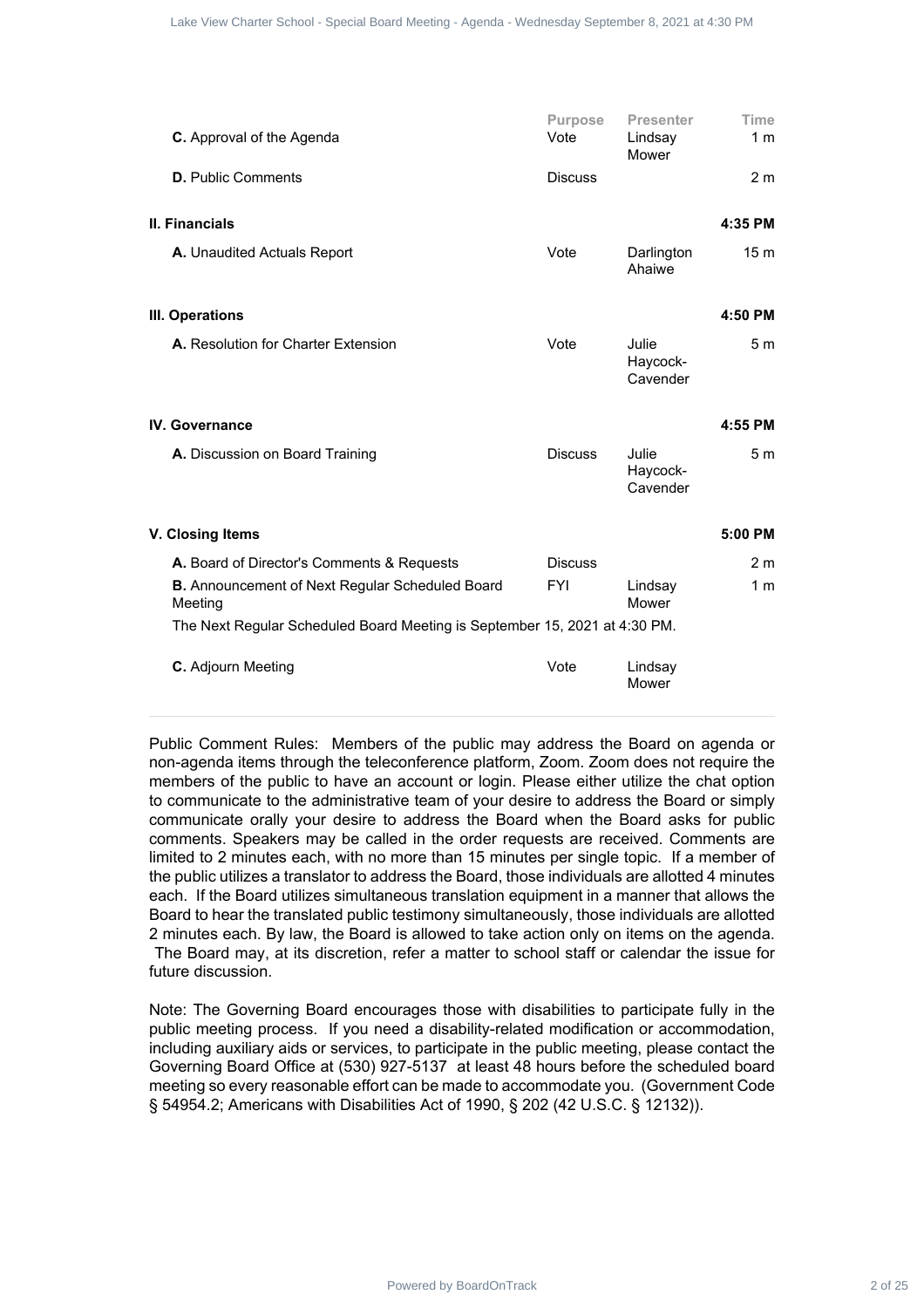#### Cover Sheet

#### Unaudited Actuals Report

**Section:** II. Financials<br> **Item:** A. Unaudited **Purpose:** Vote **Submitted by:**

**A. Unaudited Actuals Report** Power Charter 3 of 25 1 of 1Lake View Charter School - Special Board Meeting - Agenda<br>
Dinamical Actuals 3 of 25 1 of 1<br>
Unaudited Actuals Report<br>
- A Unaudited Actuals Report<br>
- A University Board Meeting - Meeting Proced

Lake View\_Financial Package\_June 2021.pdf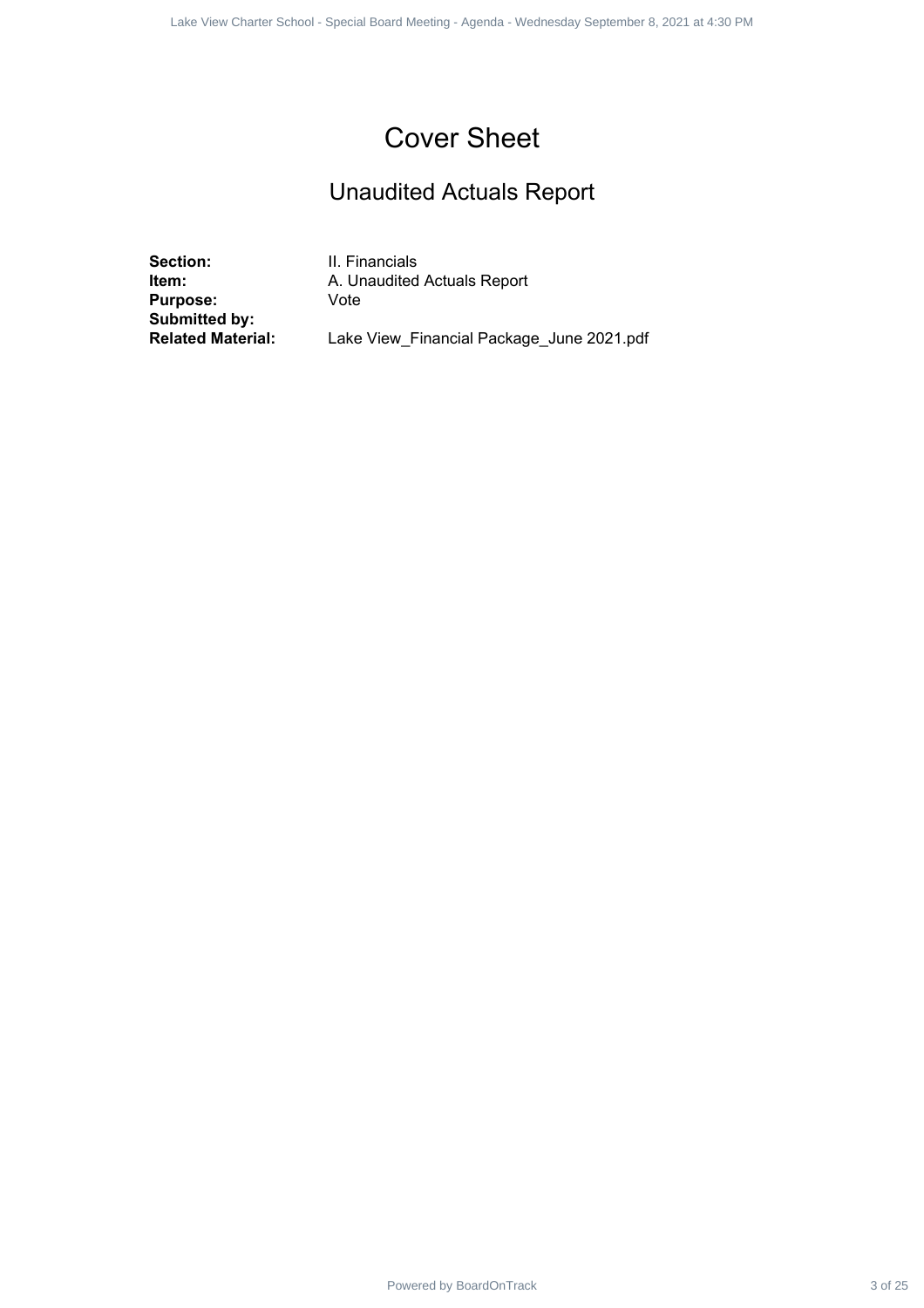

# Monthly Financial Presentation – June 2021 Unaudited Actual Report ER<br>Powered by Board Charter School<br>- Special Board Meeting - Special Board Meeting - Unaudited Actual Report<br>- Report Meeting - Agenda - Wednesday Section Track Process - Agenda - Wednesday Section Track Process - Agenda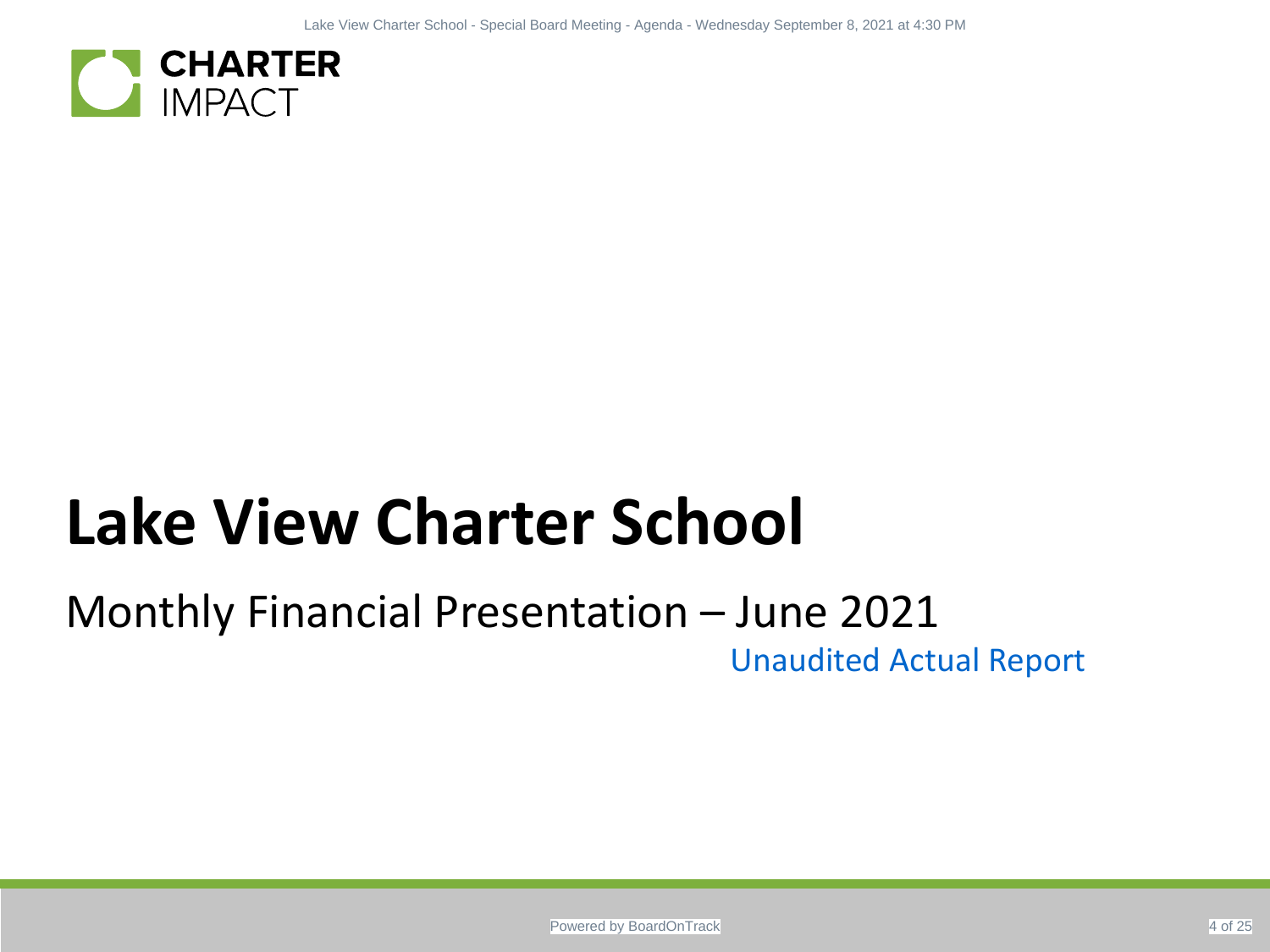# **Highlights**



- Year-end revenue exceeded budget 7%.
- Year-end expenses exceeded budget 13%. LACKER VIEW CHARTER SCHOOL – MARTIN CHARTER SCHOOL – MARTIN CHARTER SCHOOL – MARCHEN CHARTER SCHOOL - Special Board Meeting - Agenda - Wednesday September 8, 2021 at 4:30 PM Meeting - Wednesday September 8, 2021 at 4:30 PM
- Year-end deficit is \$246k.
- Year-end cash balance is \$202k.

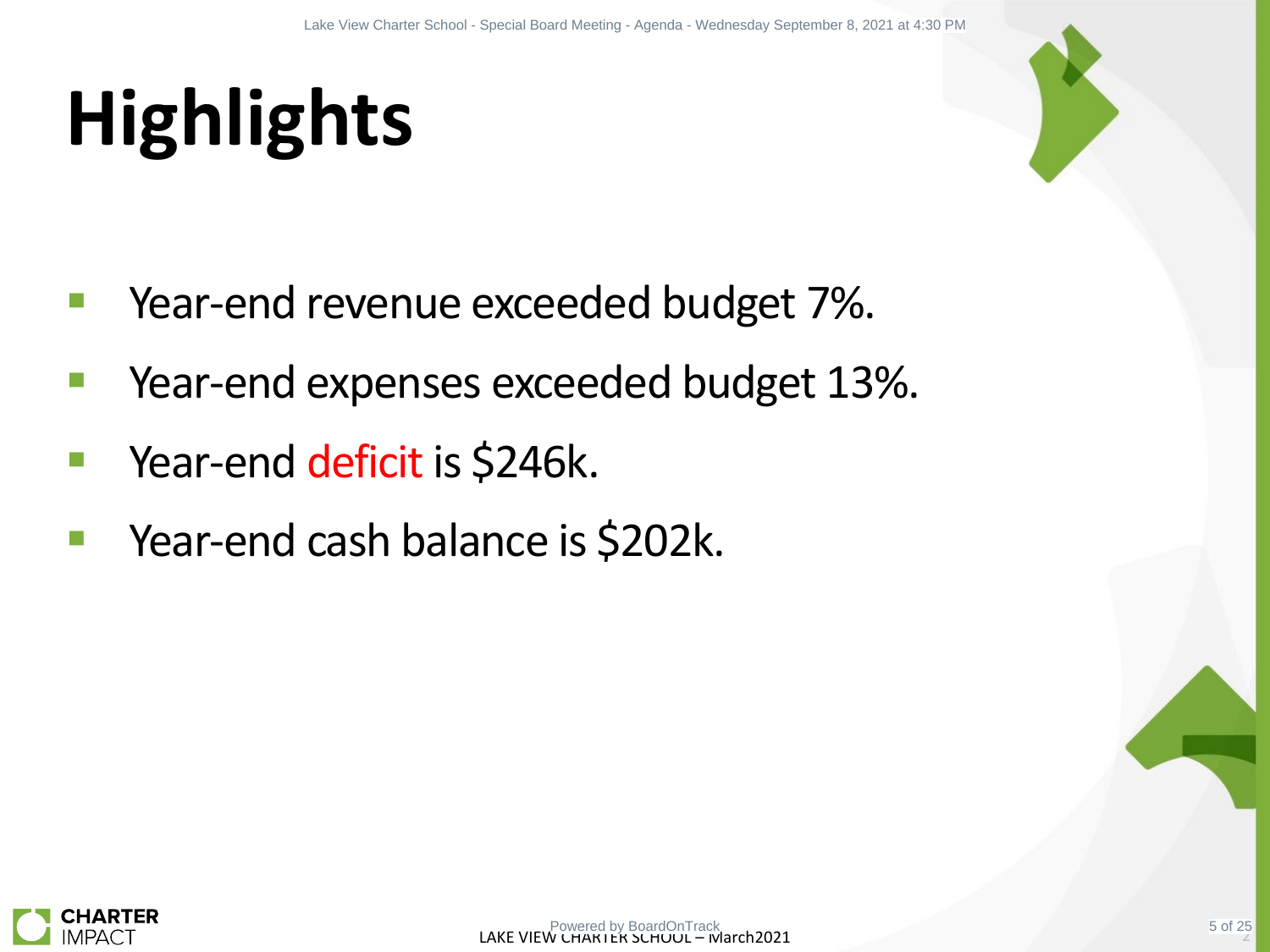## **LAKE VIEW - Revenue**

#### Positive revenue variance due to received one-time funding:

- ・ Learning Loss Mitigation Funds: **\$61k.**
- ・ Paycheck Protection Program**: \$174k.**

**Revenue**

| nue variance due to received one-time funding: |         |                |                     |               |  |
|------------------------------------------------|---------|----------------|---------------------|---------------|--|
| ng Loss Mitigation Funds: \$61k.               |         |                |                     |               |  |
| eck Protection Program: \$174k.                |         |                |                     |               |  |
|                                                |         |                | <b>Year-to-Date</b> |               |  |
|                                                |         | <b>Actual</b>  | <b>Budget</b>       | Fav/(Unf)     |  |
| evenue                                         |         |                |                     |               |  |
| <b>State Aid-Rev Limit</b>                     | $\zeta$ | $3,992,709$ \$ | $3,986,237$ \$      | 6,472         |  |
| <b>Federal Revenue</b>                         |         | 249,091        | 51,676              | 197,415       |  |
| <b>Other State Revenue</b>                     |         | 438,538        | 346,966             | 91,572        |  |
| <b>Other Local Revenue</b>                     |         | 10,654         |                     | 10,654        |  |
| <b>Total Revenue</b>                           | \$      | 4,690,992      | \$<br>4,384,878     | \$<br>306,113 |  |

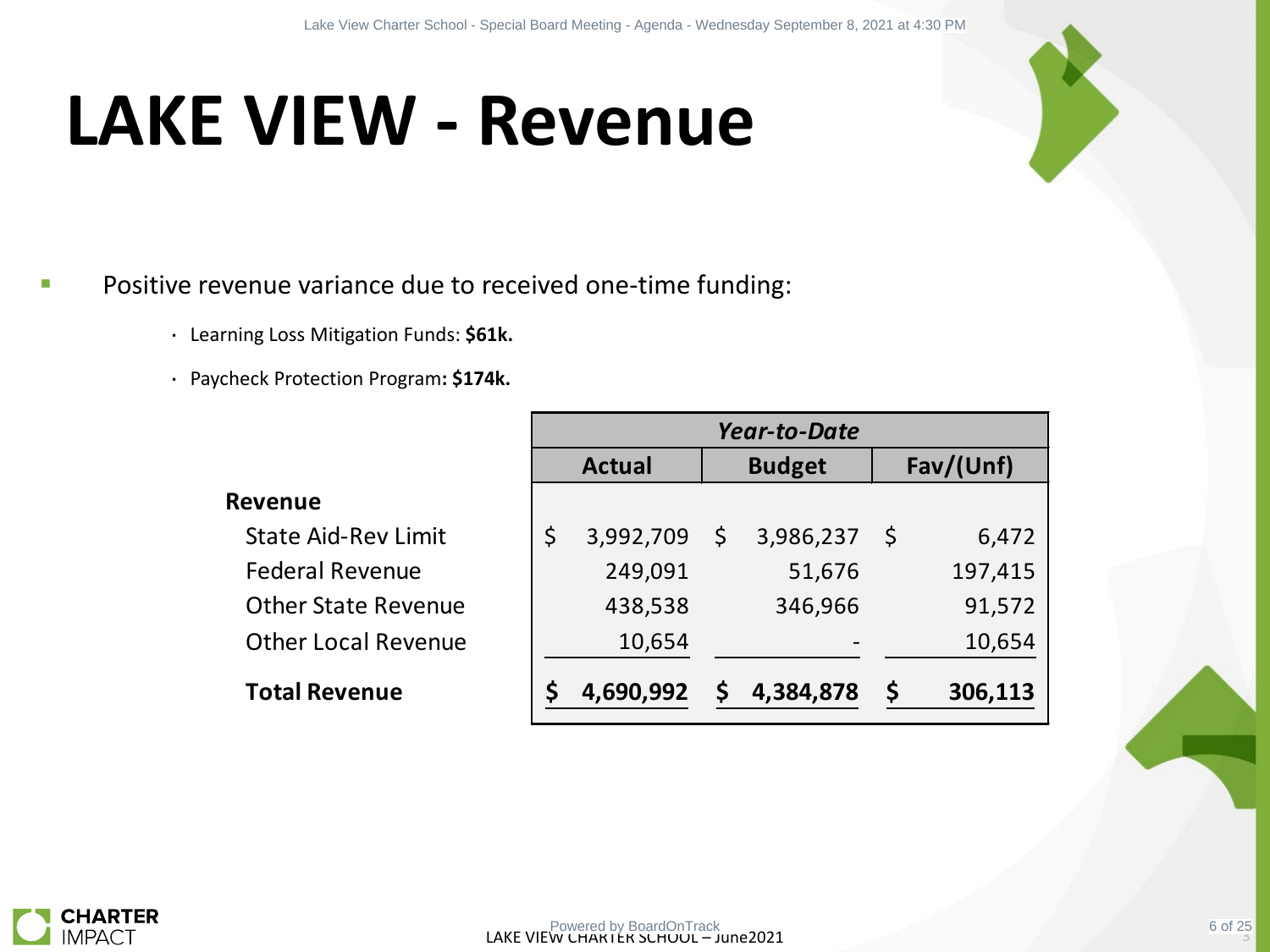## **LAKE VIEW - Expenses**



- Increase in instructional spending aligns to the spend-down of received one-time funding.
- **Professional Services:** \$260k write-off in Provenance Bad Debt.

| <b>IEW - Expenses</b>                                                    |                 |                     |                  |
|--------------------------------------------------------------------------|-----------------|---------------------|------------------|
|                                                                          |                 |                     |                  |
|                                                                          |                 |                     |                  |
| uctional spending aligns to the spend-down of received one-time funding. |                 |                     |                  |
| rvices: \$260k write-off in Provenance Bad Debt.                         |                 |                     |                  |
|                                                                          |                 | <b>Year-to-Date</b> |                  |
|                                                                          | <b>Actual</b>   | <b>Budget</b>       | Fav/(Unf)        |
| <b>Expenses</b>                                                          |                 |                     |                  |
| <b>Certificated Salaries</b>                                             | \$<br>1,830,405 | \$<br>1,720,217     | \$<br>(110, 188) |
| <b>Classified Salaries</b>                                               | 117,707         | 132,438             | 14,731           |
| <b>Benefits</b>                                                          | 595,098         | 579,242             | (15, 856)        |
| <b>Books and Supplies</b>                                                | 794,242         | 391,770             | (402, 472)       |
| <b>Subagreement Services</b>                                             | 619,128         | 919,333             | 300,204          |
| Operations                                                               | 93,313          | 30,100              | (63, 213)        |
| <b>Facilities</b>                                                        | 463             | 3,200               | 2,737            |
| <b>Professional Services</b>                                             | 810,741         | 489,046             | (321, 695)       |
| Depreciation                                                             |                 |                     |                  |
| Interest                                                                 | 76,468          | 94,219              | 17,751           |
| <b>Total Expenses</b>                                                    | \$<br>4,937,565 | \$<br>4,359,564     | \$<br>(578,001)  |
|                                                                          |                 |                     |                  |
|                                                                          |                 |                     |                  |
|                                                                          |                 |                     |                  |

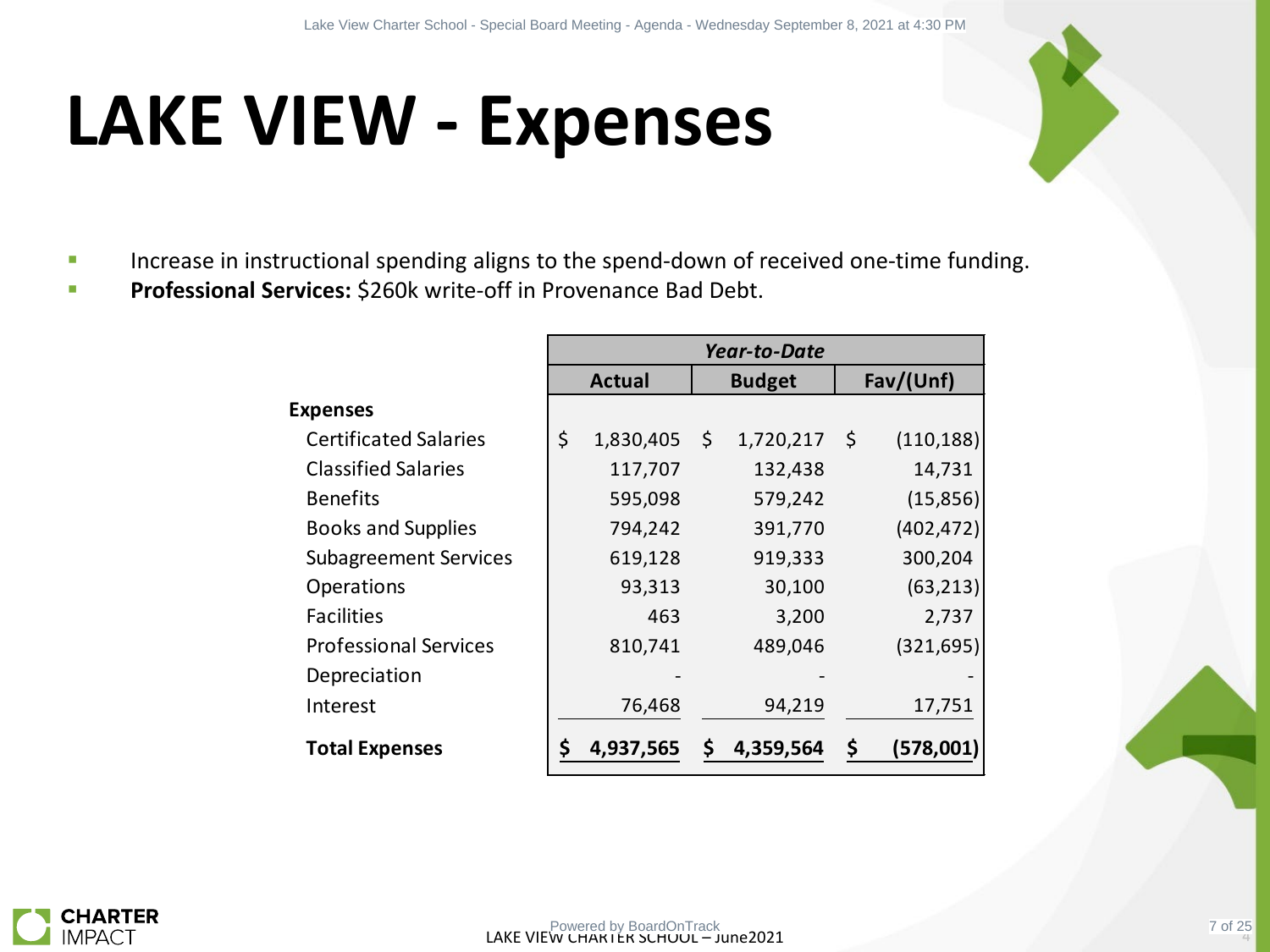# **LAKE VIEW - Fund Balance**

Year-end deficit and decrease to fund balance aligns to write-off of bad debt.

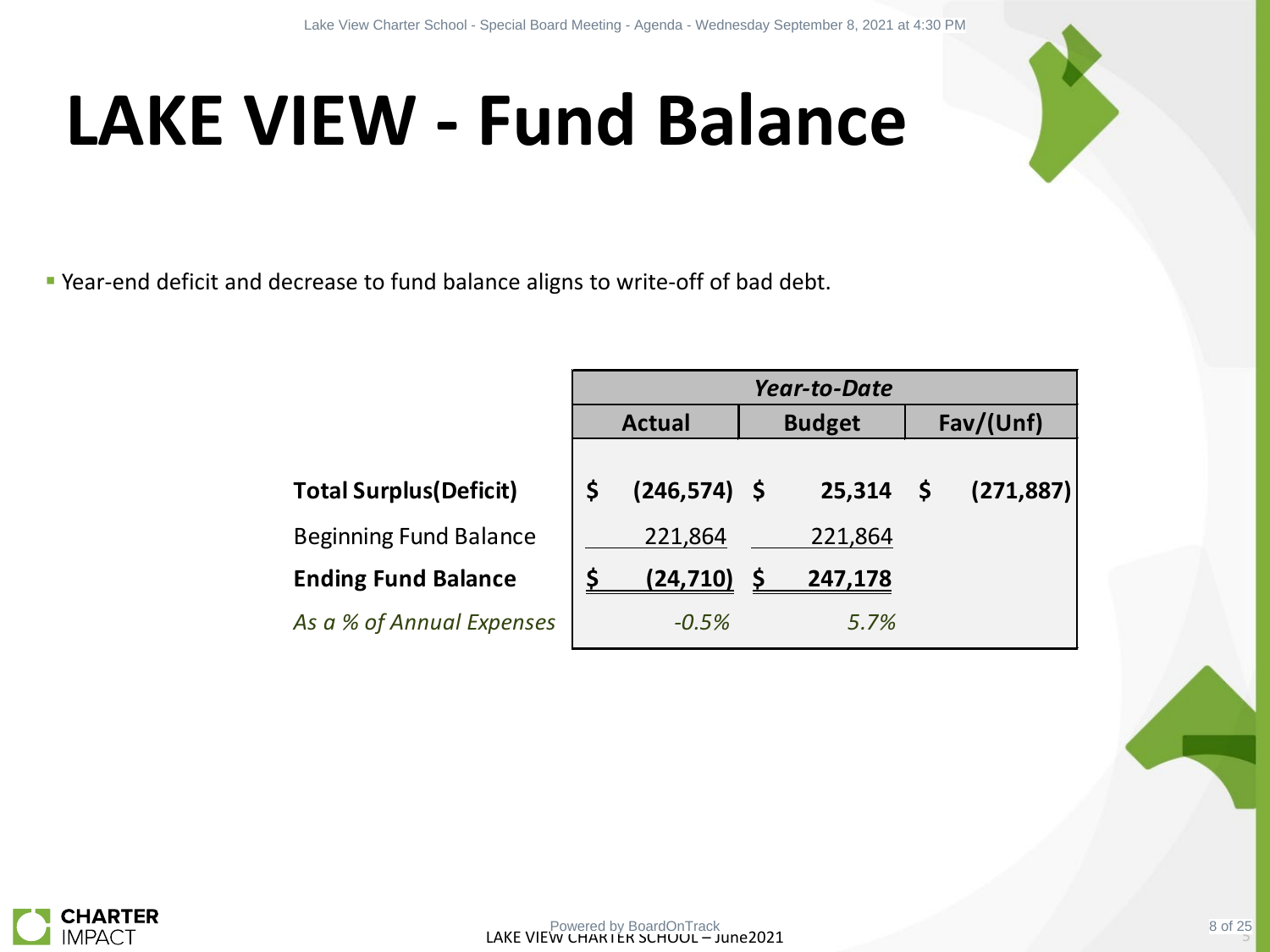# **LAKE VIEW - Cash**

**Positive cash levels projected with year-end cash balance projected at \$282k.** 



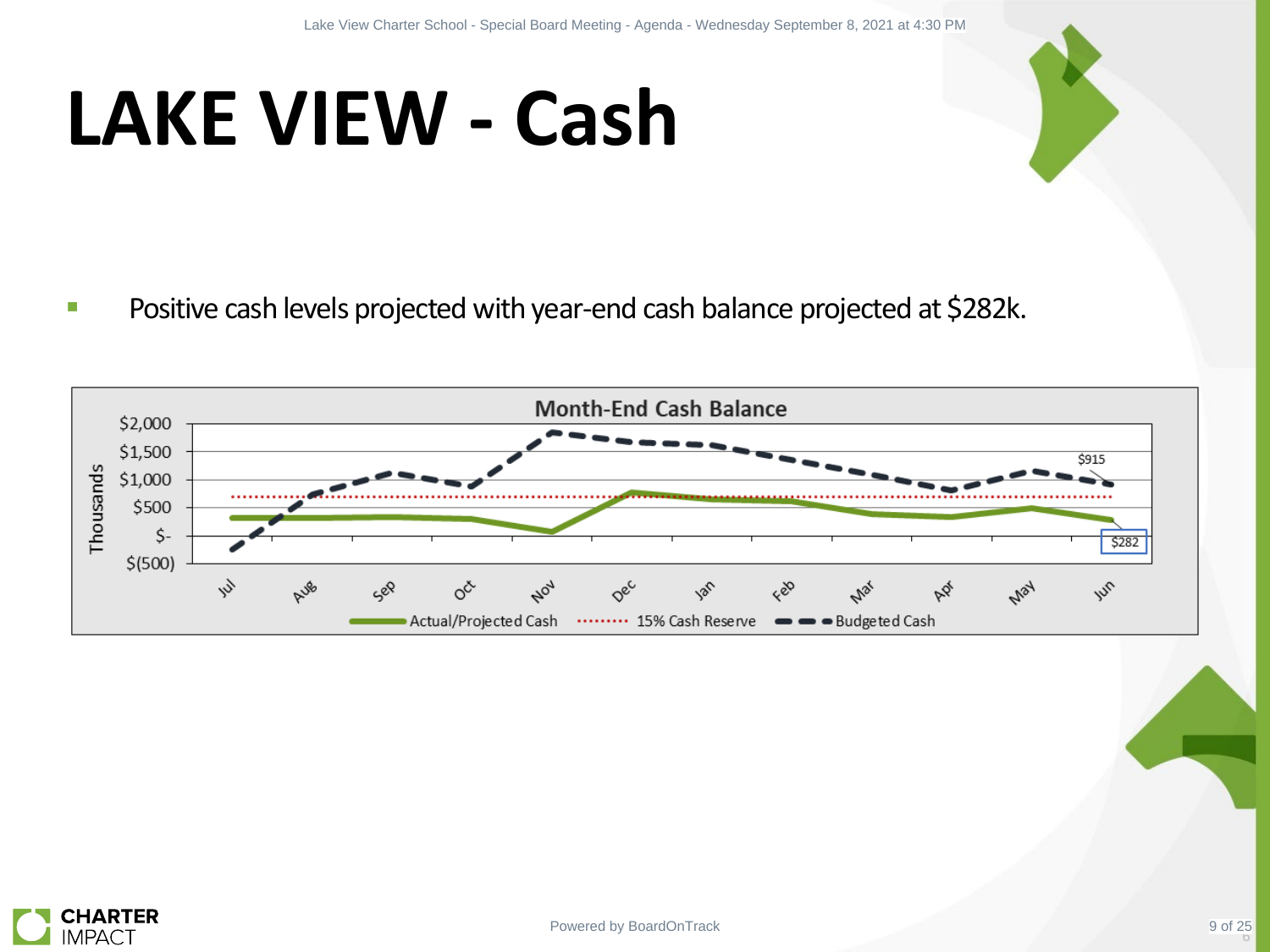# **LAKE VIEW - Appendix** EW - Appendix<br>
Cash Flow / Forecast 20-21<br>
s. Actual<br>
nt of Financial Position<br>
nt of Cash Flows<br>
Due-From Balance<br>
ed Actual Report (Alt Form)

- **Monthly Cash Flow / Forecast 20-21**
- **Budget vs. Actual**
- **Statement of Financial Position**
- **Statement of Cash Flows**
- **Due-To/Due-From Balance**
- Unaudited Actual Report (Alt Form)

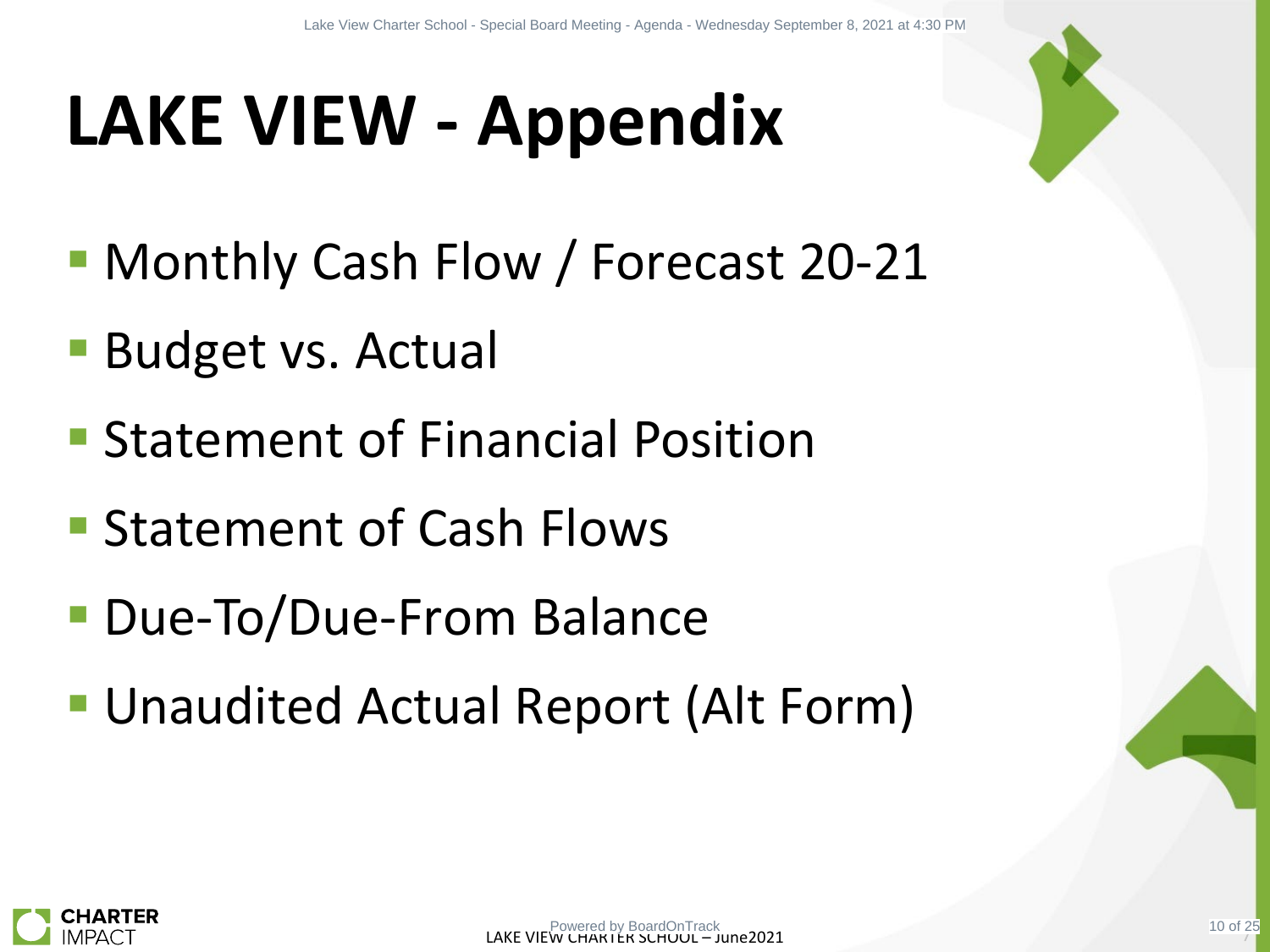| Revenue |
|---------|
|---------|

#### **Federal Revenue**

#### **Other State Revenue**

#### **Expenses**

- 1175 Teachers' Extra Duty/Stipends
- 

|                                                                                                                                                                                  |                                                              |                                                            |                                                                   |                                                                            |                                                                   |                                                                   |                                                    |                                                             | Lake View Charter School - Special Board Meeting - Agenda - Wednesday September 8, 2021 at 4:30 PM                                                                                                      |                                                            |                                                                       |                                                            |                             |                                                                    |                                                                     |                                                                      |
|----------------------------------------------------------------------------------------------------------------------------------------------------------------------------------|--------------------------------------------------------------|------------------------------------------------------------|-------------------------------------------------------------------|----------------------------------------------------------------------------|-------------------------------------------------------------------|-------------------------------------------------------------------|----------------------------------------------------|-------------------------------------------------------------|---------------------------------------------------------------------------------------------------------------------------------------------------------------------------------------------------------|------------------------------------------------------------|-----------------------------------------------------------------------|------------------------------------------------------------|-----------------------------|--------------------------------------------------------------------|---------------------------------------------------------------------|----------------------------------------------------------------------|
| <b>Lake View Charter School</b><br><b>Monthly Cash Flow/Forecast FY20-21</b><br>Revised 8/24/2021                                                                                |                                                              |                                                            |                                                                   |                                                                            |                                                                   |                                                                   |                                                    |                                                             |                                                                                                                                                                                                         |                                                            |                                                                       |                                                            |                             |                                                                    | <b>CHARTER</b><br><b>IMPACT</b>                                     |                                                                      |
| $ADA = 434.25$                                                                                                                                                                   | $Jul-20$                                                     | <b>Aug-20</b>                                              | Sep-20                                                            | <b>Oct-20</b>                                                              | <b>Nov-20</b>                                                     | <b>Dec-20</b>                                                     | $Jan-21$                                           | <b>Feb-21</b>                                               | $Mar-21$                                                                                                                                                                                                | <b>Apr-21</b>                                              | $May-21$                                                              | $Jun-21$                                                   | Year-End<br><b>Accruals</b> | Annual<br>Forecast                                                 | Original<br><b>Budget Total</b>                                     | Favorable /<br>(Unfav.)                                              |
| Revenues<br><b>State Aid - Revenue Limit</b><br>8011 LCFF State Aid<br>8012 Education Protection Account<br>8019 State Aid - Prior Year                                          | $\sim$                                                       | 375,600                                                    | $\sim$ 100 $\pm$<br>$\sim$<br>(699)                               | 338,040<br>21,713                                                          | 338,040                                                           | 338,040<br>$\sim$                                                 | 338,040<br>21,712<br>$\sim$                        | 338,040<br>$\sim$<br>$\sim$                                 | 176,118<br>72                                                                                                                                                                                           | 86,242<br>21,701<br>35                                     | 83,040<br>34                                                          | 1,343,149<br>21,724<br>(176)                               |                             | 3,754,349<br>86,850<br>(734)                                       | $ADA = 434.25$<br>3,756,001<br>86,850                               | (1,652)<br>$\sim$<br>(734)                                           |
| 8096 In Lieu of Property Taxes<br><b>Federal Revenue</b>                                                                                                                         |                                                              | 8,990<br>384,590                                           | (8,990)<br>(9,689)                                                | 359,753                                                                    | 48,751<br>386,791                                                 | 11,471<br>349,511                                                 | 11,471<br>371,223                                  | 11,471<br>349,511                                           | 20,647<br>196,837                                                                                                                                                                                       | 10,324<br>118,302                                          | 10,324<br>93,398                                                      | 27,785<br>1,392,482                                        |                             | 152,244<br>3,992,709                                               | 143,386<br>3,986,237                                                | 8,858<br>6,472                                                       |
| 8181 Special Education - Entitlement<br>8296 Other Federal Revenue                                                                                                               | $\sim$                                                       |                                                            |                                                                   | 484<br>484                                                                 |                                                                   | 27,191<br>27,191                                                  |                                                    |                                                             |                                                                                                                                                                                                         |                                                            |                                                                       | 41,460<br>174,877<br>221,416                               |                             | 41,460<br>202,552<br>249,091                                       | 51,676<br>51,676                                                    | (10, 216)<br>202,552<br>197,415                                      |
| <b>Other State Revenue</b><br>8311 State Special Education<br>8550 Mandated Cost<br>8560 State Lottery                                                                           |                                                              |                                                            | 25,672                                                            | 37,123                                                                     | 23,105                                                            | 23,105<br>8,238                                                   | 23,105<br>$\sim$<br>24,714                         | 23,105<br>$\sim$                                            | 11,506                                                                                                                                                                                                  | 5,634<br>$\sim$<br>24,102                                  | 19,443                                                                | 96,217<br>$\sim$<br>56,858                                 |                             | 288,015<br>8,238<br>105,675                                        | 260,550<br>$\sim$<br>86,416                                         | 27,465<br>8,238<br>19,259                                            |
| 8598 Prior Year Revenue<br>8599 Other State Revenue                                                                                                                              |                                                              |                                                            | 25,672                                                            | 37,123                                                                     | 23,105                                                            | 484<br>31,827                                                     | 1,548<br>2,043<br>51,410                           | $\sim$ $ \sim$<br>658<br>23,763                             | 30,788<br>42,294                                                                                                                                                                                        | $\sim$ $-$<br>$\sim$<br>29,736                             | 19,443                                                                | 1,090<br>$\sim$<br>154,165                                 |                             | 2,638<br>33,972<br>438,538                                         | 346,966                                                             | 2,638<br>33,972<br>91,572                                            |
| <b>Other Local Revenue</b><br>8980 Contributions, Unrestricted                                                                                                                   | $\sim$                                                       |                                                            |                                                                   |                                                                            |                                                                   | 10,654<br>10,654                                                  | $\sim$                                             | $\sim$                                                      |                                                                                                                                                                                                         | $\sim$                                                     |                                                                       | $\sim$                                                     |                             | 10,654<br>10,654                                                   | $\sim$                                                              | 10,654<br>10,654                                                     |
| <b>Total Revenue</b>                                                                                                                                                             | $\sim$                                                       | 384,590                                                    | 15,983                                                            | 397,360                                                                    | 409,896                                                           | 419,183                                                           | 422,633                                            | 373,274                                                     | 239,131                                                                                                                                                                                                 | 148,038                                                    | 112,841                                                               | 1,768,063                                                  |                             | 4,690,992                                                          | 4,384,878                                                           | 306,113                                                              |
| <b>Expenses</b><br><b>Certificated Salaries</b><br>1100 Teachers' Salaries<br>1175 Teachers' Extra Duty/Stipends<br>1200 Pupil Support Salaries<br>1300 Administrators' Salaries | 2,000<br>20,774<br>24,867<br>158,820                         | 3,400<br>21,274<br>25,317<br>151,473                       | 7,150<br>21,824<br>25,767<br>156,884                              | 6,550<br>21,854<br>25,887<br>157,694                                       | 6,996<br>21,669<br>25,697<br>156,213                              | 7,196<br>13,897<br>25,897<br>149,635                              | 6,946<br>14,297<br>25,697<br>149,802               | 6,946<br>14,297<br>25,697<br>148,782                        | $111,179 \qquad 101,482 \qquad 102,143 \qquad 103,403 \qquad 101,850 \qquad 102,645 \qquad 102,863 \qquad 101,843 \qquad 103,223 \qquad 102,908 \qquad 100,076$<br>8,046<br>14,297<br>25,697<br>151,262 | 6,996<br>14,297<br>25,697<br>149,897                       | 6,214<br>18,500<br>25,697<br>150,487                                  | 88,068<br>8,784<br>26,907<br>25,697<br>149,455             |                             | 1,221,682<br>77,225<br>223,887<br>307,610<br>1,830,405             | 1,126,517<br>61,200<br>245,500<br>287,000<br>1,720,217              | (95, 165)<br>(16, 025)<br>21,613<br>(20, 610)<br>(110, 188)          |
| <b>Classified Salaries</b><br>2900 Other Classified Salaries                                                                                                                     | 13,231<br>13,231                                             | 12,103<br>12,103                                           | 12,667<br>12,667                                                  | 12,847<br>12,847                                                           | 12,148<br>12,148                                                  | 13,277<br>13,277                                                  | 10,034<br>10,034                                   | 13,913<br>13,913                                            | 4,637<br>4,637                                                                                                                                                                                          | 4,436<br>4,436                                             | 4,235<br>4,235                                                        | 4,179<br>4,179                                             | $\sim$ 10 $\pm$             | 117,707<br>117,707                                                 | 132,438<br>132,438                                                  | 14,731<br>14,731                                                     |
| <b>Benefits</b><br>3101 STRS<br>3301 OASDI<br>3311 Medicare<br>3401 Health and Welfare<br>3501 State Unemployment<br>3601 Workers' Compensation<br>3901 Other Benefits           | 25,173<br>792<br>2,392<br>15,625<br>1,579<br>2,161<br>$\sim$ | 24,067<br>722<br>2,265<br>24,855<br>584<br>1,793<br>$\sim$ | 24,941<br>757<br>2,355<br>19,347<br>$\sim 100$ m $^{-1}$<br>1,977 | 24,820<br>768<br>2,370<br>19,715<br>$\sim 100$ km s $^{-1}$<br>1,977<br>63 | 24,747<br>725<br>2,338<br>17,545<br>$\sim$ $-$<br>1,977<br>$\sim$ | 21,895<br>795<br>2,259<br>21,891<br>$\sim$ $-$<br>1,977<br>$\sim$ | 23,691<br>605<br>2,217<br>19,887<br>6,129<br>1,977 | 23,527<br>845<br>2,259<br>19,306<br>473<br>1,477<br>(1,073) | 23,927<br>281<br>2,163<br>17,620<br>62<br>1,977                                                                                                                                                         | 23,707<br>269<br>2,133<br>17,595<br>196<br>1,977<br>14,157 | 23,802<br>256<br>2,138<br>17,595<br>$\sim$ $ \sim$<br>1,977<br>$\sim$ | 23,073<br>253<br>2,123<br>17,156<br>119<br>1,977<br>$\sim$ |                             | 287,370<br>7,067<br>27,011<br>228,136<br>9,142<br>23,224<br>13,147 | 316,520<br>8,211<br>26,863<br>187,500<br>14,210<br>25,937<br>$\sim$ | 29,150<br>1,144<br>(148)<br>(40, 636)<br>5,068<br>2,713<br>(13, 147) |
| <b>Books and Supplies</b><br>4302 School Supplies<br>4305 Software<br>4310 Office Expense                                                                                        | 47,723<br>4,977<br>$\sim$                                    | 54,286<br>86,972<br>5,922                                  | 49,378<br>47,863<br>10,018<br>1,010                               | 49,712<br>56,800<br>14,672<br><b>Contract</b>                              | 47,332<br>33,553<br>3,879<br>313                                  | 48,817<br>50,625<br>12,102<br>495                                 | 54,506<br>37,108<br>3,455<br>$\sim$ $ \sim$        | 46,813<br>52,765<br>4,488<br>9                              | 46,030<br>84,334<br>2,716<br>$\sim$ $ \sim$                                                                                                                                                             | 60,033<br>85,876<br>12,737<br>$\sim$ $ \sim$               | 45,769<br>43,138<br>2,312<br>$\sim$                                   | 44,700<br>7,415<br>12,668<br>72                            |                             | 595,098<br>591,426<br>84,969<br>1,898                              | 579,242<br>301,849<br>41,700<br>4,400                               | (15, 856)<br>(289, 577)<br>(43, 269)<br>2,502                        |
| 4400 Noncapitalized Equipment<br><b>Subagreement Services</b>                                                                                                                    | 524<br>5,501                                                 | 4,743<br>97,637                                            | 2,088<br>60,980                                                   | 11,800<br>83,272                                                           | 11,719<br>49,464                                                  | 2,843<br>66,066                                                   | $\sim$<br>40,563                                   | $\sim$ $-$<br>57,262                                        | 16,559<br>103,609                                                                                                                                                                                       | 10,402<br>109,016                                          | 322<br>45,771                                                         | 54,923<br>75,103                                           |                             | 115,923<br>794,242                                                 | 43,121<br>391,770                                                   | (72, 802)<br>(402, 472)                                              |
| 5102 Special Education<br>5106 Other Educational Consultants<br>5107 Instructional Services                                                                                      | 133<br>9,209<br>19,210<br>28,552                             | 11,441<br>3,522<br>17,788<br>32,751                        | 1,481<br>16,282<br>18,499<br>36,262                               | 12,521<br>13,788<br>18,499<br>44,807                                       | 37,924<br>6,734<br>18,499<br>63,156                               | 8,463<br>13,805<br>18,499<br>40,767                               | 18,407<br>21,508<br>18,499<br>58,414               | 3,325<br>11,187<br>18,499<br>33,012                         | 54,954<br>45,354<br>18,499<br>118,808                                                                                                                                                                   | 6,125<br>33,226<br>18,499<br>57,850                        | 38,941<br>28,625<br>19,764<br>87,330                                  | 5,295<br>12,125<br>$\sim$<br>17,421                        |                             | 199,011<br>215,365<br>204,753<br>619,128                           | 110,200<br>587,148<br>221,984<br>919,333                            | (88, 811)<br>371,783<br>17,232<br>300,204                            |
|                                                                                                                                                                                  |                                                              |                                                            |                                                                   |                                                                            |                                                                   |                                                                   |                                                    |                                                             |                                                                                                                                                                                                         |                                                            |                                                                       |                                                            |                             |                                                                    |                                                                     |                                                                      |
|                                                                                                                                                                                  |                                                              |                                                            |                                                                   |                                                                            |                                                                   |                                                                   |                                                    |                                                             |                                                                                                                                                                                                         |                                                            |                                                                       |                                                            |                             |                                                                    |                                                                     |                                                                      |
|                                                                                                                                                                                  |                                                              |                                                            |                                                                   |                                                                            |                                                                   |                                                                   | Powered by BoardOnTrack                            |                                                             |                                                                                                                                                                                                         |                                                            |                                                                       |                                                            |                             |                                                                    |                                                                     |                                                                      |



| <b>Classified Salaries</b> |                                |
|----------------------------|--------------------------------|
|                            | 2900 Other Classified Salaries |

| ------- |         |  |
|---------|---------|--|
|         | า 1 ก 1 |  |

| 3501 State Unemployment    |
|----------------------------|
| 3601 Workers' Compensation |

| 3901 Other Benefits |  |
|---------------------|--|
|                     |  |

#### **Books and Supplies**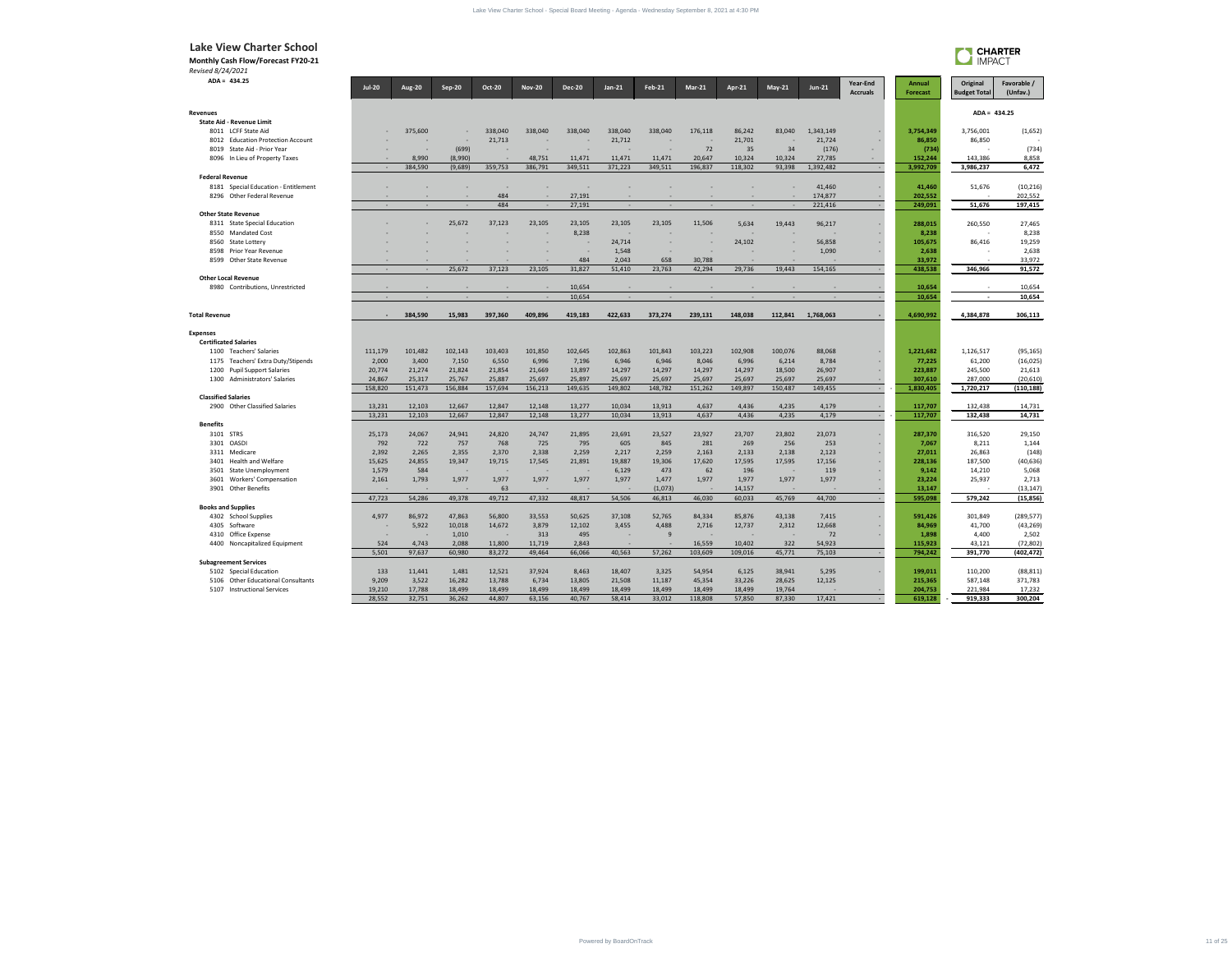**Monthly Cash Flow/Forecast FY20-21**

*Revised 8/24/2021* **ADA = 434.25**

|                 | <b>IMPACT</b>       | <b>CHARTER</b>   |
|-----------------|---------------------|------------------|
| Annual          | Original            | Favorable /      |
| <b>Forecast</b> | <b>Budget Total</b> | (Unfav.)         |
|                 |                     |                  |
| 16              | 8,400               | 8,384            |
| 6,390           | 900                 | (5,490)          |
| 72,290          | 18,000              | (54, 290)        |
| 12,315          | 1,500               | (10, 815)        |
| 2,302           | 1,300               | (1,002)          |
| 93,313          | 30,100              | (63, 213)        |
|                 |                     |                  |
| 463             |                     | (463)            |
| 463             | 3,200               | 2,737            |
|                 |                     |                  |
| 248<br>9,390    | 700                 | 452<br>(9,390)   |
| 45,994          | 4,800               | (41, 194)        |
| 41,458          | 3,100               | (38, 358)        |
| 6,452           | 1,900               | (4, 552)         |
| 16,156          | 86,243              | 70,086           |
| 7,625           | 115                 | (7,510)          |
| 5               | 115                 | 110              |
| 3,361           | 8,395               | 5,034            |
| 9,021           | 3,734               | (5, 287)         |
| 318,515         | 298,720             | (19, 796)        |
| 79,868          | 79,725              | (144)            |
| 11,744          |                     | (11, 744)        |
| 260,901         |                     |                  |
| 810,741         | 489,046             | (60, 794)        |
| 76,468          | 94,219              |                  |
| 76,468          | 94,219              | 17,751<br>17,751 |
|                 |                     |                  |
| 4,937,565       | 4,359,564           | (317, 100)       |
|                 |                     |                  |
| (246,573)       | 25,314              | (10,986)         |
|                 | 25,314              |                  |
| (246, 573)      | Cert.               | Instr.           |
|                 | 45.4%               | 81.4%            |
|                 | 237,568             | 72,880           |
| (600, 331)      |                     |                  |
| (293, 715)      |                     |                  |
| 263,659         |                     |                  |
| (210, 300)      |                     |                  |
| (75.000)        |                     |                  |

|                                             | Jul-20     | Aug-20    | Sep-20         | Oct-20    | NOV-ZU    | Dec-20                   | Jan-21    | <b>Feb-21</b> | $Mar-Z1$   | Apr-21     | May-21     | Jun-21       | <b>Accruals</b> | <b>Forecast</b> | <b>Budget Total</b>         | (Unfav.)     |
|---------------------------------------------|------------|-----------|----------------|-----------|-----------|--------------------------|-----------|---------------|------------|------------|------------|--------------|-----------------|-----------------|-----------------------------|--------------|
| <b>Operations and Housekeeping</b>          |            |           |                |           |           |                          |           |               |            |            |            |              |                 |                 |                             |              |
| 5201 Auto and Travel                        |            |           |                |           |           |                          |           |               |            |            |            | 16           |                 | <b>16</b>       | 8,400                       | 8,384        |
| 5300 Dues & Memberships                     |            | 790       |                |           |           |                          |           |               |            | 5,600      |            | $\sim$       |                 | 6,390           | 900                         | (5, 490)     |
| 5400 Insurance                              | 1,500      | 10,544    | 6,028          | 6,024     | 6,024     | 6,024                    | 6,024     | 6,024         | 6,024      | 6,025      | 6,025      | 6,025        |                 | 72,290          | 18,000                      | (54, 290)    |
| 5900 Communications                         |            | 17        | 147            | 87        | 87        | 446                      | 1,820     | 2,730         | 2,342      | 1,408      | 1,336      | 1,896        |                 | 12,315          | 1,500                       | (10, 815)    |
| 5901 Postage and Shipping                   | 229        | (226)     | 184            | 130       | 367       | 1,185                    | 227       | 155           |            |            |            | 47           |                 | 2,302           | 1,300                       | (1,002)      |
|                                             | 1,729      | 11,126    | 6,359          | 6,241     | 6,478     | 7,654                    | 8,072     | 8,909         | 8,366      | 13,036     | 7,360      | 7,983        |                 | 93,313          | 30,100                      | (63, 213)    |
| <b>Facilities, Repairs and Other Leases</b> |            |           |                |           |           |                          |           |               |            |            |            |              |                 |                 |                             |              |
| 5610 Repairs and Maintenance                |            |           |                |           |           |                          | 463       |               |            |            |            |              |                 | 463             |                             | (463)        |
|                                             |            |           |                |           |           | $\sim$                   | 463       | $\sim$        |            |            |            | $\sim$       |                 | 463             | 3,200                       | 2,737        |
| <b>Professional/Consulting Services</b>     |            |           |                |           |           |                          |           |               |            |            |            |              |                 |                 |                             |              |
| 5801 IT                                     |            |           |                |           |           |                          |           |               |            |            | 248        |              |                 | 248             | 700                         | 452          |
| 5802 Audit & Taxes                          |            |           |                |           |           | 4,095                    |           |               |            | 4,095      | $\sim$     | 1,200        |                 | 9,390           | $\sim$                      | (9, 390)     |
| 5803 Legal                                  |            | 3,284     | 187            | 2,173     | 3,523     | 2,664                    | 1,516     | 8,255         | 6,075      | 2,452      | 9,686      | 6,180        |                 | 45,994          | 4,800                       | (41, 194)    |
| 5804 Professional Development               |            |           | 3,406          | 6,475     | 600       | 13,534                   | 3,452     | 894           | 6,350      | 398        | 6,350      |              |                 | 41,458          | 3,100                       | (38, 358)    |
| <b>General Consulting</b><br>5805           |            |           |                | 750       | 150       | 1,050                    | 313       | 1,500         | 1,650      | (1, 475)   | 914        | 1,600        |                 | 6,452           | 1,900                       | (4, 552)     |
| 5806 Special Activities/Field Trips         |            |           |                |           | 988       | 1,056                    | 4,832     | 2,966         |            | 1,646      | 4,106      | 561          |                 | 16,156          | 86,243                      | 70,086       |
| <b>Bank Charges</b><br>5807                 | 465        | 697       | 514            | 758       | 858       | 880                      | 623       | 582           | 571        | 564        | 513        | 601          |                 | 7,625           | 115                         | (7, 510)     |
| 5808<br>Printing                            |            |           |                |           |           |                          |           |               | 5          |            |            |              |                 |                 | 115                         | 110          |
| 5809 Other taxes and fees                   |            | 139       | $\overline{2}$ | (0)       |           |                          |           | $\sim$        |            | 1,847      | 162        | 1,212        |                 | 3,361           | 8,395                       | 5,034        |
| 5810 Payroll Service Fee                    |            | 907       | 215            | 215       | 767       | 811                      | 562       | 786           | 554        | 633        | 1,796      | 1,777        |                 | 9,021           | 3,734                       | (5, 287)     |
| 5811 Management Fee                         | 31,014     | 23,060    | 24,145         | 24,595    | 25,048    | 24,445                   | 24,673    | 24,798        | 24,760     | 24,760     | 27,593     | 39,626       |                 | 318,515         | 298,720                     | (19, 796)    |
| 5812 District Oversight Fee                 |            |           | $\overline{0}$ |           |           | 57,546                   | (17, 683) |               | 19,931     | 6,644      | 6,644      | 6,787        |                 | 79,868          | 79,725                      | (144)        |
| 5814 SPED Encroachment                      |            |           |                |           |           |                          |           |               |            |            |            | 11,744       |                 | 11,744          |                             | (11, 744)    |
| <b>Bad Debt Expense</b><br>5899             |            |           |                |           |           |                          |           |               |            |            |            | 260,901      |                 | 260,901         |                             |              |
|                                             | 31,479     | 28,087    | 28,469         | 34,965    | 31,934    | 106,080                  | 18,287    | 39,781        | 59,895     | 41,564     | 58,012     | 332,188      |                 | 810,741         | 489,046                     | (60, 794)    |
| <b>Interest</b>                             |            |           |                |           |           |                          |           |               |            |            |            |              |                 |                 |                             |              |
| 7438 Interest Expense                       | 29         | 29        | 14,298         | 29        | 29        | 51,730                   | 29        | 233           | 146        | 6,021      | 4,769      | (874)        |                 | 76,468          | 94,219                      | 17,751       |
|                                             | 29         | 29        | 14,298         | 29        | 29        | 51,730                   | 29        | 233           | 146        | 6,021      | 4,769      | (874)        |                 | 76,468          | 94,219                      | 17,751       |
|                                             |            |           |                |           |           |                          |           |               |            |            |            |              |                 |                 |                             |              |
| <b>Total Expenses</b>                       | 287,064    | 387,491   | 365,297        | 389,568   | 366,754   | 484,026                  | 340,171   | 348,705       | 492,752    | 441,852    | 403,732    | 630,154      |                 | 4,937,565       | 4,359,564                   | (317, 100)   |
| <b>Monthly Surplus (Deficit)</b>            | (287,064)  | (2,901)   | (349, 314)     | 7,792     | 43,142    | (64, 843)                | 82,462    | 24,569        | (253, 622) | (293, 814) | (290, 891) | 1,137,909    |                 | (246, 573)      | 25,314                      | (10, 986)    |
| <b>Cash Flow Adjustments</b>                |            |           |                |           |           |                          |           |               |            |            |            |              |                 |                 | 25,314                      |              |
| Monthly Surplus (Deficit)                   | (287,064)  | (2,901)   | (349, 314)     | 7,792     | 43,142    | (64, 843)                | 82,462    | 24,569        | (253, 622) | (293, 814) | (290, 891) | 1,137,909    |                 | (246, 573)      | Cert.                       | Instr.       |
| Cash flows from operating activities        |            |           |                |           |           |                          |           |               |            |            |            |              |                 |                 | 45.4%                       | 81.4%        |
| Depreciation/Amortization                   |            |           |                |           |           |                          |           |               |            |            |            |              |                 |                 | 237,568                     | 72,880       |
| <b>Public Funding Receivables</b>           | 566,388    | 88,675    | 171,778        |           |           |                          | 85,630    | (11, 471)     | 11,471     |            |            | (1,512,801)  |                 | (600, 331)      |                             |              |
| Grants and Contributions Rec.               | (295, 400) |           | 2,357          |           |           | (11, 440)                | 2,653     | 17,487        |            |            | 5,408      | (14, 780)    |                 | (293, 715)      |                             |              |
| Due To/From Related Parties                 | (562)      |           |                |           | 3,320     | $\overline{\phantom{a}}$ |           |               |            |            |            | 260,901      |                 | 263,659         |                             |              |
| Prepaid Expenses                            | (132, 263) | (16,003)  |                | (7, 408)  | 8,043     | (2, 117)                 | (5,653)   | 797           | (7, 205)   | 8,799      | 7,367      | (64, 658)    |                 | (210, 300)      |                             |              |
| <b>Other Assets</b>                         | (75,000)   |           | $\sim$         |           |           |                          |           | $\sim$        |            |            |            |              |                 | (75,000)        |                             |              |
| Accounts Payable                            | 22,827     | 26,786    | (545,050)      | (37, 450) | (18, 366) | (13, 244)                | 27,836    | (56, 897)     | 19,698     | 3,761      | 11,138     | 44,066       |                 | (514, 895)      | <b>Pupil: Teacher Ratio</b> |              |
| <b>Accrued Expenses</b>                     | 45,355     | (86, 430) | (43, 695)      | (55,055)  | (5, 762)  | 63,845                   | (60, 664) | 395           | 23,515     | (7, 331)   | 4,658      | 22,415       |                 | (98, 755)       | 18.88                       | $\mathbf{1}$ |
| Deferred Revenue                            |            |           |                | 61,163    |           | (27, 675)                | (2,043)   | (658)         | (30, 788)  |            | 140,599    | 298,500      |                 | 439,099         |                             |              |
| Cash flows from financing activities        |            |           |                |           |           |                          |           |               |            |            |            |              |                 |                 |                             |              |
| <b>Proceeds from Factoring</b>              |            |           | 770,700        |           |           | 1,017,900                |           |               |            | 254,300    | 289,800    |              |                 | 2,332,700       |                             |              |
| Payments on Factoring                       |            |           |                |           | (256,900) | (256,900)                | (256,900) |               | (5,801)    | (8,988)    | (5,785)    | (298, 500)   |                 | (1,089,774)     |                             |              |
| Proceeds from Debt                          | 174,906    |           |                |           |           |                          |           |               |            |            |            |              |                 | 174,906         |                             |              |
| Daymonts on Dobt                            |            |           |                |           |           |                          | $\Omega$  | 222           |            |            | 1AC        | $117E$ $7E1$ |                 | $117A$ $00C$    |                             |              |

**Cash, End of Month 315,275** 325,431 332,237 301,309 74,815 780,370 653,720 628,175

# Cash, Beginning of Month 2006,089 315,275 325,431 332,237 301,309 74,815 780,370 653,720

|                                      |                                             |                                                |                                                                |                                              | Lake View Charter School - Special Board Meeting - Agenda - Wednesday September 8, 2021 at 4:30 PM |                                                           |                                         |                                                   |                                            |                                              |                                                                                   |                  |                                     |                                      |                                   |
|--------------------------------------|---------------------------------------------|------------------------------------------------|----------------------------------------------------------------|----------------------------------------------|----------------------------------------------------------------------------------------------------|-----------------------------------------------------------|-----------------------------------------|---------------------------------------------------|--------------------------------------------|----------------------------------------------|-----------------------------------------------------------------------------------|------------------|-------------------------------------|--------------------------------------|-----------------------------------|
|                                      |                                             |                                                |                                                                |                                              |                                                                                                    |                                                           |                                         |                                                   |                                            |                                              |                                                                                   |                  |                                     | <b>CHARTER</b><br><b>IMPACT</b>      |                                   |
| <b>Jul-20</b>                        | <b>Aug-20</b>                               | Sep-20                                         | <b>Oct-20</b>                                                  | <b>Nov-20</b>                                | <b>Dec-20</b>                                                                                      | $Jan-21$                                                  | <b>Feb-21</b>                           | <b>Mar-21</b>                                     | <b>Apr-21</b>                              | May-21                                       | $Jun-21$                                                                          | <b>Year-End</b>  | Annual                              | Original                             | Favorable /                       |
|                                      |                                             |                                                |                                                                |                                              |                                                                                                    |                                                           |                                         |                                                   |                                            |                                              | 16                                                                                | <b>Accruals</b>  | Forecast<br><b>16</b>               | <b>Budget Total</b><br>8,400         | (Unfav.)<br>8,384                 |
| 1,500                                | 790<br>10,544                               | $\sim$<br>6,028                                | $\sim$<br>6,024                                                | $\sim$<br>6,024                              | $\sim$<br>6,024                                                                                    | $\sim$<br>6,024                                           | $\sim$<br>6,024                         | $\sim$<br>6,024                                   | 5,600<br>6,025                             | $\sim$<br>6,025                              | $\sim$<br>6,025                                                                   |                  | 6,390<br>72,290                     | 900<br>18,000                        | (5,490)<br>(54, 290)              |
| $\sim$<br>229<br>1,729               | 17<br>(226)<br>11,126                       | 147<br>184<br>6,359                            | 87<br>130<br>6,241                                             | 87<br>367<br>6,478                           | 446<br>1,185<br>7,654                                                                              | 1,820<br>227<br>8,072                                     | 2,730<br>155<br>8,909                   | 2,342<br>$\sim$<br>8,366                          | 1,408<br>$\overline{\mathbf{3}}$<br>13,036 | 1,336<br>7,360                               | 1,896<br>47<br>7,983                                                              |                  | 12,315<br>2,302<br>93,313           | 1,500<br>1,300<br>30,100             | (10, 815)<br>(1,002)<br>(63, 213) |
|                                      |                                             |                                                |                                                                |                                              |                                                                                                    | 463                                                       |                                         |                                                   |                                            |                                              |                                                                                   |                  | 463                                 |                                      | (463)                             |
| $\sim$                               | $\sim$                                      | $\sim$                                         | $\sim$                                                         | $\sim$                                       | $\sim$                                                                                             | 463                                                       | $\sim$ $-$                              | $\sim$                                            | $\sim$                                     | $\sim$<br>248                                | $\sim$                                                                            |                  | 463<br>248                          | 3,200<br>700                         | 2,737<br>452                      |
|                                      | 3,284                                       | $\sim$<br>187                                  | $\sim$<br>2,173                                                | $\sim$<br>$\sim$<br>3,523                    | $\overline{\phantom{a}}$<br>4,095<br>2,664                                                         | $\overline{\phantom{a}}$<br>$\sim$<br>1,516               | $\sim$<br>$\sim$<br>8,255               | $\sim$<br>$\sim$<br>6,075                         | $\sim$<br>4,095<br>2,452                   | $\sim$ $-$<br>9,686                          | $\sim$<br>1,200<br>6,180                                                          |                  | 9,390<br>45,994                     | $\sim$<br>4,800                      | (9,390)<br>(41, 194)              |
|                                      |                                             | 3,406<br>$\sim$                                | 6,475<br>750                                                   | 600<br>150                                   | 13,534<br>1,050                                                                                    | 3,452<br>313                                              | 894<br>1,500                            | 6,350<br>1,650                                    | 398<br>(1, 475)                            | 6,350<br>914                                 | $\sim$ $-$<br>1,600                                                               |                  | 41,458<br>6,452                     | 3,100<br>1,900                       | (38, 358)<br>(4, 552)             |
| 465                                  | $\sim$<br>697<br>$\sim$                     | $\sim$<br>514<br>$\sim$                        | $\sim$<br>758<br>$\sim$                                        | 988<br>858<br>$\sim$                         | 1,056<br>880<br>$\overline{\phantom{a}}$                                                           | 4,832<br>623<br>$\sim$                                    | 2,966<br>582<br>$\sim$                  | $\sim$ $ \sim$<br>571<br>$5\phantom{.0}$          | 1,646<br>564<br>$\sim$                     | 4,106<br>513<br>$\sim$ $-$                   | 561<br>601<br>$\sim$                                                              |                  | 16,156<br>7,625<br>- 5              | 86,243<br>115<br>115                 | 70,086<br>(7,510)<br>110          |
|                                      | 139<br>907                                  | $\overline{2}$<br>215                          | (0)<br>215                                                     | $\sim$<br>767                                | $\sim$<br>811                                                                                      | $\sim$<br>562                                             | $\sim$<br>786                           | $\sim$<br>554                                     | 1,847<br>633                               | 162<br>1,796                                 | 1,212<br>1,777                                                                    |                  | 3,361<br>9,021                      | 8,395<br>3,734                       | 5,034<br>(5, 287)                 |
| 31,014                               | 23,060                                      | 24,145<br>$\mathbf 0$<br>$\sim$                | 24,595<br>$\overline{\phantom{a}}$<br>$\overline{\phantom{a}}$ | 25,048<br>$\overline{\phantom{a}}$<br>$\sim$ | 24,445<br>57,546<br>$\overline{\phantom{a}}$                                                       | 24,673<br>(17, 683)<br>$\sim$                             | 24,798<br>$\sim$<br>$\sim$              | 24,760<br>19,931<br>$\sim$                        | 24,760<br>6,644                            | 27,593<br>6,644                              | 39,626<br>6,787<br>11,744                                                         |                  | 318,515<br>79,868<br>11,744         | 298,720<br>79,725<br>$\sim$          | (19, 796)<br>(144)<br>(11, 744)   |
| 31,479                               | 28,087                                      | $\sim$<br>28,469                               | $\overline{\phantom{a}}$<br>34,965                             | $\sim$<br>31,934                             | $\overline{\phantom{a}}$<br>106,080                                                                | $\overline{\phantom{a}}$<br>18,287                        | $\sim$<br>39,781                        | $\sim$<br>59,895                                  | 41,564                                     | 58,012                                       | 260,901<br>332,188                                                                |                  | 260,901<br>810,741                  | 489,046                              | (60, 794)                         |
| 29<br>29                             | 29<br>29                                    | 14,298<br>14,298                               | 29<br>29                                                       | 29<br>29                                     | 51,730<br>51,730                                                                                   | 29<br>29                                                  | 233<br>233                              | 146<br>146                                        | 6,021<br>6,021                             | 4,769<br>4,769                               | (874)<br>(874)                                                                    |                  | 76,468<br>76,468                    | 94,219<br>94,219                     | 17,751<br>17,751                  |
| 287,064                              | 387,491                                     | 365,297                                        | 389,568                                                        | 366,754                                      | 484,026                                                                                            | 340,171                                                   | 348,705                                 | 492,752                                           | 441,852                                    | 403,732                                      | 630,154                                                                           |                  | 4,937,565                           | 4,359,564                            | (317, 100)                        |
| (287,064)                            | (2,901)                                     | (349, 314)                                     | 7,792                                                          | 43,142                                       | (64, 843)                                                                                          | 82,462                                                    | 24,569                                  | (253, 622)                                        | (293, 814)                                 |                                              | $(290,891)$ 1,137,909                                                             |                  | (246, 573)                          | 25,314<br>25,314                     | (10, 986)                         |
| (287,064)<br>$\sim 100$ km s $^{-1}$ | (2,901)<br>$\sim$                           | (349, 314)<br>$\sim 100$                       | 7,792<br>$\sim$                                                | 43,142<br>$\sim$                             | (64, 843)<br>$\sim$                                                                                | 82,462<br>$\sim 100$ km s $^{-1}$                         | 24,569<br>$\sim 1000$ km s $^{-1}$      | (253, 622)<br>$\sim$                              | (293, 814)<br>$\sim$                       | $\sim$                                       | $(290,891)$ 1,137,909<br><b>Contract Contract</b>                                 | н.               | (246, 573)                          | Cert.<br>45.4%<br>237,568            | Instr.<br>81.4%<br>72,880         |
| 566,388<br>(295, 400)                | 88,675<br>$\sim$                            | 171,778<br>2,357                               | $\sim$ $-$                                                     | $\sim$                                       | $\sim$<br>(11, 440)                                                                                | 85,630<br>2,653                                           | (11, 471)<br>17,487                     | 11,471<br>$\sim$                                  | $\sim$<br>$\sim$                           | ۰.<br>5,408                                  | (1,512,801)<br>(14, 780)                                                          | $\sim$<br>$\sim$ | (600, 331)<br>(293, 715)            |                                      |                                   |
| (562)<br>(132, 263)<br>(75,000)      | $\sim$<br>(16,003)                          | $\sim$ $ \sim$<br>$\sim$ $-$<br>$\sim$ $ \sim$ | $\sim$<br>(7, 408)                                             | 3,320<br>8,043                               | $\sim$<br>(2, 117)                                                                                 | $\sim 100$ km s $^{-1}$<br>(5,653)                        | $\sim$ $ \sim$<br>797<br>$\sim$ $ \sim$ | $\sim$ $ \sim$<br>(7, 205)                        | $\sim$<br>8,799                            | $\sim$<br>7,367                              | 260,901<br>(64, 658)<br>$\mathcal{L}_{\text{max}}$ and $\mathcal{L}_{\text{max}}$ | н.<br>н.         | 263,659<br>(210, 300)<br>(75,000)   |                                      |                                   |
| 22,827<br>45,355                     | $\sim 100$ m $^{-1}$<br>26,786<br>(86, 430) | (545,050)<br>(43, 695)                         | $\sim 100$ m $^{-1}$<br>(37, 450)<br>(55,055)<br>61,163        | $\sim$ 100 $\pm$<br>(18, 366)<br>(5, 762)    | $\sim$ $ \sim$<br>(13, 244)<br>63,845<br>(27, 675)                                                 | $\sim 100$ km s $^{-1}$<br>27,836<br>(60, 664)<br>(2,043) | (56, 897)<br>395<br>(658)               | $\sim$ 100 $\pm$<br>19,698<br>23,515<br>(30, 788) | $\sim 100$ m $^{-1}$<br>3,761<br>(7, 331)  | $\sim$ $ \sim$<br>11,138<br>4,658<br>140,599 | 44,066<br>22,415<br>298,500                                                       | $\sim$           | (514, 895)<br>(98, 755)<br>439,099  | <b>Pupil: Teacher Ratio</b><br>18.88 | $\mathbf{1}$                      |
| $\sim$<br>174,906                    | $\sim$                                      | 770,700<br>$\sim$<br>$\sim$                    | $\sigma_{\rm{max}}$<br>$\sim$<br>$\sim$ $-$                    | $\sim$ $-$<br>(256,900)<br>$\sim$            | 1,017,900<br>(256,900)<br>$\overline{\phantom{a}}$                                                 | (256,900)<br>$\sim$                                       | $\sim$                                  | (5,801)<br>$\sim$                                 | 254,300<br>(8,988)<br>$\sim$               | 289,800<br>(5,785)                           | (298, 500)<br>$\sim$                                                              |                  | 2,332,700<br>(1,089,774)<br>174,906 |                                      |                                   |
| $\sim$ $ \sim$<br>19,186             | 29<br>10,156                                | 29<br>6,807                                    | 29<br>(30, 929)                                                | 29<br>(226, 494)                             | 29<br>705,555                                                                                      | 29<br>(126, 650)                                          | 233<br>(25, 546)                        | 146<br>(242, 585)                                 | 146<br>(43, 127)                           | 146<br>162,440                               | (175, 751)<br>(302, 700)                                                          |                  | (174, 906)                          |                                      |                                   |
| 296,089                              | 315,275                                     | 325,431                                        | 332,237                                                        | 301,309                                      | 74,815                                                                                             | 780,370                                                   | 653,720                                 | 628,175                                           | 385,589                                    | 342,463                                      | 504,902                                                                           |                  |                                     |                                      |                                   |
| 315,275                              | 325,431                                     | 332,237                                        | 301,309                                                        | 74,815                                       | 780,370                                                                                            | 653,720                                                   | 628,175                                 | 385,589                                           | 342,463                                    | 504,902                                      | 202,203                                                                           |                  |                                     |                                      |                                   |
|                                      |                                             |                                                |                                                                |                                              |                                                                                                    |                                                           |                                         |                                                   |                                            |                                              |                                                                                   |                  |                                     |                                      |                                   |
|                                      |                                             |                                                |                                                                |                                              |                                                                                                    |                                                           |                                         |                                                   |                                            |                                              |                                                                                   |                  |                                     |                                      |                                   |
|                                      |                                             |                                                |                                                                |                                              |                                                                                                    |                                                           |                                         |                                                   |                                            |                                              |                                                                                   |                  |                                     |                                      |                                   |
|                                      |                                             |                                                |                                                                |                                              |                                                                                                    |                                                           |                                         |                                                   |                                            |                                              |                                                                                   |                  |                                     |                                      |                                   |
|                                      |                                             |                                                |                                                                |                                              |                                                                                                    |                                                           |                                         |                                                   |                                            |                                              |                                                                                   |                  |                                     |                                      |                                   |
|                                      |                                             |                                                |                                                                |                                              |                                                                                                    |                                                           |                                         |                                                   |                                            |                                              |                                                                                   |                  |                                     |                                      |                                   |
|                                      |                                             |                                                |                                                                |                                              |                                                                                                    |                                                           |                                         |                                                   |                                            |                                              |                                                                                   |                  |                                     |                                      |                                   |
|                                      |                                             |                                                |                                                                |                                              |                                                                                                    |                                                           |                                         |                                                   |                                            |                                              |                                                                                   |                  |                                     |                                      |                                   |
|                                      |                                             |                                                |                                                                |                                              |                                                                                                    |                                                           |                                         |                                                   |                                            |                                              |                                                                                   |                  |                                     |                                      |                                   |
|                                      |                                             |                                                |                                                                |                                              |                                                                                                    |                                                           |                                         |                                                   |                                            |                                              |                                                                                   |                  |                                     |                                      |                                   |
|                                      |                                             |                                                |                                                                |                                              |                                                                                                    |                                                           |                                         |                                                   |                                            |                                              |                                                                                   |                  |                                     |                                      |                                   |
|                                      |                                             |                                                |                                                                |                                              |                                                                                                    |                                                           |                                         |                                                   |                                            |                                              |                                                                                   |                  |                                     |                                      |                                   |
|                                      |                                             |                                                |                                                                |                                              |                                                                                                    |                                                           |                                         |                                                   |                                            |                                              |                                                                                   |                  |                                     |                                      |                                   |
|                                      |                                             |                                                |                                                                |                                              |                                                                                                    |                                                           |                                         |                                                   |                                            |                                              |                                                                                   |                  |                                     |                                      |                                   |

|                                                           |            |           |                |           |            |                          | 463        |                          |            |                          |            |             | 463         | 3,200                       | 2,737      |
|-----------------------------------------------------------|------------|-----------|----------------|-----------|------------|--------------------------|------------|--------------------------|------------|--------------------------|------------|-------------|-------------|-----------------------------|------------|
| <b>Professional/Consulting Services</b>                   |            |           |                |           |            |                          |            |                          |            |                          |            |             |             |                             |            |
| 5801 IT                                                   |            |           |                |           |            |                          |            |                          |            |                          | 248        | $\sim$      | 248         | 700                         | 452        |
| 5802 Audit & Taxes                                        |            |           |                |           |            | 4,095                    |            | $\sim$                   |            | 4,095                    | $\sim$     | 1,200       | 9,390       | $\overline{\phantom{a}}$    | (9, 390)   |
| 5803 Legal                                                |            | 3,284     | 187            | 2,173     | 3,523      | 2,664                    | 1,516      | 8,255                    | 6,075      | 2,452                    | 9,686      | 6,180       | 45,994      | 4,800                       | (41, 194)  |
| 5804<br><b>Professional Development</b>                   |            |           | 3,406          | 6,475     | 600        | 13,534                   | 3,452      | 894                      | 6,350      | 398                      | 6,350      |             | 41,458      | 3,100                       | (38, 358)  |
| <b>General Consulting</b><br>5805                         |            |           |                | 750       | 150        | 1,050                    | 313        | 1,500                    | 1,650      | (1, 475)                 | 914        | 1,600       | 6,452       | 1,900                       | (4, 552)   |
| Special Activities/Field Trips<br>5806                    |            |           |                |           | 988        | 1,056                    | 4,832      | 2,966                    |            | 1,646                    | 4,106      | 561         | 16,156      | 86,243                      | 70,086     |
| 5807<br><b>Bank Charges</b>                               | 465        | 697       | 514            | 758       | 858        | 880                      | 623        | 582                      | 571        | 564                      | 513        | 601         | 7,625       | 115                         | (7, 510)   |
| 5808<br>Printing                                          |            |           |                |           |            | $\overline{\phantom{a}}$ |            | $\overline{\phantom{a}}$ | -5         |                          |            |             |             | 115                         | 110        |
| 5809<br>Other taxes and fees                              |            | 139       | $\overline{2}$ | (0)       |            |                          |            |                          |            | 1,847                    | 162        | 1,212       | 3,361       | 8,395                       | 5,034      |
| 5810 Payroll Service Fee                                  |            | 907       | 215            | 215       | 767        | 811                      | 562        | 786                      | 554        | 633                      | 1,796      | 1,777       | 9,021       | 3,734                       | (5, 287)   |
| 5811 Management Fee                                       | 31,014     | 23,060    | 24,145         | 24,595    | 25,048     | 24,445                   | 24,673     | 24,798                   | 24,760     | 24,760                   | 27,593     | 39,626      | 318,515     | 298,720                     | (19, 796)  |
| 5812 District Oversight Fee                               |            |           | $\mathbf 0$    |           |            | 57,546                   | (17, 683)  | $\sim$                   | 19,931     | 6,644                    | 6,644      | 6,787       | 79,868      | 79,725                      | (144)      |
| 5814 SPED Encroachment                                    |            |           |                |           |            |                          |            |                          |            |                          |            | 11,744      | 11,744      |                             | (11, 744)  |
| 5899 Bad Debt Expense                                     |            |           |                |           |            |                          |            |                          |            |                          |            | 260,901     | 260,901     |                             |            |
|                                                           | 31,479     | 28,087    | 28,469         | 34,965    | 31,934     | 106,080                  | 18,287     | 39,781                   | 59,895     | 41,564                   | 58,012     | 332,188     | 810,741     | 489,046                     | (60, 794)  |
| Interest                                                  |            |           |                |           |            |                          |            |                          |            |                          |            |             |             |                             |            |
| 7438 Interest Expense                                     | 29         | 29        | 14,298         | 29        | 29         | 51,730                   | 29         | 233                      | 146        | 6,021                    | 4,769      | (874)       | 76,468      | 94,219                      | 17,751     |
|                                                           | 29         | 29        | 14,298         | 29        | 29         | 51,730                   | 29         | 233                      | 146        | 6,021                    | 4,769      | (874)       | 76,468      | 94,219                      | 17,751     |
|                                                           |            |           |                |           |            |                          |            |                          |            |                          |            |             |             |                             |            |
| <b>Total Expenses</b>                                     | 287,064    | 387,491   | 365,297        | 389,568   | 366,754    | 484,026                  | 340,171    | 348,705                  | 492,752    | 441,852                  | 403,732    | 630,154     | 4,937,565   | 4,359,564                   | (317, 100) |
| <b>Monthly Surplus (Deficit)</b>                          | (287,064)  | (2,901)   | (349, 314)     | 7,792     | 43,142     | (64, 843)                | 82,462     | 24,569                   | (253, 622) | (293, 814)               | (290, 891) | 1,137,909   | (246, 573)  | 25,314                      | (10, 986)  |
|                                                           |            |           |                |           |            |                          |            |                          |            |                          |            |             |             | 25,314                      |            |
| <b>Cash Flow Adjustments</b><br>Monthly Surplus (Deficit) |            | (2,901)   | (349, 314)     | 7,792     | 43,142     | (64, 843)                | 82,462     | 24,569                   | (253, 622) | (293, 814)               | (290, 891) | 1,137,909   | (246, 573)  | Cert.                       | Instr.     |
| Cash flows from operating activities                      | (287,064)  |           |                |           |            |                          |            |                          |            |                          |            |             |             | 45.4%                       | 81.4%      |
| Depreciation/Amortization                                 |            |           |                |           |            |                          |            |                          |            |                          |            |             |             | 237,568                     | 72,880     |
| <b>Public Funding Receivables</b>                         | 566,388    | 88,675    | 171,778        |           |            |                          | 85,630     | (11, 471)                | 11,471     |                          |            |             | (600, 331)  |                             |            |
| Grants and Contributions Rec.                             |            |           | 2,357          |           |            | $\sim$                   | 2,653      |                          |            |                          |            | (1,512,801) |             |                             |            |
|                                                           | (295, 400) |           |                |           |            | (11, 440)                |            | 17,487                   |            |                          | 5,408      | (14, 780)   | (293, 715)  |                             |            |
| Due To/From Related Parties                               | (562)      | $\sim$    |                |           | 3,320      | $\sim$                   |            | $\overline{\phantom{a}}$ |            | $\overline{\phantom{a}}$ | 7,367      | 260,901     | 263,659     |                             |            |
| <b>Prepaid Expenses</b>                                   | (132, 263) | (16,003)  | $\sim$         | (7, 408)  | 8,043      | (2, 117)                 | (5,653)    | 797                      | (7, 205)   | 8,799                    |            | (64, 658)   | (210, 300)  |                             |            |
| <b>Other Assets</b>                                       | (75,000)   |           | $\sim$         |           | $\sim$     | $\sim$                   |            | $\sim$                   | $\sim$     | $\sim$                   | $\sim$     |             | (75,000)    | <b>Pupil: Teacher Ratio</b> |            |
| <b>Accounts Payable</b><br><b>Accrued Expenses</b>        | 22,827     | 26,786    | (545,050)      | (37, 450) | (18, 366)  | (13, 244)                | 27,836     | (56, 897)                | 19,698     | 3,761                    | 11,138     | 44,066      | (514, 895)  | 18.88                       |            |
| Deferred Revenue                                          | 45,355     | (86, 430) | (43, 695)      | (55,055)  | (5, 762)   | 63,845                   | (60, 664)  | 395                      | 23,515     | (7, 331)                 | 4,658      | 22,415      | (98, 755)   |                             | $\cdot$ :1 |
|                                                           |            |           |                | 61,163    |            | (27, 675)                | (2,043)    | (658)                    | (30, 788)  |                          | 140,599    | 298,500     | 439,099     |                             |            |
| Cash flows from financing activities                      |            |           |                |           |            |                          |            |                          |            |                          |            |             |             |                             |            |
| Proceeds from Factoring                                   |            |           | 770,700        |           | ٠.         | 1,017,900                |            |                          |            | 254,300                  | 289,800    |             | 2,332,700   |                             |            |
| Payments on Factoring                                     |            |           |                |           | (256,900)  | (256,900)                | (256,900)  |                          | (5,801)    | (8,988)                  | (5, 785)   | (298, 500)  | (1,089,774) |                             |            |
| Proceeds from Debt                                        | 174,906    |           |                |           |            |                          |            | $\sim$                   |            | $\sim$                   |            |             | 174,906     |                             |            |
| Payments on Debt                                          | $\sim$     | 29        | 29             | 29        | 29         | 29                       | 29         | 233                      | 146        | 146                      | 146        | (175, 751)  | (174, 906)  |                             |            |
| Total Change in Cash                                      | 19,186     | 10,156    | 6,807          | (30, 929) | (226, 494) | 705,555                  | (126, 650) | (25, 546)                | (242, 585) | (43, 127)                | 162,440    | (302, 700)  |             |                             |            |

| <b>Pupil: Teacher Ratio</b> |    |  |
|-----------------------------|----|--|
| 18.88                       | :1 |  |
|                             |    |  |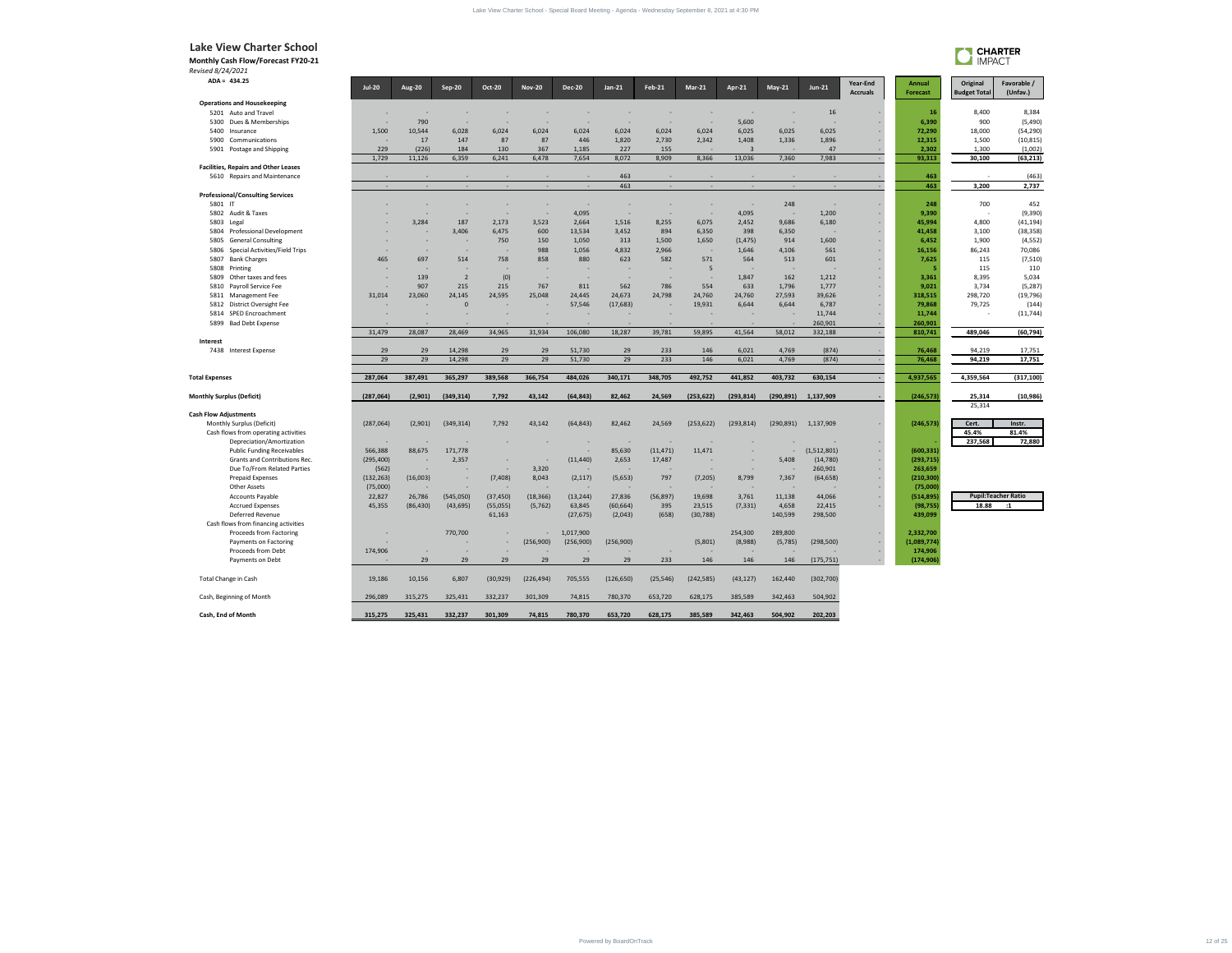| <b>Actual</b><br><b>Budget</b><br>Variance<br>Variance<br><b>Revenues</b><br>State Aid - Revenue Limit<br><b>LCFF State Aid</b><br>1,343,149<br>$1,318,356$ \$<br>\$.<br>- \$<br>24,793<br>3,754,349<br>$3,756,001$ \$<br>(1,652)<br>S.<br>$\sim$<br>\$<br><b>Education Protection Account</b><br>21,724<br>21,713<br>12<br>86,850<br>86,850<br>86,850<br>(176)<br>(734)<br>State Aid - Prior Year<br>(176)<br>(734)<br>In Lieu of Property Taxes<br>27,785<br>21,104<br>6,681<br>152,244<br>143,386<br>8,858<br>143,386<br>Total State Aid - Revenue Limit<br>1,392,482<br>1,361,172<br>3,992,709<br>6,472<br>31,310<br>3,986,237<br><b>Federal Revenue</b><br>9,724<br>51,676<br>Special Education - Entitlement<br>41,460<br>31,736<br>(10, 216)<br>51,676<br>41,460<br>Special Education - Discretionary<br>5,079<br>5,079<br>5,079<br>5,079<br>Other Federal Revenue<br>174,877<br>174,877<br>202,552<br>202,552<br><b>Total Federal Revenue</b><br>9,724<br>211,692<br>197,415<br>221,416<br>249,091<br>51,676<br><b>Other State Revenue</b><br><b>State Special Education</b><br>96,217<br>49,028<br>47,189<br>260,550<br>27,465<br>288,015<br><b>Mandated Cost</b><br>8,238<br>8,238<br>$\overline{\phantom{a}}$<br>56,858<br>44,813<br>105,675<br>86,416<br>86,416<br><b>State Lottery</b><br>12,045<br>19,259<br><b>Prior Year Revenue</b><br>1,090<br>1,090<br>2,638<br>2,638<br><b>Other State Revenue</b><br>33,972<br>33,972<br><b>Total Other State Revenue</b><br>60,324<br>346,966<br>91,572<br>154,165<br>93,841<br>438,538<br><b>Other Local Revenue</b><br>Contributions, Unrestricted<br>10,654<br>10,654<br>$\overline{\phantom{a}}$<br>10,654<br>10,654<br><b>Total Other Local Revenue</b><br>$\overline{\phantom{a}}$<br>1,768,063<br>303,326<br><b>Total Revenues</b><br>\$<br>$1,464,737$ \$<br>Š.<br>4,690,992<br>S.<br>4,384,878<br>306,113<br>\$<br>4,384,878<br><b>Expenses</b><br><b>Certificated Salaries</b><br><b>Teachers' Salaries</b><br>93,876 \$<br>\$<br>88,068<br>- \$<br>5,809<br>1,221,682<br>$\zeta$<br>$1,126,517$ \$<br>(95, 165)<br>\$<br>\$<br>Teachers' Extra Duty/Stipends<br>8,784<br>5,100<br>(3,684)<br>77,225<br>61,200<br>(16, 025)<br>61,200<br><b>Pupil Support Salaries</b><br>26,907<br>20,458<br>(6, 448)<br>223,887<br>245,500<br>21,613<br><b>Administrators' Salaries</b><br>23,917<br>307,610<br>287,000<br>25,697<br>(1,780)<br>(20, 610)<br><b>Total Certificated Salaries</b><br>143,351<br>(6, 104)<br>1,830,405<br>(110, 188)<br>149,455<br>1,720,217<br><b>Classified Salaries</b><br><b>Other Classified Salaries</b><br>4,179<br>11,037<br>6,858<br>117,707<br>132,438<br>14,731<br>132,438<br>4,179<br>117,707<br>14,731<br><b>Total Classified Salaries</b><br>11,037<br>6,858<br>132,438<br><b>Benefits</b><br>State Teachers' Retirement System, certificated positions<br>23,073<br>26,377<br>3,304<br>287,370<br>316,520<br>29,150<br>OASDI/Medicare/Alternative, certificated positions<br>253<br>684<br>432<br>7,067<br>8,211<br>1,144<br>Medicare/Alternative, certificated positions<br>(148)<br>2,123<br>2,239<br>116<br>27,011<br>26,863<br>26,863<br>Health and Welfare Benefits, certificated positions<br>17,156<br>15,625<br>(1,531)<br>228,136<br>187,500<br>(40, 636)<br>State Unemployment Insurance, certificated positions<br>592<br>119<br>711<br>9,142<br>5,068<br>14,210<br>14,210<br>Workers' Compensation Insurance, certificated positions<br>1,977<br>2,161<br>184<br>23,224<br>25,937<br>2,713<br>Other Benefits, certificated positions<br>13,147<br>(13, 147)<br>47,796<br><b>Total Benefits</b><br>44,700<br>3,097<br>595,098<br>579,242<br>(15, 857)<br>Books & Supplies<br><b>School Supplies</b><br>5,780<br>7,415<br>13,195<br>591,426<br>301,849<br>(289, 577)<br>301,849<br>Software<br>12,668<br>3,475<br>(9, 193)<br>84,968<br>(43, 268)<br>41,700<br>Office Expense<br>72<br>367<br>2,501<br>295<br>1,899<br>4,400<br>4,400<br>25<br>33<br><b>Business Meals</b><br>58<br>25<br>675<br>700<br>54,923<br>1,885<br>(53,038)<br>(72, 802)<br>Noncapitalized Equipment<br>115,923<br>43,121<br><b>Total Books &amp; Supplies</b><br>75,103<br>18,980<br>(56, 123)<br>794,242<br>391,770<br>(402, 472)<br>391,770<br><b>Subagreement Services</b><br>5,295<br>9,183<br>3,888<br>(88, 811)<br>110,200<br><b>Special Education</b><br>199,011<br>110,200<br><b>Other Educational Consultants</b><br>12,125<br>25,666<br>13,540<br>215,365<br>587,148<br>371,783<br><b>Instructional Services</b><br>18,499<br>18,499<br>204,753<br>221,984<br>17,231<br>619,128<br>300,204<br><b>Total Subagreement Services</b><br>17,421<br>53,348<br>35,927<br>919,333<br>Operations & Housekeeping<br>Auto and Travel<br>16<br>700<br>684<br>8,400<br>16<br>8,400<br>8,384<br>Dues & Memberships<br>75<br>(5,490)<br>75<br>6,390<br>900<br>6,025<br>(4, 525)<br>18,000<br>Insurance<br>1,500<br>72,290<br>18,000<br>(54, 290)<br>Communications<br>(1,771)<br>1,896<br>125<br>12,315<br>1,500<br>(10, 815)<br>Postage and Shipping<br>47<br>108<br>61<br>(1,002)<br>2,302<br>1,300<br>(5, 475)<br>7,983<br>2,508<br>93,313<br>(63, 213)<br>30,100<br><b>Total Operations &amp; Housekeeping</b><br>30,100<br>Facilities, Repairs & Other Leases<br>Other Leases<br>267<br>3,200<br>267<br>3,200<br>3,200<br>$\sim$<br>$\overline{\phantom{a}}$<br>Repairs and Maintenance<br>463<br>(463)<br>$\sim$<br>$\sim$<br>$\sim$<br>267<br>267<br>463<br>2,737<br>Total Facilities, Repairs & Other Leases<br>3,200<br>$\overline{\phantom{a}}$<br>Professional/Consulting Services<br>IT<br>58<br>58<br>452<br>248<br>700<br>$\overline{\phantom{a}}$<br>Audit & Taxes<br>1,200<br>(1,200)<br>(9,390)<br>9,390<br>$\overline{\phantom{a}}$<br>Legal<br>6,180<br>400<br>(5,780)<br>45,994<br>4,800<br>(41, 194)<br>258<br>258<br>3,100<br>Professional Development<br>41,458<br>3,100<br>(38, 359)<br>$\overline{\phantom{a}}$<br>(4, 552)<br><b>General Consulting</b><br>1,600<br>158<br>(1, 442)<br>6,452<br>1,900<br>Special Activities/Field Trips<br>561<br>3,770<br>3,209<br>70,086<br>16,156<br>86,243<br>601<br><b>Bank Charges</b><br>(591)<br>7,625<br>115<br>(7,510)<br>10<br>5<br>Printing<br>10<br>115<br>110<br>10<br>$\overline{\phantom{a}}$<br>Other Taxes and Fees<br>1,212<br>730<br>(482)<br>3,361<br>8,395<br>5,034<br>8,395<br>Payroll Service Fee<br>1,777<br>9,021<br>3,734<br>311<br>(1, 465)<br>(5, 287)<br>Management Fee<br>39,626<br>24,893<br>(14, 732)<br>318,515<br>298,720<br>(19, 796)<br>District Oversight Fee<br>6,787<br>79,725<br>27,223<br>20,436<br>79,868<br>79,725<br>(144)<br>SPED Encroachment<br>11,744<br>11,744<br>(11, 744)<br>(11, 744)<br><b>Public Relations/Recruitment</b><br>125<br>125<br>1,500<br>1,500<br>1,500<br>$\overline{\phantom{a}}$<br><b>Bad Debt Expense</b><br>260,901<br>(260, 901)<br>260,901<br>(260, 901)<br>$\sim$<br>$\blacksquare$<br><b>Total Professional/Consulting Services</b><br>332,188<br>57,948<br>(274, 240)<br>810,741<br>489,046<br>(321, 695)<br>Interest<br>(874)<br>Interest Expense<br>874<br>76,468<br>94,219<br>17,751<br>(874)<br>874<br>94,219<br><b>Total Interest</b><br>76,468<br>17,751<br>94,219<br><b>Total Expenses</b><br>335,235<br>(294, 919)<br>\$<br>4,359,564<br>\$<br>630,154<br>\$<br>4,937,565<br>$\mathsf{\$}$<br>(578,001)<br>8,407<br>(271, 888)<br><b>Change in Net Assets</b><br>1,137,909<br>1,129,502<br>(246, 573)<br>25,314<br>Net Assets, Beginning of Period<br>(1, 162, 619)<br>221,864 |                           | <b>Current Period</b> | <b>Current Period   Current Period</b> | <b>YTD Actual</b> | <b>YTD Budget</b> | <b>YTD Budget</b> | <b>Total Budget</b>  |
|------------------------------------------------------------------------------------------------------------------------------------------------------------------------------------------------------------------------------------------------------------------------------------------------------------------------------------------------------------------------------------------------------------------------------------------------------------------------------------------------------------------------------------------------------------------------------------------------------------------------------------------------------------------------------------------------------------------------------------------------------------------------------------------------------------------------------------------------------------------------------------------------------------------------------------------------------------------------------------------------------------------------------------------------------------------------------------------------------------------------------------------------------------------------------------------------------------------------------------------------------------------------------------------------------------------------------------------------------------------------------------------------------------------------------------------------------------------------------------------------------------------------------------------------------------------------------------------------------------------------------------------------------------------------------------------------------------------------------------------------------------------------------------------------------------------------------------------------------------------------------------------------------------------------------------------------------------------------------------------------------------------------------------------------------------------------------------------------------------------------------------------------------------------------------------------------------------------------------------------------------------------------------------------------------------------------------------------------------------------------------------------------------------------------------------------------------------------------------------------------------------------------------------------------------------------------------------------------------------------------------------------------------------------------------------------------------------------------------------------------------------------------------------------------------------------------------------------------------------------------------------------------------------------------------------------------------------------------------------------------------------------------------------------------------------------------------------------------------------------------------------------------------------------------------------------------------------------------------------------------------------------------------------------------------------------------------------------------------------------------------------------------------------------------------------------------------------------------------------------------------------------------------------------------------------------------------------------------------------------------------------------------------------------------------------------------------------------------------------------------------------------------------------------------------------------------------------------------------------------------------------------------------------------------------------------------------------------------------------------------------------------------------------------------------------------------------------------------------------------------------------------------------------------------------------------------------------------------------------------------------------------------------------------------------------------------------------------------------------------------------------------------------------------------------------------------------------------------------------------------------------------------------------------------------------------------------------------------------------------------------------------------------------------------------------------------------------------------------------------------------------------------------------------------------------------------------------------------------------------------------------------------------------------------------------------------------------------------------------------------------------------------------------------------------------------------------------------------------------------------------------------------------------------------------------------------------------------------------------------------------------------------------------------------------------------------------------------------------------------------------------------------------------------------------------------------------------------------------------------------------------------------------------------------------------------------------------------------------------------------------------------------------------------------------------------------------------------------------------------------------------------------------------------------------------------------------------------------------------------------------------------------------------------------------------------------------------------------------------------------------------------------------------------------------------------------------------------------------------------------------------------------------------------------------------------------------------------------------------------------------------------------------------------------------------------------------------------------------------------------------------------------------------------------------------------------------------------------------------------------------------------------------------------------------------------------------------------------------------------------------------------------------------------------------------------------------------------------------------------------------------------------------------------------------------------------------------------------------------------------------------------------------------------------------------------------------------------------------------------------------------------------------------------------------------------------------------------------------------------------------------------------------------------------------------------------------------------------------------------------------------------------------------------------------------------------------------------------------------------------------------------------------------------------------------------------------------------------------------------------------------|---------------------------|-----------------------|----------------------------------------|-------------------|-------------------|-------------------|----------------------|
|                                                                                                                                                                                                                                                                                                                                                                                                                                                                                                                                                                                                                                                                                                                                                                                                                                                                                                                                                                                                                                                                                                                                                                                                                                                                                                                                                                                                                                                                                                                                                                                                                                                                                                                                                                                                                                                                                                                                                                                                                                                                                                                                                                                                                                                                                                                                                                                                                                                                                                                                                                                                                                                                                                                                                                                                                                                                                                                                                                                                                                                                                                                                                                                                                                                                                                                                                                                                                                                                                                                                                                                                                                                                                                                                                                                                                                                                                                                                                                                                                                                                                                                                                                                                                                                                                                                                                                                                                                                                                                                                                                                                                                                                                                                                                                                                                                                                                                                                                                                                                                                                                                                                                                                                                                                                                                                                                                                                                                                                                                                                                                                                                                                                                                                                                                                                                                                                                                                                                                                                                                                                                                                                                                                                                                                                                                                                                                                                                                                                                                                                                                                                                                                                                                                                                                                                                                                                                                                                                                                                                                                                                                                                                                                                                                                                                                                                                                                                                                                                                                            |                           |                       |                                        |                   |                   |                   |                      |
|                                                                                                                                                                                                                                                                                                                                                                                                                                                                                                                                                                                                                                                                                                                                                                                                                                                                                                                                                                                                                                                                                                                                                                                                                                                                                                                                                                                                                                                                                                                                                                                                                                                                                                                                                                                                                                                                                                                                                                                                                                                                                                                                                                                                                                                                                                                                                                                                                                                                                                                                                                                                                                                                                                                                                                                                                                                                                                                                                                                                                                                                                                                                                                                                                                                                                                                                                                                                                                                                                                                                                                                                                                                                                                                                                                                                                                                                                                                                                                                                                                                                                                                                                                                                                                                                                                                                                                                                                                                                                                                                                                                                                                                                                                                                                                                                                                                                                                                                                                                                                                                                                                                                                                                                                                                                                                                                                                                                                                                                                                                                                                                                                                                                                                                                                                                                                                                                                                                                                                                                                                                                                                                                                                                                                                                                                                                                                                                                                                                                                                                                                                                                                                                                                                                                                                                                                                                                                                                                                                                                                                                                                                                                                                                                                                                                                                                                                                                                                                                                                                            |                           |                       |                                        |                   |                   |                   |                      |
|                                                                                                                                                                                                                                                                                                                                                                                                                                                                                                                                                                                                                                                                                                                                                                                                                                                                                                                                                                                                                                                                                                                                                                                                                                                                                                                                                                                                                                                                                                                                                                                                                                                                                                                                                                                                                                                                                                                                                                                                                                                                                                                                                                                                                                                                                                                                                                                                                                                                                                                                                                                                                                                                                                                                                                                                                                                                                                                                                                                                                                                                                                                                                                                                                                                                                                                                                                                                                                                                                                                                                                                                                                                                                                                                                                                                                                                                                                                                                                                                                                                                                                                                                                                                                                                                                                                                                                                                                                                                                                                                                                                                                                                                                                                                                                                                                                                                                                                                                                                                                                                                                                                                                                                                                                                                                                                                                                                                                                                                                                                                                                                                                                                                                                                                                                                                                                                                                                                                                                                                                                                                                                                                                                                                                                                                                                                                                                                                                                                                                                                                                                                                                                                                                                                                                                                                                                                                                                                                                                                                                                                                                                                                                                                                                                                                                                                                                                                                                                                                                                            |                           |                       |                                        |                   |                   |                   | 3,756,001            |
|                                                                                                                                                                                                                                                                                                                                                                                                                                                                                                                                                                                                                                                                                                                                                                                                                                                                                                                                                                                                                                                                                                                                                                                                                                                                                                                                                                                                                                                                                                                                                                                                                                                                                                                                                                                                                                                                                                                                                                                                                                                                                                                                                                                                                                                                                                                                                                                                                                                                                                                                                                                                                                                                                                                                                                                                                                                                                                                                                                                                                                                                                                                                                                                                                                                                                                                                                                                                                                                                                                                                                                                                                                                                                                                                                                                                                                                                                                                                                                                                                                                                                                                                                                                                                                                                                                                                                                                                                                                                                                                                                                                                                                                                                                                                                                                                                                                                                                                                                                                                                                                                                                                                                                                                                                                                                                                                                                                                                                                                                                                                                                                                                                                                                                                                                                                                                                                                                                                                                                                                                                                                                                                                                                                                                                                                                                                                                                                                                                                                                                                                                                                                                                                                                                                                                                                                                                                                                                                                                                                                                                                                                                                                                                                                                                                                                                                                                                                                                                                                                                            |                           |                       |                                        |                   |                   |                   |                      |
|                                                                                                                                                                                                                                                                                                                                                                                                                                                                                                                                                                                                                                                                                                                                                                                                                                                                                                                                                                                                                                                                                                                                                                                                                                                                                                                                                                                                                                                                                                                                                                                                                                                                                                                                                                                                                                                                                                                                                                                                                                                                                                                                                                                                                                                                                                                                                                                                                                                                                                                                                                                                                                                                                                                                                                                                                                                                                                                                                                                                                                                                                                                                                                                                                                                                                                                                                                                                                                                                                                                                                                                                                                                                                                                                                                                                                                                                                                                                                                                                                                                                                                                                                                                                                                                                                                                                                                                                                                                                                                                                                                                                                                                                                                                                                                                                                                                                                                                                                                                                                                                                                                                                                                                                                                                                                                                                                                                                                                                                                                                                                                                                                                                                                                                                                                                                                                                                                                                                                                                                                                                                                                                                                                                                                                                                                                                                                                                                                                                                                                                                                                                                                                                                                                                                                                                                                                                                                                                                                                                                                                                                                                                                                                                                                                                                                                                                                                                                                                                                                                            |                           |                       |                                        |                   |                   |                   | 3,986,237            |
|                                                                                                                                                                                                                                                                                                                                                                                                                                                                                                                                                                                                                                                                                                                                                                                                                                                                                                                                                                                                                                                                                                                                                                                                                                                                                                                                                                                                                                                                                                                                                                                                                                                                                                                                                                                                                                                                                                                                                                                                                                                                                                                                                                                                                                                                                                                                                                                                                                                                                                                                                                                                                                                                                                                                                                                                                                                                                                                                                                                                                                                                                                                                                                                                                                                                                                                                                                                                                                                                                                                                                                                                                                                                                                                                                                                                                                                                                                                                                                                                                                                                                                                                                                                                                                                                                                                                                                                                                                                                                                                                                                                                                                                                                                                                                                                                                                                                                                                                                                                                                                                                                                                                                                                                                                                                                                                                                                                                                                                                                                                                                                                                                                                                                                                                                                                                                                                                                                                                                                                                                                                                                                                                                                                                                                                                                                                                                                                                                                                                                                                                                                                                                                                                                                                                                                                                                                                                                                                                                                                                                                                                                                                                                                                                                                                                                                                                                                                                                                                                                                            |                           |                       |                                        |                   |                   |                   |                      |
|                                                                                                                                                                                                                                                                                                                                                                                                                                                                                                                                                                                                                                                                                                                                                                                                                                                                                                                                                                                                                                                                                                                                                                                                                                                                                                                                                                                                                                                                                                                                                                                                                                                                                                                                                                                                                                                                                                                                                                                                                                                                                                                                                                                                                                                                                                                                                                                                                                                                                                                                                                                                                                                                                                                                                                                                                                                                                                                                                                                                                                                                                                                                                                                                                                                                                                                                                                                                                                                                                                                                                                                                                                                                                                                                                                                                                                                                                                                                                                                                                                                                                                                                                                                                                                                                                                                                                                                                                                                                                                                                                                                                                                                                                                                                                                                                                                                                                                                                                                                                                                                                                                                                                                                                                                                                                                                                                                                                                                                                                                                                                                                                                                                                                                                                                                                                                                                                                                                                                                                                                                                                                                                                                                                                                                                                                                                                                                                                                                                                                                                                                                                                                                                                                                                                                                                                                                                                                                                                                                                                                                                                                                                                                                                                                                                                                                                                                                                                                                                                                                            |                           |                       |                                        |                   |                   |                   |                      |
|                                                                                                                                                                                                                                                                                                                                                                                                                                                                                                                                                                                                                                                                                                                                                                                                                                                                                                                                                                                                                                                                                                                                                                                                                                                                                                                                                                                                                                                                                                                                                                                                                                                                                                                                                                                                                                                                                                                                                                                                                                                                                                                                                                                                                                                                                                                                                                                                                                                                                                                                                                                                                                                                                                                                                                                                                                                                                                                                                                                                                                                                                                                                                                                                                                                                                                                                                                                                                                                                                                                                                                                                                                                                                                                                                                                                                                                                                                                                                                                                                                                                                                                                                                                                                                                                                                                                                                                                                                                                                                                                                                                                                                                                                                                                                                                                                                                                                                                                                                                                                                                                                                                                                                                                                                                                                                                                                                                                                                                                                                                                                                                                                                                                                                                                                                                                                                                                                                                                                                                                                                                                                                                                                                                                                                                                                                                                                                                                                                                                                                                                                                                                                                                                                                                                                                                                                                                                                                                                                                                                                                                                                                                                                                                                                                                                                                                                                                                                                                                                                                            |                           |                       |                                        |                   |                   |                   | 51,676               |
|                                                                                                                                                                                                                                                                                                                                                                                                                                                                                                                                                                                                                                                                                                                                                                                                                                                                                                                                                                                                                                                                                                                                                                                                                                                                                                                                                                                                                                                                                                                                                                                                                                                                                                                                                                                                                                                                                                                                                                                                                                                                                                                                                                                                                                                                                                                                                                                                                                                                                                                                                                                                                                                                                                                                                                                                                                                                                                                                                                                                                                                                                                                                                                                                                                                                                                                                                                                                                                                                                                                                                                                                                                                                                                                                                                                                                                                                                                                                                                                                                                                                                                                                                                                                                                                                                                                                                                                                                                                                                                                                                                                                                                                                                                                                                                                                                                                                                                                                                                                                                                                                                                                                                                                                                                                                                                                                                                                                                                                                                                                                                                                                                                                                                                                                                                                                                                                                                                                                                                                                                                                                                                                                                                                                                                                                                                                                                                                                                                                                                                                                                                                                                                                                                                                                                                                                                                                                                                                                                                                                                                                                                                                                                                                                                                                                                                                                                                                                                                                                                                            |                           |                       |                                        |                   |                   |                   | 260,550              |
|                                                                                                                                                                                                                                                                                                                                                                                                                                                                                                                                                                                                                                                                                                                                                                                                                                                                                                                                                                                                                                                                                                                                                                                                                                                                                                                                                                                                                                                                                                                                                                                                                                                                                                                                                                                                                                                                                                                                                                                                                                                                                                                                                                                                                                                                                                                                                                                                                                                                                                                                                                                                                                                                                                                                                                                                                                                                                                                                                                                                                                                                                                                                                                                                                                                                                                                                                                                                                                                                                                                                                                                                                                                                                                                                                                                                                                                                                                                                                                                                                                                                                                                                                                                                                                                                                                                                                                                                                                                                                                                                                                                                                                                                                                                                                                                                                                                                                                                                                                                                                                                                                                                                                                                                                                                                                                                                                                                                                                                                                                                                                                                                                                                                                                                                                                                                                                                                                                                                                                                                                                                                                                                                                                                                                                                                                                                                                                                                                                                                                                                                                                                                                                                                                                                                                                                                                                                                                                                                                                                                                                                                                                                                                                                                                                                                                                                                                                                                                                                                                                            |                           |                       |                                        |                   |                   |                   |                      |
|                                                                                                                                                                                                                                                                                                                                                                                                                                                                                                                                                                                                                                                                                                                                                                                                                                                                                                                                                                                                                                                                                                                                                                                                                                                                                                                                                                                                                                                                                                                                                                                                                                                                                                                                                                                                                                                                                                                                                                                                                                                                                                                                                                                                                                                                                                                                                                                                                                                                                                                                                                                                                                                                                                                                                                                                                                                                                                                                                                                                                                                                                                                                                                                                                                                                                                                                                                                                                                                                                                                                                                                                                                                                                                                                                                                                                                                                                                                                                                                                                                                                                                                                                                                                                                                                                                                                                                                                                                                                                                                                                                                                                                                                                                                                                                                                                                                                                                                                                                                                                                                                                                                                                                                                                                                                                                                                                                                                                                                                                                                                                                                                                                                                                                                                                                                                                                                                                                                                                                                                                                                                                                                                                                                                                                                                                                                                                                                                                                                                                                                                                                                                                                                                                                                                                                                                                                                                                                                                                                                                                                                                                                                                                                                                                                                                                                                                                                                                                                                                                                            |                           |                       |                                        |                   |                   |                   |                      |
|                                                                                                                                                                                                                                                                                                                                                                                                                                                                                                                                                                                                                                                                                                                                                                                                                                                                                                                                                                                                                                                                                                                                                                                                                                                                                                                                                                                                                                                                                                                                                                                                                                                                                                                                                                                                                                                                                                                                                                                                                                                                                                                                                                                                                                                                                                                                                                                                                                                                                                                                                                                                                                                                                                                                                                                                                                                                                                                                                                                                                                                                                                                                                                                                                                                                                                                                                                                                                                                                                                                                                                                                                                                                                                                                                                                                                                                                                                                                                                                                                                                                                                                                                                                                                                                                                                                                                                                                                                                                                                                                                                                                                                                                                                                                                                                                                                                                                                                                                                                                                                                                                                                                                                                                                                                                                                                                                                                                                                                                                                                                                                                                                                                                                                                                                                                                                                                                                                                                                                                                                                                                                                                                                                                                                                                                                                                                                                                                                                                                                                                                                                                                                                                                                                                                                                                                                                                                                                                                                                                                                                                                                                                                                                                                                                                                                                                                                                                                                                                                                                            |                           |                       |                                        |                   |                   |                   | 346,966              |
|                                                                                                                                                                                                                                                                                                                                                                                                                                                                                                                                                                                                                                                                                                                                                                                                                                                                                                                                                                                                                                                                                                                                                                                                                                                                                                                                                                                                                                                                                                                                                                                                                                                                                                                                                                                                                                                                                                                                                                                                                                                                                                                                                                                                                                                                                                                                                                                                                                                                                                                                                                                                                                                                                                                                                                                                                                                                                                                                                                                                                                                                                                                                                                                                                                                                                                                                                                                                                                                                                                                                                                                                                                                                                                                                                                                                                                                                                                                                                                                                                                                                                                                                                                                                                                                                                                                                                                                                                                                                                                                                                                                                                                                                                                                                                                                                                                                                                                                                                                                                                                                                                                                                                                                                                                                                                                                                                                                                                                                                                                                                                                                                                                                                                                                                                                                                                                                                                                                                                                                                                                                                                                                                                                                                                                                                                                                                                                                                                                                                                                                                                                                                                                                                                                                                                                                                                                                                                                                                                                                                                                                                                                                                                                                                                                                                                                                                                                                                                                                                                                            |                           |                       |                                        |                   |                   |                   |                      |
|                                                                                                                                                                                                                                                                                                                                                                                                                                                                                                                                                                                                                                                                                                                                                                                                                                                                                                                                                                                                                                                                                                                                                                                                                                                                                                                                                                                                                                                                                                                                                                                                                                                                                                                                                                                                                                                                                                                                                                                                                                                                                                                                                                                                                                                                                                                                                                                                                                                                                                                                                                                                                                                                                                                                                                                                                                                                                                                                                                                                                                                                                                                                                                                                                                                                                                                                                                                                                                                                                                                                                                                                                                                                                                                                                                                                                                                                                                                                                                                                                                                                                                                                                                                                                                                                                                                                                                                                                                                                                                                                                                                                                                                                                                                                                                                                                                                                                                                                                                                                                                                                                                                                                                                                                                                                                                                                                                                                                                                                                                                                                                                                                                                                                                                                                                                                                                                                                                                                                                                                                                                                                                                                                                                                                                                                                                                                                                                                                                                                                                                                                                                                                                                                                                                                                                                                                                                                                                                                                                                                                                                                                                                                                                                                                                                                                                                                                                                                                                                                                                            |                           |                       |                                        |                   |                   |                   |                      |
|                                                                                                                                                                                                                                                                                                                                                                                                                                                                                                                                                                                                                                                                                                                                                                                                                                                                                                                                                                                                                                                                                                                                                                                                                                                                                                                                                                                                                                                                                                                                                                                                                                                                                                                                                                                                                                                                                                                                                                                                                                                                                                                                                                                                                                                                                                                                                                                                                                                                                                                                                                                                                                                                                                                                                                                                                                                                                                                                                                                                                                                                                                                                                                                                                                                                                                                                                                                                                                                                                                                                                                                                                                                                                                                                                                                                                                                                                                                                                                                                                                                                                                                                                                                                                                                                                                                                                                                                                                                                                                                                                                                                                                                                                                                                                                                                                                                                                                                                                                                                                                                                                                                                                                                                                                                                                                                                                                                                                                                                                                                                                                                                                                                                                                                                                                                                                                                                                                                                                                                                                                                                                                                                                                                                                                                                                                                                                                                                                                                                                                                                                                                                                                                                                                                                                                                                                                                                                                                                                                                                                                                                                                                                                                                                                                                                                                                                                                                                                                                                                                            |                           |                       |                                        |                   |                   |                   |                      |
|                                                                                                                                                                                                                                                                                                                                                                                                                                                                                                                                                                                                                                                                                                                                                                                                                                                                                                                                                                                                                                                                                                                                                                                                                                                                                                                                                                                                                                                                                                                                                                                                                                                                                                                                                                                                                                                                                                                                                                                                                                                                                                                                                                                                                                                                                                                                                                                                                                                                                                                                                                                                                                                                                                                                                                                                                                                                                                                                                                                                                                                                                                                                                                                                                                                                                                                                                                                                                                                                                                                                                                                                                                                                                                                                                                                                                                                                                                                                                                                                                                                                                                                                                                                                                                                                                                                                                                                                                                                                                                                                                                                                                                                                                                                                                                                                                                                                                                                                                                                                                                                                                                                                                                                                                                                                                                                                                                                                                                                                                                                                                                                                                                                                                                                                                                                                                                                                                                                                                                                                                                                                                                                                                                                                                                                                                                                                                                                                                                                                                                                                                                                                                                                                                                                                                                                                                                                                                                                                                                                                                                                                                                                                                                                                                                                                                                                                                                                                                                                                                                            |                           |                       |                                        |                   |                   |                   |                      |
|                                                                                                                                                                                                                                                                                                                                                                                                                                                                                                                                                                                                                                                                                                                                                                                                                                                                                                                                                                                                                                                                                                                                                                                                                                                                                                                                                                                                                                                                                                                                                                                                                                                                                                                                                                                                                                                                                                                                                                                                                                                                                                                                                                                                                                                                                                                                                                                                                                                                                                                                                                                                                                                                                                                                                                                                                                                                                                                                                                                                                                                                                                                                                                                                                                                                                                                                                                                                                                                                                                                                                                                                                                                                                                                                                                                                                                                                                                                                                                                                                                                                                                                                                                                                                                                                                                                                                                                                                                                                                                                                                                                                                                                                                                                                                                                                                                                                                                                                                                                                                                                                                                                                                                                                                                                                                                                                                                                                                                                                                                                                                                                                                                                                                                                                                                                                                                                                                                                                                                                                                                                                                                                                                                                                                                                                                                                                                                                                                                                                                                                                                                                                                                                                                                                                                                                                                                                                                                                                                                                                                                                                                                                                                                                                                                                                                                                                                                                                                                                                                                            |                           |                       |                                        |                   |                   |                   | 1,126,517            |
|                                                                                                                                                                                                                                                                                                                                                                                                                                                                                                                                                                                                                                                                                                                                                                                                                                                                                                                                                                                                                                                                                                                                                                                                                                                                                                                                                                                                                                                                                                                                                                                                                                                                                                                                                                                                                                                                                                                                                                                                                                                                                                                                                                                                                                                                                                                                                                                                                                                                                                                                                                                                                                                                                                                                                                                                                                                                                                                                                                                                                                                                                                                                                                                                                                                                                                                                                                                                                                                                                                                                                                                                                                                                                                                                                                                                                                                                                                                                                                                                                                                                                                                                                                                                                                                                                                                                                                                                                                                                                                                                                                                                                                                                                                                                                                                                                                                                                                                                                                                                                                                                                                                                                                                                                                                                                                                                                                                                                                                                                                                                                                                                                                                                                                                                                                                                                                                                                                                                                                                                                                                                                                                                                                                                                                                                                                                                                                                                                                                                                                                                                                                                                                                                                                                                                                                                                                                                                                                                                                                                                                                                                                                                                                                                                                                                                                                                                                                                                                                                                                            |                           |                       |                                        |                   |                   |                   | 245,500              |
|                                                                                                                                                                                                                                                                                                                                                                                                                                                                                                                                                                                                                                                                                                                                                                                                                                                                                                                                                                                                                                                                                                                                                                                                                                                                                                                                                                                                                                                                                                                                                                                                                                                                                                                                                                                                                                                                                                                                                                                                                                                                                                                                                                                                                                                                                                                                                                                                                                                                                                                                                                                                                                                                                                                                                                                                                                                                                                                                                                                                                                                                                                                                                                                                                                                                                                                                                                                                                                                                                                                                                                                                                                                                                                                                                                                                                                                                                                                                                                                                                                                                                                                                                                                                                                                                                                                                                                                                                                                                                                                                                                                                                                                                                                                                                                                                                                                                                                                                                                                                                                                                                                                                                                                                                                                                                                                                                                                                                                                                                                                                                                                                                                                                                                                                                                                                                                                                                                                                                                                                                                                                                                                                                                                                                                                                                                                                                                                                                                                                                                                                                                                                                                                                                                                                                                                                                                                                                                                                                                                                                                                                                                                                                                                                                                                                                                                                                                                                                                                                                                            |                           |                       |                                        |                   |                   |                   | 287,000<br>1,720,217 |
|                                                                                                                                                                                                                                                                                                                                                                                                                                                                                                                                                                                                                                                                                                                                                                                                                                                                                                                                                                                                                                                                                                                                                                                                                                                                                                                                                                                                                                                                                                                                                                                                                                                                                                                                                                                                                                                                                                                                                                                                                                                                                                                                                                                                                                                                                                                                                                                                                                                                                                                                                                                                                                                                                                                                                                                                                                                                                                                                                                                                                                                                                                                                                                                                                                                                                                                                                                                                                                                                                                                                                                                                                                                                                                                                                                                                                                                                                                                                                                                                                                                                                                                                                                                                                                                                                                                                                                                                                                                                                                                                                                                                                                                                                                                                                                                                                                                                                                                                                                                                                                                                                                                                                                                                                                                                                                                                                                                                                                                                                                                                                                                                                                                                                                                                                                                                                                                                                                                                                                                                                                                                                                                                                                                                                                                                                                                                                                                                                                                                                                                                                                                                                                                                                                                                                                                                                                                                                                                                                                                                                                                                                                                                                                                                                                                                                                                                                                                                                                                                                                            |                           |                       |                                        |                   |                   |                   |                      |
|                                                                                                                                                                                                                                                                                                                                                                                                                                                                                                                                                                                                                                                                                                                                                                                                                                                                                                                                                                                                                                                                                                                                                                                                                                                                                                                                                                                                                                                                                                                                                                                                                                                                                                                                                                                                                                                                                                                                                                                                                                                                                                                                                                                                                                                                                                                                                                                                                                                                                                                                                                                                                                                                                                                                                                                                                                                                                                                                                                                                                                                                                                                                                                                                                                                                                                                                                                                                                                                                                                                                                                                                                                                                                                                                                                                                                                                                                                                                                                                                                                                                                                                                                                                                                                                                                                                                                                                                                                                                                                                                                                                                                                                                                                                                                                                                                                                                                                                                                                                                                                                                                                                                                                                                                                                                                                                                                                                                                                                                                                                                                                                                                                                                                                                                                                                                                                                                                                                                                                                                                                                                                                                                                                                                                                                                                                                                                                                                                                                                                                                                                                                                                                                                                                                                                                                                                                                                                                                                                                                                                                                                                                                                                                                                                                                                                                                                                                                                                                                                                                            |                           |                       |                                        |                   |                   |                   | 132,438              |
|                                                                                                                                                                                                                                                                                                                                                                                                                                                                                                                                                                                                                                                                                                                                                                                                                                                                                                                                                                                                                                                                                                                                                                                                                                                                                                                                                                                                                                                                                                                                                                                                                                                                                                                                                                                                                                                                                                                                                                                                                                                                                                                                                                                                                                                                                                                                                                                                                                                                                                                                                                                                                                                                                                                                                                                                                                                                                                                                                                                                                                                                                                                                                                                                                                                                                                                                                                                                                                                                                                                                                                                                                                                                                                                                                                                                                                                                                                                                                                                                                                                                                                                                                                                                                                                                                                                                                                                                                                                                                                                                                                                                                                                                                                                                                                                                                                                                                                                                                                                                                                                                                                                                                                                                                                                                                                                                                                                                                                                                                                                                                                                                                                                                                                                                                                                                                                                                                                                                                                                                                                                                                                                                                                                                                                                                                                                                                                                                                                                                                                                                                                                                                                                                                                                                                                                                                                                                                                                                                                                                                                                                                                                                                                                                                                                                                                                                                                                                                                                                                                            |                           |                       |                                        |                   |                   |                   | 316,520              |
|                                                                                                                                                                                                                                                                                                                                                                                                                                                                                                                                                                                                                                                                                                                                                                                                                                                                                                                                                                                                                                                                                                                                                                                                                                                                                                                                                                                                                                                                                                                                                                                                                                                                                                                                                                                                                                                                                                                                                                                                                                                                                                                                                                                                                                                                                                                                                                                                                                                                                                                                                                                                                                                                                                                                                                                                                                                                                                                                                                                                                                                                                                                                                                                                                                                                                                                                                                                                                                                                                                                                                                                                                                                                                                                                                                                                                                                                                                                                                                                                                                                                                                                                                                                                                                                                                                                                                                                                                                                                                                                                                                                                                                                                                                                                                                                                                                                                                                                                                                                                                                                                                                                                                                                                                                                                                                                                                                                                                                                                                                                                                                                                                                                                                                                                                                                                                                                                                                                                                                                                                                                                                                                                                                                                                                                                                                                                                                                                                                                                                                                                                                                                                                                                                                                                                                                                                                                                                                                                                                                                                                                                                                                                                                                                                                                                                                                                                                                                                                                                                                            |                           |                       |                                        |                   |                   |                   | 8,211                |
|                                                                                                                                                                                                                                                                                                                                                                                                                                                                                                                                                                                                                                                                                                                                                                                                                                                                                                                                                                                                                                                                                                                                                                                                                                                                                                                                                                                                                                                                                                                                                                                                                                                                                                                                                                                                                                                                                                                                                                                                                                                                                                                                                                                                                                                                                                                                                                                                                                                                                                                                                                                                                                                                                                                                                                                                                                                                                                                                                                                                                                                                                                                                                                                                                                                                                                                                                                                                                                                                                                                                                                                                                                                                                                                                                                                                                                                                                                                                                                                                                                                                                                                                                                                                                                                                                                                                                                                                                                                                                                                                                                                                                                                                                                                                                                                                                                                                                                                                                                                                                                                                                                                                                                                                                                                                                                                                                                                                                                                                                                                                                                                                                                                                                                                                                                                                                                                                                                                                                                                                                                                                                                                                                                                                                                                                                                                                                                                                                                                                                                                                                                                                                                                                                                                                                                                                                                                                                                                                                                                                                                                                                                                                                                                                                                                                                                                                                                                                                                                                                                            |                           |                       |                                        |                   |                   |                   | 187,500              |
|                                                                                                                                                                                                                                                                                                                                                                                                                                                                                                                                                                                                                                                                                                                                                                                                                                                                                                                                                                                                                                                                                                                                                                                                                                                                                                                                                                                                                                                                                                                                                                                                                                                                                                                                                                                                                                                                                                                                                                                                                                                                                                                                                                                                                                                                                                                                                                                                                                                                                                                                                                                                                                                                                                                                                                                                                                                                                                                                                                                                                                                                                                                                                                                                                                                                                                                                                                                                                                                                                                                                                                                                                                                                                                                                                                                                                                                                                                                                                                                                                                                                                                                                                                                                                                                                                                                                                                                                                                                                                                                                                                                                                                                                                                                                                                                                                                                                                                                                                                                                                                                                                                                                                                                                                                                                                                                                                                                                                                                                                                                                                                                                                                                                                                                                                                                                                                                                                                                                                                                                                                                                                                                                                                                                                                                                                                                                                                                                                                                                                                                                                                                                                                                                                                                                                                                                                                                                                                                                                                                                                                                                                                                                                                                                                                                                                                                                                                                                                                                                                                            |                           |                       |                                        |                   |                   |                   | 25,937               |
|                                                                                                                                                                                                                                                                                                                                                                                                                                                                                                                                                                                                                                                                                                                                                                                                                                                                                                                                                                                                                                                                                                                                                                                                                                                                                                                                                                                                                                                                                                                                                                                                                                                                                                                                                                                                                                                                                                                                                                                                                                                                                                                                                                                                                                                                                                                                                                                                                                                                                                                                                                                                                                                                                                                                                                                                                                                                                                                                                                                                                                                                                                                                                                                                                                                                                                                                                                                                                                                                                                                                                                                                                                                                                                                                                                                                                                                                                                                                                                                                                                                                                                                                                                                                                                                                                                                                                                                                                                                                                                                                                                                                                                                                                                                                                                                                                                                                                                                                                                                                                                                                                                                                                                                                                                                                                                                                                                                                                                                                                                                                                                                                                                                                                                                                                                                                                                                                                                                                                                                                                                                                                                                                                                                                                                                                                                                                                                                                                                                                                                                                                                                                                                                                                                                                                                                                                                                                                                                                                                                                                                                                                                                                                                                                                                                                                                                                                                                                                                                                                                            |                           |                       |                                        |                   |                   |                   | 579,242              |
|                                                                                                                                                                                                                                                                                                                                                                                                                                                                                                                                                                                                                                                                                                                                                                                                                                                                                                                                                                                                                                                                                                                                                                                                                                                                                                                                                                                                                                                                                                                                                                                                                                                                                                                                                                                                                                                                                                                                                                                                                                                                                                                                                                                                                                                                                                                                                                                                                                                                                                                                                                                                                                                                                                                                                                                                                                                                                                                                                                                                                                                                                                                                                                                                                                                                                                                                                                                                                                                                                                                                                                                                                                                                                                                                                                                                                                                                                                                                                                                                                                                                                                                                                                                                                                                                                                                                                                                                                                                                                                                                                                                                                                                                                                                                                                                                                                                                                                                                                                                                                                                                                                                                                                                                                                                                                                                                                                                                                                                                                                                                                                                                                                                                                                                                                                                                                                                                                                                                                                                                                                                                                                                                                                                                                                                                                                                                                                                                                                                                                                                                                                                                                                                                                                                                                                                                                                                                                                                                                                                                                                                                                                                                                                                                                                                                                                                                                                                                                                                                                                            |                           |                       |                                        |                   |                   |                   |                      |
|                                                                                                                                                                                                                                                                                                                                                                                                                                                                                                                                                                                                                                                                                                                                                                                                                                                                                                                                                                                                                                                                                                                                                                                                                                                                                                                                                                                                                                                                                                                                                                                                                                                                                                                                                                                                                                                                                                                                                                                                                                                                                                                                                                                                                                                                                                                                                                                                                                                                                                                                                                                                                                                                                                                                                                                                                                                                                                                                                                                                                                                                                                                                                                                                                                                                                                                                                                                                                                                                                                                                                                                                                                                                                                                                                                                                                                                                                                                                                                                                                                                                                                                                                                                                                                                                                                                                                                                                                                                                                                                                                                                                                                                                                                                                                                                                                                                                                                                                                                                                                                                                                                                                                                                                                                                                                                                                                                                                                                                                                                                                                                                                                                                                                                                                                                                                                                                                                                                                                                                                                                                                                                                                                                                                                                                                                                                                                                                                                                                                                                                                                                                                                                                                                                                                                                                                                                                                                                                                                                                                                                                                                                                                                                                                                                                                                                                                                                                                                                                                                                            |                           |                       |                                        |                   |                   |                   | 41,700               |
|                                                                                                                                                                                                                                                                                                                                                                                                                                                                                                                                                                                                                                                                                                                                                                                                                                                                                                                                                                                                                                                                                                                                                                                                                                                                                                                                                                                                                                                                                                                                                                                                                                                                                                                                                                                                                                                                                                                                                                                                                                                                                                                                                                                                                                                                                                                                                                                                                                                                                                                                                                                                                                                                                                                                                                                                                                                                                                                                                                                                                                                                                                                                                                                                                                                                                                                                                                                                                                                                                                                                                                                                                                                                                                                                                                                                                                                                                                                                                                                                                                                                                                                                                                                                                                                                                                                                                                                                                                                                                                                                                                                                                                                                                                                                                                                                                                                                                                                                                                                                                                                                                                                                                                                                                                                                                                                                                                                                                                                                                                                                                                                                                                                                                                                                                                                                                                                                                                                                                                                                                                                                                                                                                                                                                                                                                                                                                                                                                                                                                                                                                                                                                                                                                                                                                                                                                                                                                                                                                                                                                                                                                                                                                                                                                                                                                                                                                                                                                                                                                                            |                           |                       |                                        |                   |                   |                   | 700                  |
|                                                                                                                                                                                                                                                                                                                                                                                                                                                                                                                                                                                                                                                                                                                                                                                                                                                                                                                                                                                                                                                                                                                                                                                                                                                                                                                                                                                                                                                                                                                                                                                                                                                                                                                                                                                                                                                                                                                                                                                                                                                                                                                                                                                                                                                                                                                                                                                                                                                                                                                                                                                                                                                                                                                                                                                                                                                                                                                                                                                                                                                                                                                                                                                                                                                                                                                                                                                                                                                                                                                                                                                                                                                                                                                                                                                                                                                                                                                                                                                                                                                                                                                                                                                                                                                                                                                                                                                                                                                                                                                                                                                                                                                                                                                                                                                                                                                                                                                                                                                                                                                                                                                                                                                                                                                                                                                                                                                                                                                                                                                                                                                                                                                                                                                                                                                                                                                                                                                                                                                                                                                                                                                                                                                                                                                                                                                                                                                                                                                                                                                                                                                                                                                                                                                                                                                                                                                                                                                                                                                                                                                                                                                                                                                                                                                                                                                                                                                                                                                                                                            |                           |                       |                                        |                   |                   |                   | 43,121               |
|                                                                                                                                                                                                                                                                                                                                                                                                                                                                                                                                                                                                                                                                                                                                                                                                                                                                                                                                                                                                                                                                                                                                                                                                                                                                                                                                                                                                                                                                                                                                                                                                                                                                                                                                                                                                                                                                                                                                                                                                                                                                                                                                                                                                                                                                                                                                                                                                                                                                                                                                                                                                                                                                                                                                                                                                                                                                                                                                                                                                                                                                                                                                                                                                                                                                                                                                                                                                                                                                                                                                                                                                                                                                                                                                                                                                                                                                                                                                                                                                                                                                                                                                                                                                                                                                                                                                                                                                                                                                                                                                                                                                                                                                                                                                                                                                                                                                                                                                                                                                                                                                                                                                                                                                                                                                                                                                                                                                                                                                                                                                                                                                                                                                                                                                                                                                                                                                                                                                                                                                                                                                                                                                                                                                                                                                                                                                                                                                                                                                                                                                                                                                                                                                                                                                                                                                                                                                                                                                                                                                                                                                                                                                                                                                                                                                                                                                                                                                                                                                                                            |                           |                       |                                        |                   |                   |                   |                      |
|                                                                                                                                                                                                                                                                                                                                                                                                                                                                                                                                                                                                                                                                                                                                                                                                                                                                                                                                                                                                                                                                                                                                                                                                                                                                                                                                                                                                                                                                                                                                                                                                                                                                                                                                                                                                                                                                                                                                                                                                                                                                                                                                                                                                                                                                                                                                                                                                                                                                                                                                                                                                                                                                                                                                                                                                                                                                                                                                                                                                                                                                                                                                                                                                                                                                                                                                                                                                                                                                                                                                                                                                                                                                                                                                                                                                                                                                                                                                                                                                                                                                                                                                                                                                                                                                                                                                                                                                                                                                                                                                                                                                                                                                                                                                                                                                                                                                                                                                                                                                                                                                                                                                                                                                                                                                                                                                                                                                                                                                                                                                                                                                                                                                                                                                                                                                                                                                                                                                                                                                                                                                                                                                                                                                                                                                                                                                                                                                                                                                                                                                                                                                                                                                                                                                                                                                                                                                                                                                                                                                                                                                                                                                                                                                                                                                                                                                                                                                                                                                                                            |                           |                       |                                        |                   |                   |                   | 587,148              |
|                                                                                                                                                                                                                                                                                                                                                                                                                                                                                                                                                                                                                                                                                                                                                                                                                                                                                                                                                                                                                                                                                                                                                                                                                                                                                                                                                                                                                                                                                                                                                                                                                                                                                                                                                                                                                                                                                                                                                                                                                                                                                                                                                                                                                                                                                                                                                                                                                                                                                                                                                                                                                                                                                                                                                                                                                                                                                                                                                                                                                                                                                                                                                                                                                                                                                                                                                                                                                                                                                                                                                                                                                                                                                                                                                                                                                                                                                                                                                                                                                                                                                                                                                                                                                                                                                                                                                                                                                                                                                                                                                                                                                                                                                                                                                                                                                                                                                                                                                                                                                                                                                                                                                                                                                                                                                                                                                                                                                                                                                                                                                                                                                                                                                                                                                                                                                                                                                                                                                                                                                                                                                                                                                                                                                                                                                                                                                                                                                                                                                                                                                                                                                                                                                                                                                                                                                                                                                                                                                                                                                                                                                                                                                                                                                                                                                                                                                                                                                                                                                                            |                           |                       |                                        |                   |                   |                   | 221,984<br>919,333   |
|                                                                                                                                                                                                                                                                                                                                                                                                                                                                                                                                                                                                                                                                                                                                                                                                                                                                                                                                                                                                                                                                                                                                                                                                                                                                                                                                                                                                                                                                                                                                                                                                                                                                                                                                                                                                                                                                                                                                                                                                                                                                                                                                                                                                                                                                                                                                                                                                                                                                                                                                                                                                                                                                                                                                                                                                                                                                                                                                                                                                                                                                                                                                                                                                                                                                                                                                                                                                                                                                                                                                                                                                                                                                                                                                                                                                                                                                                                                                                                                                                                                                                                                                                                                                                                                                                                                                                                                                                                                                                                                                                                                                                                                                                                                                                                                                                                                                                                                                                                                                                                                                                                                                                                                                                                                                                                                                                                                                                                                                                                                                                                                                                                                                                                                                                                                                                                                                                                                                                                                                                                                                                                                                                                                                                                                                                                                                                                                                                                                                                                                                                                                                                                                                                                                                                                                                                                                                                                                                                                                                                                                                                                                                                                                                                                                                                                                                                                                                                                                                                                            |                           |                       |                                        |                   |                   |                   |                      |
|                                                                                                                                                                                                                                                                                                                                                                                                                                                                                                                                                                                                                                                                                                                                                                                                                                                                                                                                                                                                                                                                                                                                                                                                                                                                                                                                                                                                                                                                                                                                                                                                                                                                                                                                                                                                                                                                                                                                                                                                                                                                                                                                                                                                                                                                                                                                                                                                                                                                                                                                                                                                                                                                                                                                                                                                                                                                                                                                                                                                                                                                                                                                                                                                                                                                                                                                                                                                                                                                                                                                                                                                                                                                                                                                                                                                                                                                                                                                                                                                                                                                                                                                                                                                                                                                                                                                                                                                                                                                                                                                                                                                                                                                                                                                                                                                                                                                                                                                                                                                                                                                                                                                                                                                                                                                                                                                                                                                                                                                                                                                                                                                                                                                                                                                                                                                                                                                                                                                                                                                                                                                                                                                                                                                                                                                                                                                                                                                                                                                                                                                                                                                                                                                                                                                                                                                                                                                                                                                                                                                                                                                                                                                                                                                                                                                                                                                                                                                                                                                                                            |                           |                       |                                        |                   |                   |                   | 900                  |
|                                                                                                                                                                                                                                                                                                                                                                                                                                                                                                                                                                                                                                                                                                                                                                                                                                                                                                                                                                                                                                                                                                                                                                                                                                                                                                                                                                                                                                                                                                                                                                                                                                                                                                                                                                                                                                                                                                                                                                                                                                                                                                                                                                                                                                                                                                                                                                                                                                                                                                                                                                                                                                                                                                                                                                                                                                                                                                                                                                                                                                                                                                                                                                                                                                                                                                                                                                                                                                                                                                                                                                                                                                                                                                                                                                                                                                                                                                                                                                                                                                                                                                                                                                                                                                                                                                                                                                                                                                                                                                                                                                                                                                                                                                                                                                                                                                                                                                                                                                                                                                                                                                                                                                                                                                                                                                                                                                                                                                                                                                                                                                                                                                                                                                                                                                                                                                                                                                                                                                                                                                                                                                                                                                                                                                                                                                                                                                                                                                                                                                                                                                                                                                                                                                                                                                                                                                                                                                                                                                                                                                                                                                                                                                                                                                                                                                                                                                                                                                                                                                            |                           |                       |                                        |                   |                   |                   | 1,500                |
|                                                                                                                                                                                                                                                                                                                                                                                                                                                                                                                                                                                                                                                                                                                                                                                                                                                                                                                                                                                                                                                                                                                                                                                                                                                                                                                                                                                                                                                                                                                                                                                                                                                                                                                                                                                                                                                                                                                                                                                                                                                                                                                                                                                                                                                                                                                                                                                                                                                                                                                                                                                                                                                                                                                                                                                                                                                                                                                                                                                                                                                                                                                                                                                                                                                                                                                                                                                                                                                                                                                                                                                                                                                                                                                                                                                                                                                                                                                                                                                                                                                                                                                                                                                                                                                                                                                                                                                                                                                                                                                                                                                                                                                                                                                                                                                                                                                                                                                                                                                                                                                                                                                                                                                                                                                                                                                                                                                                                                                                                                                                                                                                                                                                                                                                                                                                                                                                                                                                                                                                                                                                                                                                                                                                                                                                                                                                                                                                                                                                                                                                                                                                                                                                                                                                                                                                                                                                                                                                                                                                                                                                                                                                                                                                                                                                                                                                                                                                                                                                                                            |                           |                       |                                        |                   |                   |                   | 1,300                |
|                                                                                                                                                                                                                                                                                                                                                                                                                                                                                                                                                                                                                                                                                                                                                                                                                                                                                                                                                                                                                                                                                                                                                                                                                                                                                                                                                                                                                                                                                                                                                                                                                                                                                                                                                                                                                                                                                                                                                                                                                                                                                                                                                                                                                                                                                                                                                                                                                                                                                                                                                                                                                                                                                                                                                                                                                                                                                                                                                                                                                                                                                                                                                                                                                                                                                                                                                                                                                                                                                                                                                                                                                                                                                                                                                                                                                                                                                                                                                                                                                                                                                                                                                                                                                                                                                                                                                                                                                                                                                                                                                                                                                                                                                                                                                                                                                                                                                                                                                                                                                                                                                                                                                                                                                                                                                                                                                                                                                                                                                                                                                                                                                                                                                                                                                                                                                                                                                                                                                                                                                                                                                                                                                                                                                                                                                                                                                                                                                                                                                                                                                                                                                                                                                                                                                                                                                                                                                                                                                                                                                                                                                                                                                                                                                                                                                                                                                                                                                                                                                                            |                           |                       |                                        |                   |                   |                   |                      |
|                                                                                                                                                                                                                                                                                                                                                                                                                                                                                                                                                                                                                                                                                                                                                                                                                                                                                                                                                                                                                                                                                                                                                                                                                                                                                                                                                                                                                                                                                                                                                                                                                                                                                                                                                                                                                                                                                                                                                                                                                                                                                                                                                                                                                                                                                                                                                                                                                                                                                                                                                                                                                                                                                                                                                                                                                                                                                                                                                                                                                                                                                                                                                                                                                                                                                                                                                                                                                                                                                                                                                                                                                                                                                                                                                                                                                                                                                                                                                                                                                                                                                                                                                                                                                                                                                                                                                                                                                                                                                                                                                                                                                                                                                                                                                                                                                                                                                                                                                                                                                                                                                                                                                                                                                                                                                                                                                                                                                                                                                                                                                                                                                                                                                                                                                                                                                                                                                                                                                                                                                                                                                                                                                                                                                                                                                                                                                                                                                                                                                                                                                                                                                                                                                                                                                                                                                                                                                                                                                                                                                                                                                                                                                                                                                                                                                                                                                                                                                                                                                                            |                           |                       |                                        |                   |                   |                   |                      |
|                                                                                                                                                                                                                                                                                                                                                                                                                                                                                                                                                                                                                                                                                                                                                                                                                                                                                                                                                                                                                                                                                                                                                                                                                                                                                                                                                                                                                                                                                                                                                                                                                                                                                                                                                                                                                                                                                                                                                                                                                                                                                                                                                                                                                                                                                                                                                                                                                                                                                                                                                                                                                                                                                                                                                                                                                                                                                                                                                                                                                                                                                                                                                                                                                                                                                                                                                                                                                                                                                                                                                                                                                                                                                                                                                                                                                                                                                                                                                                                                                                                                                                                                                                                                                                                                                                                                                                                                                                                                                                                                                                                                                                                                                                                                                                                                                                                                                                                                                                                                                                                                                                                                                                                                                                                                                                                                                                                                                                                                                                                                                                                                                                                                                                                                                                                                                                                                                                                                                                                                                                                                                                                                                                                                                                                                                                                                                                                                                                                                                                                                                                                                                                                                                                                                                                                                                                                                                                                                                                                                                                                                                                                                                                                                                                                                                                                                                                                                                                                                                                            |                           |                       |                                        |                   |                   |                   | 3,200                |
|                                                                                                                                                                                                                                                                                                                                                                                                                                                                                                                                                                                                                                                                                                                                                                                                                                                                                                                                                                                                                                                                                                                                                                                                                                                                                                                                                                                                                                                                                                                                                                                                                                                                                                                                                                                                                                                                                                                                                                                                                                                                                                                                                                                                                                                                                                                                                                                                                                                                                                                                                                                                                                                                                                                                                                                                                                                                                                                                                                                                                                                                                                                                                                                                                                                                                                                                                                                                                                                                                                                                                                                                                                                                                                                                                                                                                                                                                                                                                                                                                                                                                                                                                                                                                                                                                                                                                                                                                                                                                                                                                                                                                                                                                                                                                                                                                                                                                                                                                                                                                                                                                                                                                                                                                                                                                                                                                                                                                                                                                                                                                                                                                                                                                                                                                                                                                                                                                                                                                                                                                                                                                                                                                                                                                                                                                                                                                                                                                                                                                                                                                                                                                                                                                                                                                                                                                                                                                                                                                                                                                                                                                                                                                                                                                                                                                                                                                                                                                                                                                                            |                           |                       |                                        |                   |                   |                   | 700                  |
|                                                                                                                                                                                                                                                                                                                                                                                                                                                                                                                                                                                                                                                                                                                                                                                                                                                                                                                                                                                                                                                                                                                                                                                                                                                                                                                                                                                                                                                                                                                                                                                                                                                                                                                                                                                                                                                                                                                                                                                                                                                                                                                                                                                                                                                                                                                                                                                                                                                                                                                                                                                                                                                                                                                                                                                                                                                                                                                                                                                                                                                                                                                                                                                                                                                                                                                                                                                                                                                                                                                                                                                                                                                                                                                                                                                                                                                                                                                                                                                                                                                                                                                                                                                                                                                                                                                                                                                                                                                                                                                                                                                                                                                                                                                                                                                                                                                                                                                                                                                                                                                                                                                                                                                                                                                                                                                                                                                                                                                                                                                                                                                                                                                                                                                                                                                                                                                                                                                                                                                                                                                                                                                                                                                                                                                                                                                                                                                                                                                                                                                                                                                                                                                                                                                                                                                                                                                                                                                                                                                                                                                                                                                                                                                                                                                                                                                                                                                                                                                                                                            |                           |                       |                                        |                   |                   |                   | 4,800                |
|                                                                                                                                                                                                                                                                                                                                                                                                                                                                                                                                                                                                                                                                                                                                                                                                                                                                                                                                                                                                                                                                                                                                                                                                                                                                                                                                                                                                                                                                                                                                                                                                                                                                                                                                                                                                                                                                                                                                                                                                                                                                                                                                                                                                                                                                                                                                                                                                                                                                                                                                                                                                                                                                                                                                                                                                                                                                                                                                                                                                                                                                                                                                                                                                                                                                                                                                                                                                                                                                                                                                                                                                                                                                                                                                                                                                                                                                                                                                                                                                                                                                                                                                                                                                                                                                                                                                                                                                                                                                                                                                                                                                                                                                                                                                                                                                                                                                                                                                                                                                                                                                                                                                                                                                                                                                                                                                                                                                                                                                                                                                                                                                                                                                                                                                                                                                                                                                                                                                                                                                                                                                                                                                                                                                                                                                                                                                                                                                                                                                                                                                                                                                                                                                                                                                                                                                                                                                                                                                                                                                                                                                                                                                                                                                                                                                                                                                                                                                                                                                                                            |                           |                       |                                        |                   |                   |                   | 1,900                |
|                                                                                                                                                                                                                                                                                                                                                                                                                                                                                                                                                                                                                                                                                                                                                                                                                                                                                                                                                                                                                                                                                                                                                                                                                                                                                                                                                                                                                                                                                                                                                                                                                                                                                                                                                                                                                                                                                                                                                                                                                                                                                                                                                                                                                                                                                                                                                                                                                                                                                                                                                                                                                                                                                                                                                                                                                                                                                                                                                                                                                                                                                                                                                                                                                                                                                                                                                                                                                                                                                                                                                                                                                                                                                                                                                                                                                                                                                                                                                                                                                                                                                                                                                                                                                                                                                                                                                                                                                                                                                                                                                                                                                                                                                                                                                                                                                                                                                                                                                                                                                                                                                                                                                                                                                                                                                                                                                                                                                                                                                                                                                                                                                                                                                                                                                                                                                                                                                                                                                                                                                                                                                                                                                                                                                                                                                                                                                                                                                                                                                                                                                                                                                                                                                                                                                                                                                                                                                                                                                                                                                                                                                                                                                                                                                                                                                                                                                                                                                                                                                                            |                           |                       |                                        |                   |                   |                   | 86,243<br>115        |
|                                                                                                                                                                                                                                                                                                                                                                                                                                                                                                                                                                                                                                                                                                                                                                                                                                                                                                                                                                                                                                                                                                                                                                                                                                                                                                                                                                                                                                                                                                                                                                                                                                                                                                                                                                                                                                                                                                                                                                                                                                                                                                                                                                                                                                                                                                                                                                                                                                                                                                                                                                                                                                                                                                                                                                                                                                                                                                                                                                                                                                                                                                                                                                                                                                                                                                                                                                                                                                                                                                                                                                                                                                                                                                                                                                                                                                                                                                                                                                                                                                                                                                                                                                                                                                                                                                                                                                                                                                                                                                                                                                                                                                                                                                                                                                                                                                                                                                                                                                                                                                                                                                                                                                                                                                                                                                                                                                                                                                                                                                                                                                                                                                                                                                                                                                                                                                                                                                                                                                                                                                                                                                                                                                                                                                                                                                                                                                                                                                                                                                                                                                                                                                                                                                                                                                                                                                                                                                                                                                                                                                                                                                                                                                                                                                                                                                                                                                                                                                                                                                            |                           |                       |                                        |                   |                   |                   | 115                  |
|                                                                                                                                                                                                                                                                                                                                                                                                                                                                                                                                                                                                                                                                                                                                                                                                                                                                                                                                                                                                                                                                                                                                                                                                                                                                                                                                                                                                                                                                                                                                                                                                                                                                                                                                                                                                                                                                                                                                                                                                                                                                                                                                                                                                                                                                                                                                                                                                                                                                                                                                                                                                                                                                                                                                                                                                                                                                                                                                                                                                                                                                                                                                                                                                                                                                                                                                                                                                                                                                                                                                                                                                                                                                                                                                                                                                                                                                                                                                                                                                                                                                                                                                                                                                                                                                                                                                                                                                                                                                                                                                                                                                                                                                                                                                                                                                                                                                                                                                                                                                                                                                                                                                                                                                                                                                                                                                                                                                                                                                                                                                                                                                                                                                                                                                                                                                                                                                                                                                                                                                                                                                                                                                                                                                                                                                                                                                                                                                                                                                                                                                                                                                                                                                                                                                                                                                                                                                                                                                                                                                                                                                                                                                                                                                                                                                                                                                                                                                                                                                                                            |                           |                       |                                        |                   |                   |                   | 3,734                |
|                                                                                                                                                                                                                                                                                                                                                                                                                                                                                                                                                                                                                                                                                                                                                                                                                                                                                                                                                                                                                                                                                                                                                                                                                                                                                                                                                                                                                                                                                                                                                                                                                                                                                                                                                                                                                                                                                                                                                                                                                                                                                                                                                                                                                                                                                                                                                                                                                                                                                                                                                                                                                                                                                                                                                                                                                                                                                                                                                                                                                                                                                                                                                                                                                                                                                                                                                                                                                                                                                                                                                                                                                                                                                                                                                                                                                                                                                                                                                                                                                                                                                                                                                                                                                                                                                                                                                                                                                                                                                                                                                                                                                                                                                                                                                                                                                                                                                                                                                                                                                                                                                                                                                                                                                                                                                                                                                                                                                                                                                                                                                                                                                                                                                                                                                                                                                                                                                                                                                                                                                                                                                                                                                                                                                                                                                                                                                                                                                                                                                                                                                                                                                                                                                                                                                                                                                                                                                                                                                                                                                                                                                                                                                                                                                                                                                                                                                                                                                                                                                                            |                           |                       |                                        |                   |                   |                   | 298,720              |
|                                                                                                                                                                                                                                                                                                                                                                                                                                                                                                                                                                                                                                                                                                                                                                                                                                                                                                                                                                                                                                                                                                                                                                                                                                                                                                                                                                                                                                                                                                                                                                                                                                                                                                                                                                                                                                                                                                                                                                                                                                                                                                                                                                                                                                                                                                                                                                                                                                                                                                                                                                                                                                                                                                                                                                                                                                                                                                                                                                                                                                                                                                                                                                                                                                                                                                                                                                                                                                                                                                                                                                                                                                                                                                                                                                                                                                                                                                                                                                                                                                                                                                                                                                                                                                                                                                                                                                                                                                                                                                                                                                                                                                                                                                                                                                                                                                                                                                                                                                                                                                                                                                                                                                                                                                                                                                                                                                                                                                                                                                                                                                                                                                                                                                                                                                                                                                                                                                                                                                                                                                                                                                                                                                                                                                                                                                                                                                                                                                                                                                                                                                                                                                                                                                                                                                                                                                                                                                                                                                                                                                                                                                                                                                                                                                                                                                                                                                                                                                                                                                            |                           |                       |                                        |                   |                   |                   |                      |
|                                                                                                                                                                                                                                                                                                                                                                                                                                                                                                                                                                                                                                                                                                                                                                                                                                                                                                                                                                                                                                                                                                                                                                                                                                                                                                                                                                                                                                                                                                                                                                                                                                                                                                                                                                                                                                                                                                                                                                                                                                                                                                                                                                                                                                                                                                                                                                                                                                                                                                                                                                                                                                                                                                                                                                                                                                                                                                                                                                                                                                                                                                                                                                                                                                                                                                                                                                                                                                                                                                                                                                                                                                                                                                                                                                                                                                                                                                                                                                                                                                                                                                                                                                                                                                                                                                                                                                                                                                                                                                                                                                                                                                                                                                                                                                                                                                                                                                                                                                                                                                                                                                                                                                                                                                                                                                                                                                                                                                                                                                                                                                                                                                                                                                                                                                                                                                                                                                                                                                                                                                                                                                                                                                                                                                                                                                                                                                                                                                                                                                                                                                                                                                                                                                                                                                                                                                                                                                                                                                                                                                                                                                                                                                                                                                                                                                                                                                                                                                                                                                            |                           |                       |                                        |                   |                   |                   |                      |
|                                                                                                                                                                                                                                                                                                                                                                                                                                                                                                                                                                                                                                                                                                                                                                                                                                                                                                                                                                                                                                                                                                                                                                                                                                                                                                                                                                                                                                                                                                                                                                                                                                                                                                                                                                                                                                                                                                                                                                                                                                                                                                                                                                                                                                                                                                                                                                                                                                                                                                                                                                                                                                                                                                                                                                                                                                                                                                                                                                                                                                                                                                                                                                                                                                                                                                                                                                                                                                                                                                                                                                                                                                                                                                                                                                                                                                                                                                                                                                                                                                                                                                                                                                                                                                                                                                                                                                                                                                                                                                                                                                                                                                                                                                                                                                                                                                                                                                                                                                                                                                                                                                                                                                                                                                                                                                                                                                                                                                                                                                                                                                                                                                                                                                                                                                                                                                                                                                                                                                                                                                                                                                                                                                                                                                                                                                                                                                                                                                                                                                                                                                                                                                                                                                                                                                                                                                                                                                                                                                                                                                                                                                                                                                                                                                                                                                                                                                                                                                                                                                            |                           |                       |                                        |                   |                   |                   | 489,046              |
|                                                                                                                                                                                                                                                                                                                                                                                                                                                                                                                                                                                                                                                                                                                                                                                                                                                                                                                                                                                                                                                                                                                                                                                                                                                                                                                                                                                                                                                                                                                                                                                                                                                                                                                                                                                                                                                                                                                                                                                                                                                                                                                                                                                                                                                                                                                                                                                                                                                                                                                                                                                                                                                                                                                                                                                                                                                                                                                                                                                                                                                                                                                                                                                                                                                                                                                                                                                                                                                                                                                                                                                                                                                                                                                                                                                                                                                                                                                                                                                                                                                                                                                                                                                                                                                                                                                                                                                                                                                                                                                                                                                                                                                                                                                                                                                                                                                                                                                                                                                                                                                                                                                                                                                                                                                                                                                                                                                                                                                                                                                                                                                                                                                                                                                                                                                                                                                                                                                                                                                                                                                                                                                                                                                                                                                                                                                                                                                                                                                                                                                                                                                                                                                                                                                                                                                                                                                                                                                                                                                                                                                                                                                                                                                                                                                                                                                                                                                                                                                                                                            |                           |                       |                                        |                   |                   |                   | 94,219               |
|                                                                                                                                                                                                                                                                                                                                                                                                                                                                                                                                                                                                                                                                                                                                                                                                                                                                                                                                                                                                                                                                                                                                                                                                                                                                                                                                                                                                                                                                                                                                                                                                                                                                                                                                                                                                                                                                                                                                                                                                                                                                                                                                                                                                                                                                                                                                                                                                                                                                                                                                                                                                                                                                                                                                                                                                                                                                                                                                                                                                                                                                                                                                                                                                                                                                                                                                                                                                                                                                                                                                                                                                                                                                                                                                                                                                                                                                                                                                                                                                                                                                                                                                                                                                                                                                                                                                                                                                                                                                                                                                                                                                                                                                                                                                                                                                                                                                                                                                                                                                                                                                                                                                                                                                                                                                                                                                                                                                                                                                                                                                                                                                                                                                                                                                                                                                                                                                                                                                                                                                                                                                                                                                                                                                                                                                                                                                                                                                                                                                                                                                                                                                                                                                                                                                                                                                                                                                                                                                                                                                                                                                                                                                                                                                                                                                                                                                                                                                                                                                                                            |                           |                       |                                        |                   |                   |                   | 4,359,564            |
|                                                                                                                                                                                                                                                                                                                                                                                                                                                                                                                                                                                                                                                                                                                                                                                                                                                                                                                                                                                                                                                                                                                                                                                                                                                                                                                                                                                                                                                                                                                                                                                                                                                                                                                                                                                                                                                                                                                                                                                                                                                                                                                                                                                                                                                                                                                                                                                                                                                                                                                                                                                                                                                                                                                                                                                                                                                                                                                                                                                                                                                                                                                                                                                                                                                                                                                                                                                                                                                                                                                                                                                                                                                                                                                                                                                                                                                                                                                                                                                                                                                                                                                                                                                                                                                                                                                                                                                                                                                                                                                                                                                                                                                                                                                                                                                                                                                                                                                                                                                                                                                                                                                                                                                                                                                                                                                                                                                                                                                                                                                                                                                                                                                                                                                                                                                                                                                                                                                                                                                                                                                                                                                                                                                                                                                                                                                                                                                                                                                                                                                                                                                                                                                                                                                                                                                                                                                                                                                                                                                                                                                                                                                                                                                                                                                                                                                                                                                                                                                                                                            |                           |                       |                                        |                   |                   |                   | 25,314               |
|                                                                                                                                                                                                                                                                                                                                                                                                                                                                                                                                                                                                                                                                                                                                                                                                                                                                                                                                                                                                                                                                                                                                                                                                                                                                                                                                                                                                                                                                                                                                                                                                                                                                                                                                                                                                                                                                                                                                                                                                                                                                                                                                                                                                                                                                                                                                                                                                                                                                                                                                                                                                                                                                                                                                                                                                                                                                                                                                                                                                                                                                                                                                                                                                                                                                                                                                                                                                                                                                                                                                                                                                                                                                                                                                                                                                                                                                                                                                                                                                                                                                                                                                                                                                                                                                                                                                                                                                                                                                                                                                                                                                                                                                                                                                                                                                                                                                                                                                                                                                                                                                                                                                                                                                                                                                                                                                                                                                                                                                                                                                                                                                                                                                                                                                                                                                                                                                                                                                                                                                                                                                                                                                                                                                                                                                                                                                                                                                                                                                                                                                                                                                                                                                                                                                                                                                                                                                                                                                                                                                                                                                                                                                                                                                                                                                                                                                                                                                                                                                                                            |                           |                       |                                        |                   |                   |                   |                      |
|                                                                                                                                                                                                                                                                                                                                                                                                                                                                                                                                                                                                                                                                                                                                                                                                                                                                                                                                                                                                                                                                                                                                                                                                                                                                                                                                                                                                                                                                                                                                                                                                                                                                                                                                                                                                                                                                                                                                                                                                                                                                                                                                                                                                                                                                                                                                                                                                                                                                                                                                                                                                                                                                                                                                                                                                                                                                                                                                                                                                                                                                                                                                                                                                                                                                                                                                                                                                                                                                                                                                                                                                                                                                                                                                                                                                                                                                                                                                                                                                                                                                                                                                                                                                                                                                                                                                                                                                                                                                                                                                                                                                                                                                                                                                                                                                                                                                                                                                                                                                                                                                                                                                                                                                                                                                                                                                                                                                                                                                                                                                                                                                                                                                                                                                                                                                                                                                                                                                                                                                                                                                                                                                                                                                                                                                                                                                                                                                                                                                                                                                                                                                                                                                                                                                                                                                                                                                                                                                                                                                                                                                                                                                                                                                                                                                                                                                                                                                                                                                                                            | Net Assets, End of Period | (24,709)<br>-S        |                                        | (24, 709)<br>-Ş   |                   |                   |                      |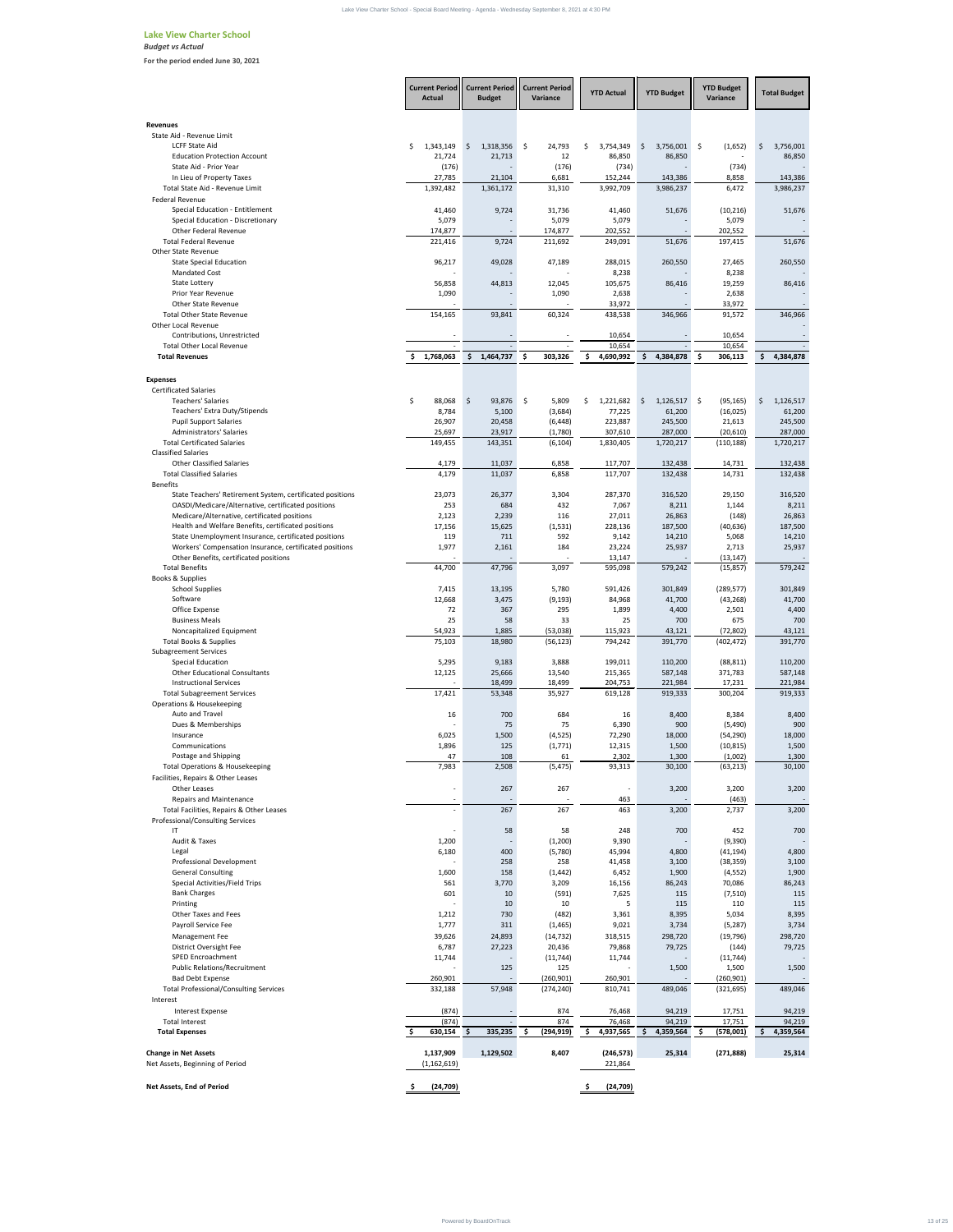#### *Statement of Financial Position*

|               |                                                   | <b>Balance</b>           |                       |            | <b>YTD % Change</b> |
|---------------|---------------------------------------------------|--------------------------|-----------------------|------------|---------------------|
|               |                                                   |                          |                       |            |                     |
|               |                                                   |                          |                       |            |                     |
| \$<br>202,203 | \$                                                | 296,089                  | \$                    | (93, 886)  | $-32%$              |
| 14,780        |                                                   | 16,465                   |                       | (1,685)    | $-10%$              |
| 1,520,048     |                                                   | 919,717                  |                       | 600,331    | 65%                 |
|               |                                                   | (295, 400)               |                       | (947, 526) | 321%                |
|               |                                                   | 263,659                  |                       | (263, 659) | $-100%$             |
| 105,768       |                                                   | (105,093)                |                       | 210,860    | $-201%$             |
| 599,872       |                                                   | 1,095,437                |                       | (495, 564) | $-45%$              |
|               |                                                   |                          |                       |            |                     |
| 75,000        |                                                   |                          |                       | 75,000     | 0%                  |
| 75,000        |                                                   | $\overline{\phantom{0}}$ |                       | 75,000     | 0%                  |
| \$<br>674,872 | \$.                                               | 1,095,437                | \$                    | (420, 564) | $-38%$              |
|               |                                                   |                          |                       |            |                     |
|               |                                                   |                          |                       |            |                     |
|               |                                                   |                          |                       |            |                     |
| \$<br>93,170  | \$                                                | 607,505                  | \$                    | (514, 335) |                     |
| 167,313       |                                                   | 266,067                  |                       | (98, 755)  | $-85%$<br>$-37%$    |
|               |                                                   |                          |                       | 439,099    | 0%                  |
| 439,099       |                                                   |                          |                       |            |                     |
| 699,582       |                                                   | 873,572                  |                       | (173,991)  | 0%<br>$-20%$        |
|               |                                                   |                          |                       |            |                     |
|               |                                                   |                          |                       |            |                     |
|               |                                                   |                          |                       |            | 0%<br>0%            |
| 699,582       |                                                   | 873,572                  |                       | (173, 991) | $-20%$              |
| (24, 709)     |                                                   | 221,864                  |                       | (246, 573) | $-111%$             |
|               | <b>Current</b><br><b>Balance</b><br>(1, 242, 926) |                          | <b>Beginning Year</b> |            | <b>YTD Change</b>   |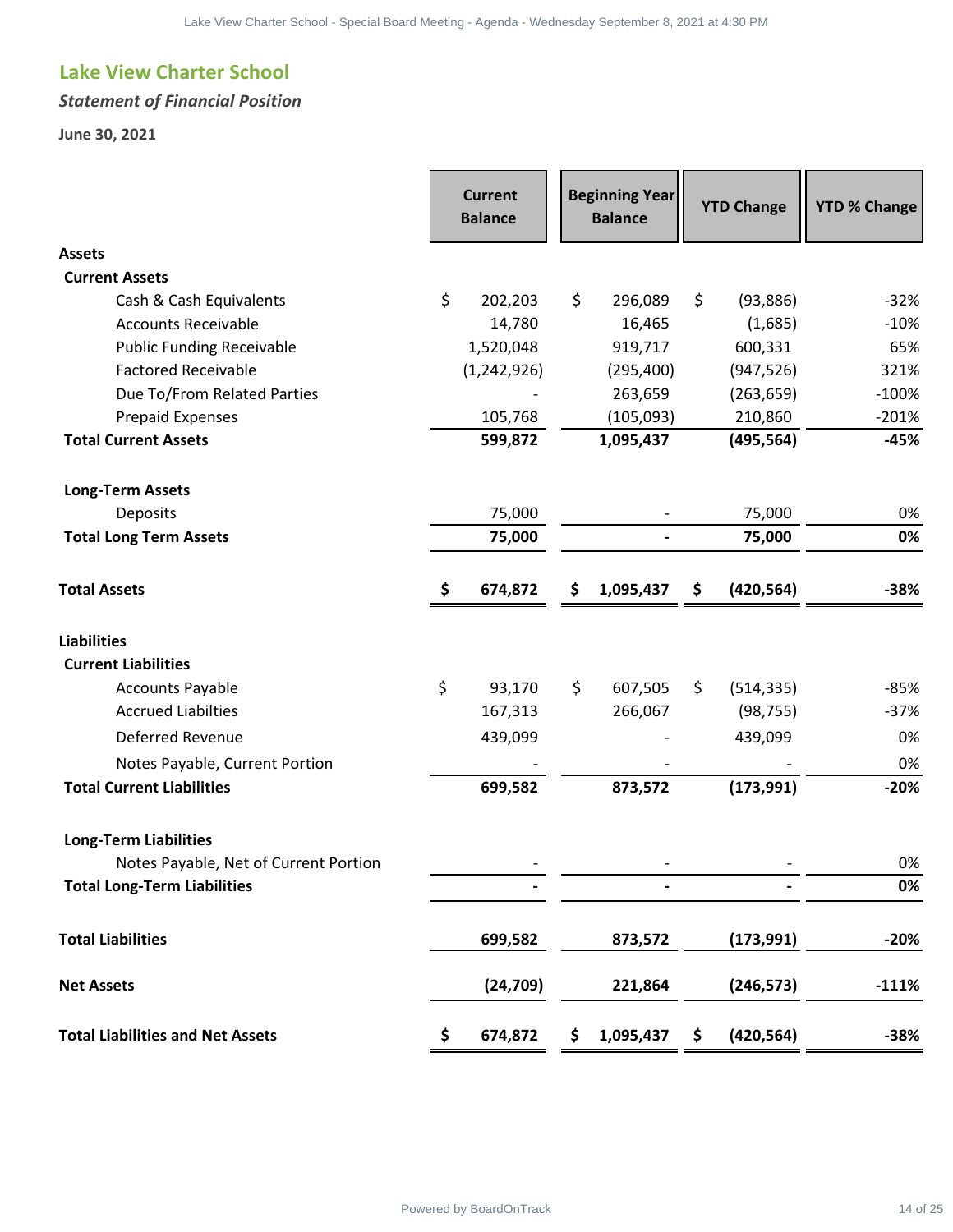#### *Statement of Cash Flows*

#### **For the period ended June 30, 2021**

| the period ended June 30, 2021                                  |                                |   |                              |
|-----------------------------------------------------------------|--------------------------------|---|------------------------------|
|                                                                 |                                |   |                              |
|                                                                 | <b>Month Ended</b><br>06/30/21 |   | <b>YTD Ended</b><br>06/30/21 |
| <b>Cash Flows from Operating Activities</b>                     |                                |   |                              |
| <b>Changes in Net Assets</b>                                    | \$<br>1,137,909 \$             |   | (246, 573)                   |
| Adjustments to reconcile change in net assets to net cash flows |                                |   |                              |
| from operating activities:                                      |                                |   |                              |
| Decrease/(Increase) in Operating Assets:                        |                                |   |                              |
| <b>Public Funding Receivable</b>                                | (1,512,801)                    |   | (600, 331)                   |
| Grants, Contributions & Pledges Receivable                      | (313, 280)                     |   | 949,211                      |
| Due from Related Parties                                        | 260,901                        |   | 263,659                      |
| <b>Prepaid Expenses</b>                                         | (64, 658)                      |   | (210, 860)                   |
| <b>Other Assets</b>                                             |                                |   | (75,000)                     |
| (Decrease)/Increase in Operating Liabilities:                   |                                |   |                              |
| <b>Accounts Payable</b>                                         | 44,066                         |   | (514, 335)                   |
| <b>Accrued Expenses</b>                                         | 22,415                         |   | (98, 755)                    |
| Deferred Revenue                                                | 298,500                        |   | 439,099                      |
| <b>Total Cash Flows from Operating Activities</b>               | (126, 948)                     |   | (93, 886)                    |
| <b>Cash Flows from Financing Activities</b>                     |                                |   |                              |
| Proceeds from (payments on) Long-Term Debt                      | (175, 751)                     |   |                              |
| <b>Total Cash Flows from Financing Activities</b>               | (175, 751)                     |   |                              |
|                                                                 |                                |   |                              |
| Change in Cash & Cash Equivalents                               | (302,700)                      |   | (93, 886)                    |
| Cash & Cash Equivalents, Beginning of Period                    | 504,902                        |   | 296,089                      |
| Cash and Cash Equivalents, End of Period                        | \$<br>202,203                  | S | 202,203                      |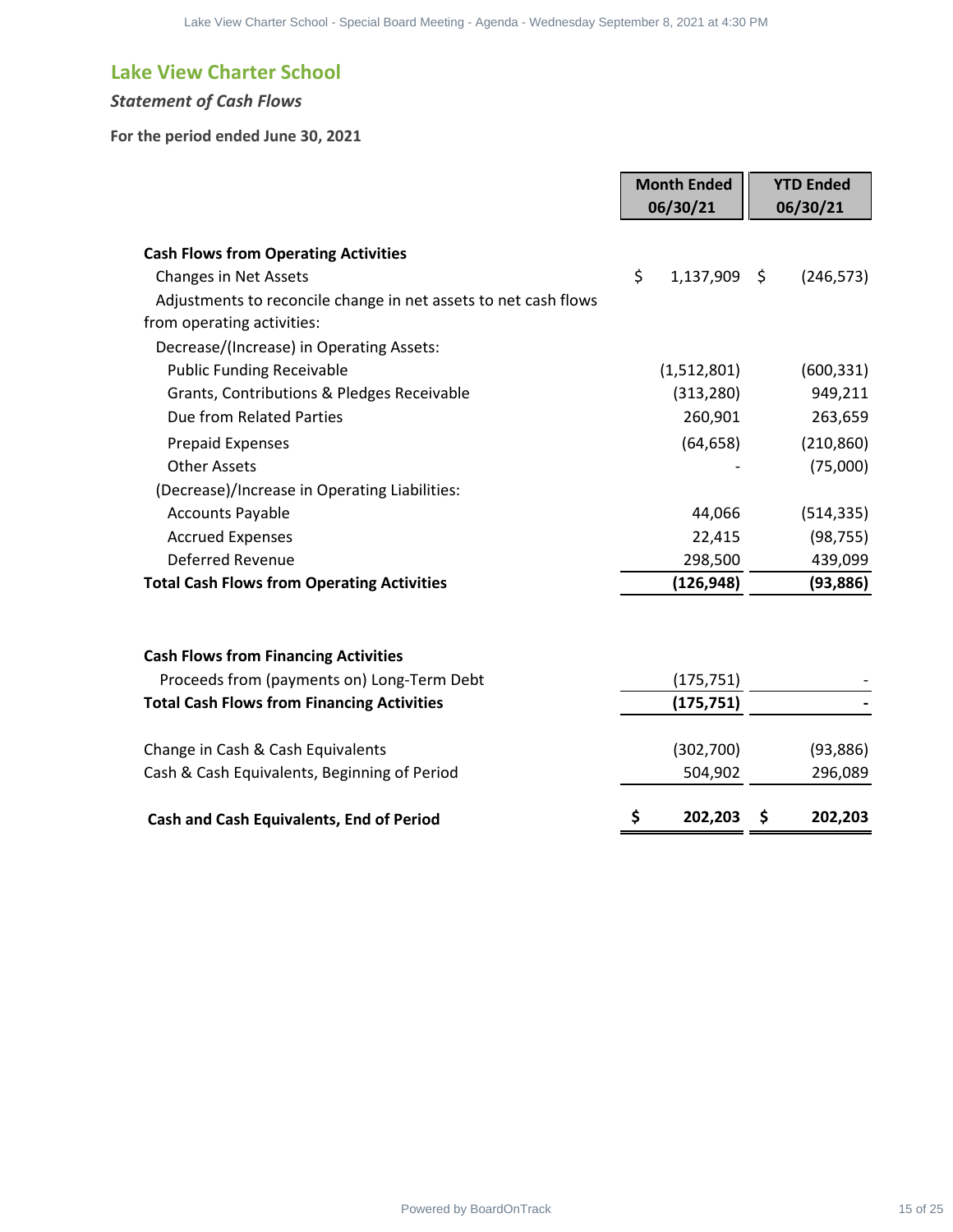*Due (To)/From All Inspire Charter School Locations* **For the period ended June 30, 2021**

| <b>Charter School</b>                                         |                                                   |  |
|---------------------------------------------------------------|---------------------------------------------------|--|
| m All Inspire Charter School Locations<br>ended June 30, 2021 |                                                   |  |
| Due (to)/from Inspire Charter Services                        | <b>Account</b><br><b>Balance</b><br>\$<br>260,901 |  |
| <b>Bad Debt Allowance</b>                                     | (260, 901.09)                                     |  |
| <b>Total Due (to)/from Balance</b>                            | $\frac{1}{2}$                                     |  |
|                                                               |                                                   |  |
|                                                               |                                                   |  |
|                                                               |                                                   |  |
|                                                               |                                                   |  |
|                                                               |                                                   |  |
|                                                               |                                                   |  |
|                                                               |                                                   |  |
|                                                               |                                                   |  |
|                                                               |                                                   |  |
|                                                               |                                                   |  |
|                                                               |                                                   |  |
|                                                               |                                                   |  |
|                                                               |                                                   |  |
|                                                               |                                                   |  |
|                                                               |                                                   |  |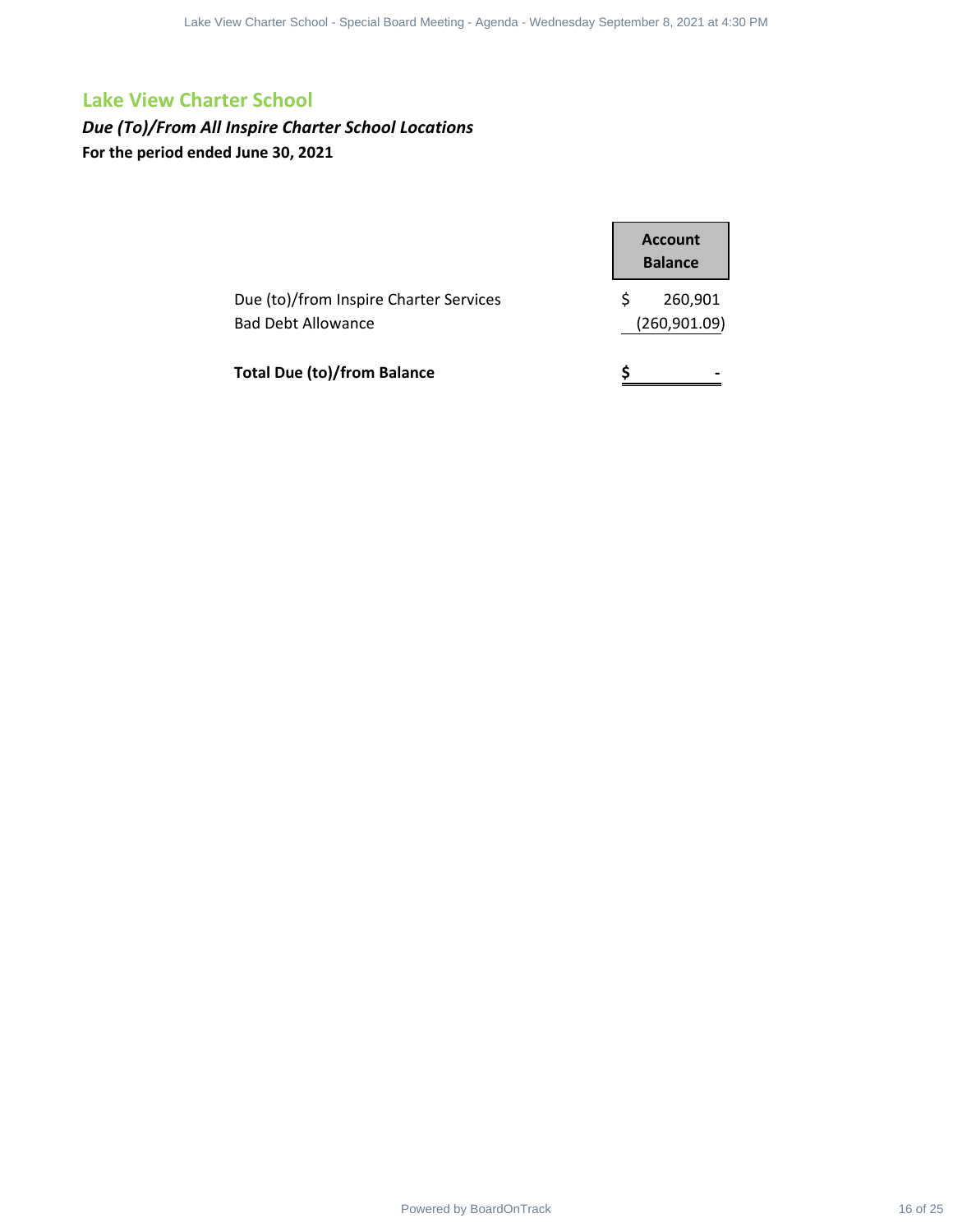#### **CHARTER SCHOOL UNAUDITED ACTUALS FINANCIAL REPORT -- ALTERNATIVE FORM**

#### **July 1, 2020 to June 30, 2021**

#### **(Please enter an "X" in the applicable box below; check only one box)**

| <b>Charter School Name: Lake View Charter School</b><br>CDS #: 11625960139550<br><b>Charter Approving Entity: Lake Elementary</b><br><b>County: Glenn</b><br><b>Charter #: 2069</b><br>(Please enter an "X" in the applicable box below; check only one box)<br>X Accrual Basis (Applicable Capital Assets/Interest on Long-Term Debt/Long-Term Liabilities/Net Position objects are 6900, 7438,<br>Modified Accrual Basis (Applicable Capital Outlay/Debt Service/Fund Balance objects are 6100-6170, 6200-6500, 7438, 7439, |                                                                                                                    |                                                                                                                                        |                                                                                      |
|-------------------------------------------------------------------------------------------------------------------------------------------------------------------------------------------------------------------------------------------------------------------------------------------------------------------------------------------------------------------------------------------------------------------------------------------------------------------------------------------------------------------------------|--------------------------------------------------------------------------------------------------------------------|----------------------------------------------------------------------------------------------------------------------------------------|--------------------------------------------------------------------------------------|
|                                                                                                                                                                                                                                                                                                                                                                                                                                                                                                                               |                                                                                                                    |                                                                                                                                        |                                                                                      |
|                                                                                                                                                                                                                                                                                                                                                                                                                                                                                                                               |                                                                                                                    |                                                                                                                                        |                                                                                      |
|                                                                                                                                                                                                                                                                                                                                                                                                                                                                                                                               |                                                                                                                    |                                                                                                                                        |                                                                                      |
|                                                                                                                                                                                                                                                                                                                                                                                                                                                                                                                               |                                                                                                                    |                                                                                                                                        |                                                                                      |
|                                                                                                                                                                                                                                                                                                                                                                                                                                                                                                                               |                                                                                                                    |                                                                                                                                        |                                                                                      |
|                                                                                                                                                                                                                                                                                                                                                                                                                                                                                                                               |                                                                                                                    |                                                                                                                                        |                                                                                      |
| <b>Object Code</b>                                                                                                                                                                                                                                                                                                                                                                                                                                                                                                            | <b>Unrestricted</b>                                                                                                | <b>Restricted</b>                                                                                                                      | <b>Total</b>                                                                         |
|                                                                                                                                                                                                                                                                                                                                                                                                                                                                                                                               |                                                                                                                    |                                                                                                                                        |                                                                                      |
|                                                                                                                                                                                                                                                                                                                                                                                                                                                                                                                               |                                                                                                                    |                                                                                                                                        |                                                                                      |
|                                                                                                                                                                                                                                                                                                                                                                                                                                                                                                                               |                                                                                                                    |                                                                                                                                        | 3,754,349.00                                                                         |
|                                                                                                                                                                                                                                                                                                                                                                                                                                                                                                                               |                                                                                                                    |                                                                                                                                        | 86,850.00<br>(734.13)                                                                |
|                                                                                                                                                                                                                                                                                                                                                                                                                                                                                                                               |                                                                                                                    |                                                                                                                                        | 152,244.00                                                                           |
| 8091, 8097                                                                                                                                                                                                                                                                                                                                                                                                                                                                                                                    | 0.00                                                                                                               | 0.00                                                                                                                                   | 0.00                                                                                 |
|                                                                                                                                                                                                                                                                                                                                                                                                                                                                                                                               | 3,992,708.87                                                                                                       | 0.00                                                                                                                                   | 3,992,708.87                                                                         |
|                                                                                                                                                                                                                                                                                                                                                                                                                                                                                                                               |                                                                                                                    |                                                                                                                                        |                                                                                      |
|                                                                                                                                                                                                                                                                                                                                                                                                                                                                                                                               |                                                                                                                    |                                                                                                                                        | 0.00                                                                                 |
|                                                                                                                                                                                                                                                                                                                                                                                                                                                                                                                               |                                                                                                                    |                                                                                                                                        | 46,539.00                                                                            |
|                                                                                                                                                                                                                                                                                                                                                                                                                                                                                                                               |                                                                                                                    | 0.00                                                                                                                                   | 0.00                                                                                 |
| 8221                                                                                                                                                                                                                                                                                                                                                                                                                                                                                                                          |                                                                                                                    | 0.00                                                                                                                                   | 0.00                                                                                 |
| 8110, 8260-8299                                                                                                                                                                                                                                                                                                                                                                                                                                                                                                               | 0.00                                                                                                               | 202,552.00                                                                                                                             | 202,552.00                                                                           |
|                                                                                                                                                                                                                                                                                                                                                                                                                                                                                                                               | 0.00                                                                                                               | 249,091.00                                                                                                                             | 249,091.00                                                                           |
|                                                                                                                                                                                                                                                                                                                                                                                                                                                                                                                               |                                                                                                                    |                                                                                                                                        |                                                                                      |
| <b>StateRevSE</b>                                                                                                                                                                                                                                                                                                                                                                                                                                                                                                             |                                                                                                                    | 259,979.35                                                                                                                             | 259,979.35                                                                           |
| <b>StateRevAO</b>                                                                                                                                                                                                                                                                                                                                                                                                                                                                                                             | 84,347.05                                                                                                          | 94,211.41                                                                                                                              | 178,558.46                                                                           |
|                                                                                                                                                                                                                                                                                                                                                                                                                                                                                                                               | 84,347.05                                                                                                          | 354,190.76                                                                                                                             | 438,537.81                                                                           |
|                                                                                                                                                                                                                                                                                                                                                                                                                                                                                                                               |                                                                                                                    |                                                                                                                                        |                                                                                      |
| LocalRevAO                                                                                                                                                                                                                                                                                                                                                                                                                                                                                                                    | 10,654.00                                                                                                          | 0.00                                                                                                                                   | 10,654.00                                                                            |
|                                                                                                                                                                                                                                                                                                                                                                                                                                                                                                                               | 10,654.00                                                                                                          | 0.00                                                                                                                                   | 10,654.00                                                                            |
|                                                                                                                                                                                                                                                                                                                                                                                                                                                                                                                               | 4,087,709.92                                                                                                       | 603,281.76                                                                                                                             | 4,690,991.68                                                                         |
|                                                                                                                                                                                                                                                                                                                                                                                                                                                                                                                               |                                                                                                                    |                                                                                                                                        |                                                                                      |
|                                                                                                                                                                                                                                                                                                                                                                                                                                                                                                                               |                                                                                                                    |                                                                                                                                        |                                                                                      |
| 1100                                                                                                                                                                                                                                                                                                                                                                                                                                                                                                                          | 910,571.40                                                                                                         | 388,335.70                                                                                                                             | 1,298,907.10                                                                         |
| 1200                                                                                                                                                                                                                                                                                                                                                                                                                                                                                                                          | 222,317.08                                                                                                         | 1,570.20                                                                                                                               | 223,887.28                                                                           |
|                                                                                                                                                                                                                                                                                                                                                                                                                                                                                                                               |                                                                                                                    |                                                                                                                                        | 307,610.16                                                                           |
|                                                                                                                                                                                                                                                                                                                                                                                                                                                                                                                               |                                                                                                                    |                                                                                                                                        | 0.00<br>1,830,404.54                                                                 |
|                                                                                                                                                                                                                                                                                                                                                                                                                                                                                                                               |                                                                                                                    |                                                                                                                                        |                                                                                      |
|                                                                                                                                                                                                                                                                                                                                                                                                                                                                                                                               |                                                                                                                    |                                                                                                                                        |                                                                                      |
|                                                                                                                                                                                                                                                                                                                                                                                                                                                                                                                               |                                                                                                                    |                                                                                                                                        | 0.00                                                                                 |
|                                                                                                                                                                                                                                                                                                                                                                                                                                                                                                                               |                                                                                                                    |                                                                                                                                        | 0.00<br>0.00                                                                         |
|                                                                                                                                                                                                                                                                                                                                                                                                                                                                                                                               |                                                                                                                    |                                                                                                                                        | 0.00                                                                                 |
|                                                                                                                                                                                                                                                                                                                                                                                                                                                                                                                               |                                                                                                                    |                                                                                                                                        | 117,706.99                                                                           |
|                                                                                                                                                                                                                                                                                                                                                                                                                                                                                                                               | 65,333.91                                                                                                          | 52,373.08                                                                                                                              | 117,706.99                                                                           |
|                                                                                                                                                                                                                                                                                                                                                                                                                                                                                                                               | 8011<br>8012<br>8019<br>8096<br>8290<br>8181, 8182<br>8220<br>1300<br>1900<br>2100<br>2200<br>2300<br>2400<br>2900 | 3,754,349.00<br>86,850.00<br>(734.13)<br>152,244.00<br>307,610.16<br>0.00<br>1,440,498.64<br>0.00<br>0.00<br>0.00<br>0.00<br>65,333.91 | 46,539.00<br>0.00<br>0.00<br>389,905.90<br>0.00<br>0.00<br>0.00<br>0.00<br>52,373.08 |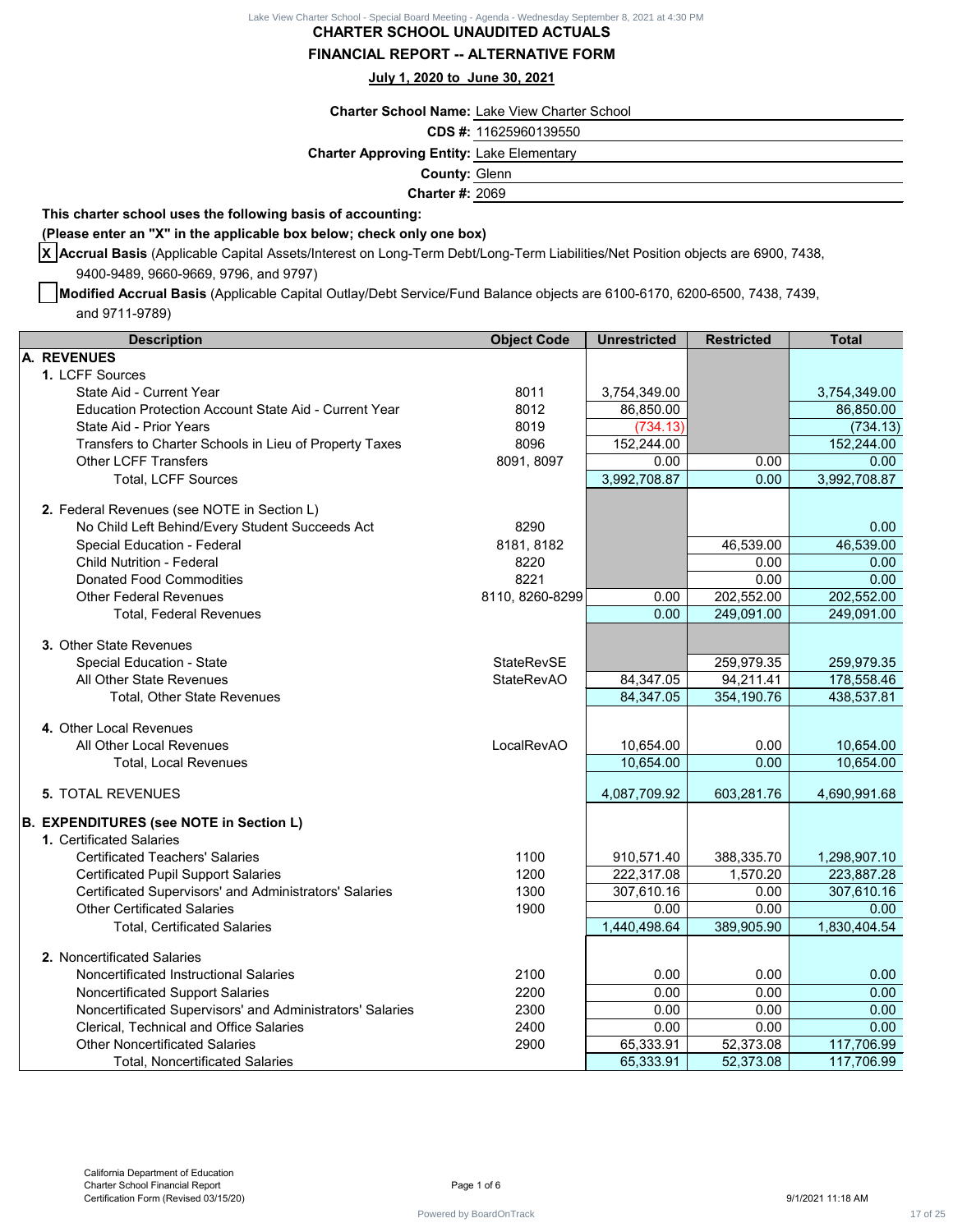|                                                                                 | July 1, 2020 to June 30, 2021                                                 |                     |                   |                   |
|---------------------------------------------------------------------------------|-------------------------------------------------------------------------------|---------------------|-------------------|-------------------|
|                                                                                 | <b>Charter School Name: Lake View Charter School</b><br>CDS #: 11625960139550 |                     |                   |                   |
| <b>Description</b>                                                              | <b>Object Code</b>                                                            | <b>Unrestricted</b> | <b>Restricted</b> | <b>Total</b>      |
| 3. Employee Benefits                                                            |                                                                               |                     |                   |                   |
| <b>STRS</b>                                                                     | 3101-3102                                                                     | 253,739.66          | 33,630.62         | 287,370.28        |
| <b>PERS</b>                                                                     | 3201-3202                                                                     | 0.00                | 0.00              | 0.00              |
| <b>OASDI</b> / Medicare / Alternative                                           | 3301-3302                                                                     | 27,048.09           | 7,030.11          | 34,078.20         |
| <b>Health and Welfare Benefits</b>                                              | 3401-3402                                                                     | 228,136.33          | 0.00              | 228,136.33        |
| Unemployment Insurance                                                          | 3501-3502                                                                     | 7,714.48            | 1,428.00          | 9,142.48          |
| <b>Workers' Compensation Insurance</b>                                          | 3601-3602                                                                     | 23,224.00           | 0.00              | 23,224.00         |
| OPEB, Allocated                                                                 | 3701-3702                                                                     | 0.00                | 0.00              | 0.00              |
| <b>OPEB, Active Employees</b><br><b>Other Employee Benefits</b>                 | 3751-3752<br>3901-3902                                                        | 0.00<br>13,146.86   | 0.00<br>0.00      | 0.00<br>13,146.86 |
| <b>Total, Employee Benefits</b>                                                 |                                                                               | 553,009.42          | 42,088.73         | 595,098.15        |
|                                                                                 |                                                                               |                     |                   |                   |
| 4. Books and Supplies                                                           |                                                                               |                     |                   |                   |
| Approved Textbooks and Core Curricula Materials                                 | 4100                                                                          | 0.00                | 0.00              | 0.00              |
| <b>Books and Other Reference Materials</b>                                      | 4200                                                                          | 0.00                | 0.00              | 0.00              |
| <b>Materials and Supplies</b>                                                   | 4300                                                                          | 626,898.34          | 51,420.78         | 678,319.12        |
| Noncapitalized Equipment                                                        | 4400                                                                          | 100,876.91          | 15,046.36         | 115,923.27        |
| Food                                                                            | 4700                                                                          | 0.00                | 0.00              | 0.00              |
| <b>Total, Books and Supplies</b>                                                |                                                                               | 727,775.25          | 66,467.14         | 794,242.39        |
| 5. Services and Other Operating Expenditures                                    |                                                                               |                     |                   |                   |
| <b>Subagreements for Services</b>                                               | 5100                                                                          | 414,709.61          | 204,418.79        | 619,128.40        |
| <b>Travel and Conferences</b>                                                   | 5200                                                                          | 15.68               | 0.00              | 15.68             |
| Dues and Memberships                                                            | 5300                                                                          | 6,390.00            | 0.00              | 6,390.00          |
| Insurance                                                                       | 5400                                                                          | 72,290.00           | 0.00              | 72,290.00         |
| Operations and Housekeeping Services                                            | 5500                                                                          | 0.00                | 0.00              | 0.00              |
| Rentals, Leases, Repairs, and Noncap. Improvements                              | 5600                                                                          | 463.05              | 0.00              | 463.05            |
| <b>Transfers of Direct Costs</b>                                                | 5700-5799                                                                     | 255,742.17          | (255, 742.17)     | 0.00              |
| Professional/Consulting Services and Operating Expend.                          | 5800                                                                          | 798,996.51          | 11,744.24         | 810,740.75        |
| Communications                                                                  | 5900                                                                          | 14,617.08           | 0.00              | 14,617.08         |
| Total, Services and Other Operating Expenditures                                |                                                                               | 1,563,224.10        | (39, 579.14)      | 1,523,644.96      |
|                                                                                 |                                                                               |                     |                   |                   |
| 6. Capital Outlay<br>(Objects 6100-6170, 6200-6500 modified accrual basis only) |                                                                               |                     |                   |                   |
| Land and Land Improvements                                                      | 6100-6170                                                                     |                     |                   | 0.00              |
| Buildings and Improvements of Buildings                                         | 6200                                                                          |                     |                   | 0.00              |
| Books and Media for New School Libraries or Major                               |                                                                               |                     |                   |                   |
| <b>Expansion of School Libraries</b>                                            | 6300                                                                          |                     |                   | 0.00              |
| Equipment                                                                       | 6400                                                                          |                     |                   | 0.00              |
| <b>Equipment Replacement</b>                                                    | 6500                                                                          |                     |                   | 0.00              |
| Depreciation Expense (accrual basis only)                                       | 6900                                                                          | 0.00                | 0.00              | 0.00              |
| <b>Total, Capital Outlay</b>                                                    |                                                                               | 0.00                | 0.00              | 0.00              |
|                                                                                 |                                                                               |                     |                   |                   |
| 7. Other Outgo                                                                  |                                                                               |                     |                   |                   |
| <b>Tuition to Other Schools</b>                                                 | 7110-7143                                                                     |                     |                   | 0.00              |
| Transfers of Pass-Through Revenues to Other LEAs                                | 7211-7213                                                                     |                     |                   | 0.00              |
| Transfers of Apportionments to Other LEAs - Spec. Ed.                           | 7221-7223SE                                                                   |                     |                   | 0.00              |
| Transfers of Apportionments to Other LEAs - All Other                           | 7221-7223AO                                                                   |                     |                   | 0.00              |
| <b>All Other Transfers</b>                                                      | 7281-7299                                                                     |                     |                   | 0.00              |
| <b>Transfers of Indirect Costs</b>                                              | 7300-7399                                                                     | (27, 675.00)        | 27,675.00         | 0.00              |
| Debt Service:                                                                   |                                                                               |                     |                   |                   |
| Interest                                                                        | 7438                                                                          | 76,468.00           |                   | 76,468.00         |
| Principal (for modified accrual basis only)<br><b>Total Debt Service</b>        | 7439                                                                          | 76,468.00           | 0.00              | 0.00<br>76,468.00 |
| Total, Other Outgo                                                              |                                                                               | 48,793.00           | 27,675.00         | 76,468.00         |
|                                                                                 |                                                                               |                     |                   |                   |
| 8. TOTAL EXPENDITURES                                                           |                                                                               | 4,398,634.32        | 538,930.71        | 4,937,565.03      |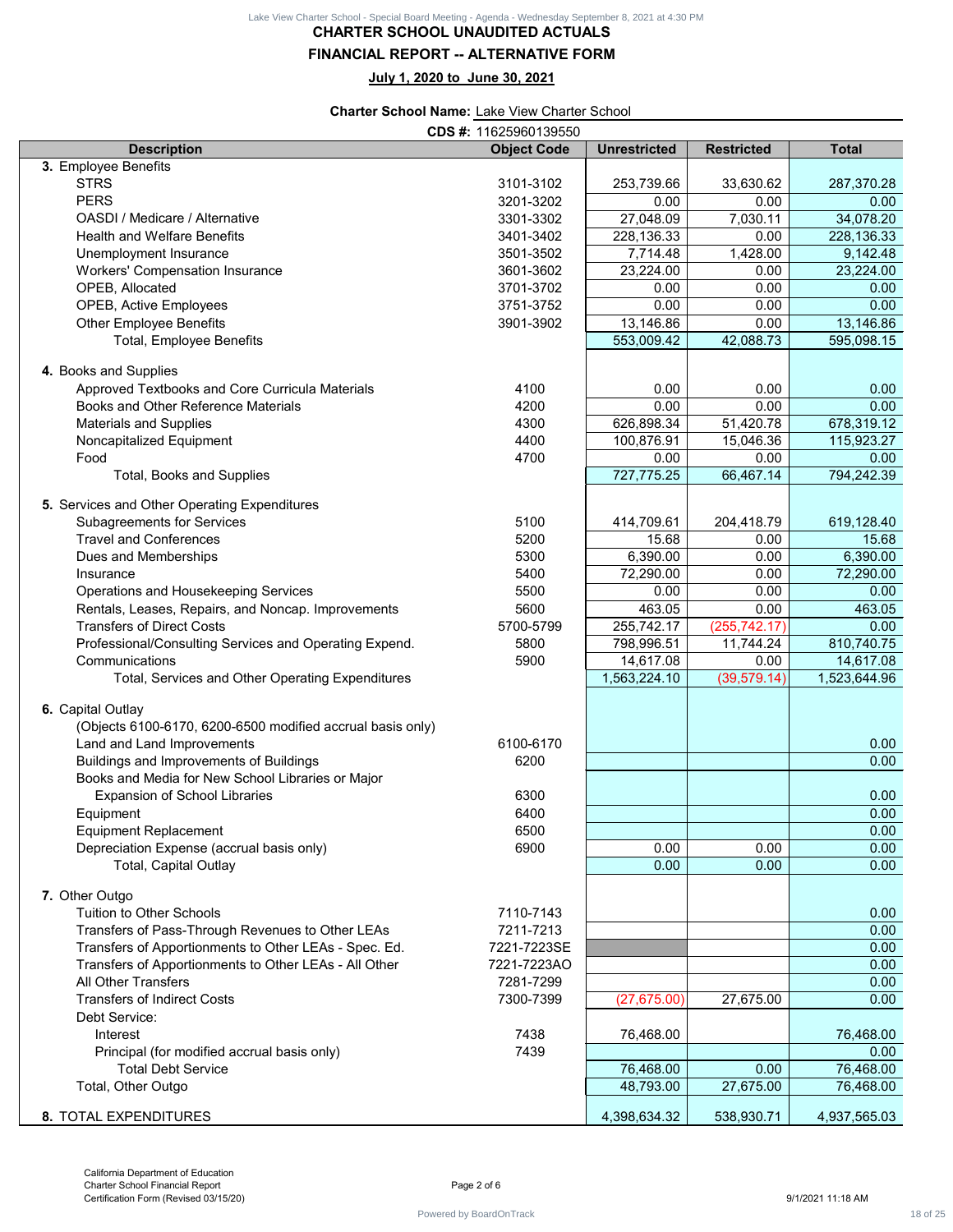Lake View Charter School - Special Board Meeting - Agenda - Wednesday September 8, 2021 at 4:30 PM<br>**CHARTER SCHOOL UNAUDITED ACTUALS** 

#### **FINANCIAL REPORT -- ALTERNATIVE FORM**

| Lake View Charter School - Special Board Meeting - Agenda - Wednesday September 8, 2021 at 4:30 PM<br><b>CHARTER SCHOOL UNAUDITED ACTUALS</b><br><b>FINANCIAL REPORT -- ALTERNATIVE FORM</b> |                                                      |                     |                   |                   |
|----------------------------------------------------------------------------------------------------------------------------------------------------------------------------------------------|------------------------------------------------------|---------------------|-------------------|-------------------|
|                                                                                                                                                                                              | July 1, 2020 to June 30, 2021                        |                     |                   |                   |
|                                                                                                                                                                                              | <b>Charter School Name: Lake View Charter School</b> |                     |                   |                   |
| <b>Description</b>                                                                                                                                                                           | CDS #: 11625960139550<br><b>Object Code</b>          | <b>Unrestricted</b> | <b>Restricted</b> | <b>Total</b>      |
| C. EXCESS (DEFICIENCY) OF REVENUES OVER EXPENDITURES<br>BEFORE OTHER FINANCING SOURCES AND USES (A5-B8)                                                                                      |                                                      | (310, 924.40)       | 64,351.05         | (246, 573.35)     |
| <b>D. OTHER FINANCING SOURCES / USES</b>                                                                                                                                                     |                                                      |                     |                   |                   |
| 1. Other Sources<br>2. Less: Other Uses                                                                                                                                                      | 8930-8979<br>7630-7699                               |                     |                   | 0.00<br>0.00      |
| 3. Contributions Between Unrestricted and Restricted Accounts                                                                                                                                |                                                      |                     |                   |                   |
| (must net to zero)                                                                                                                                                                           | 8980-8999                                            |                     |                   | 0.00              |
| 4. TOTAL OTHER FINANCING SOURCES / USES                                                                                                                                                      |                                                      | 0.00                | 0.00              | 0.00              |
| E. NET INCREASE (DECREASE) IN FUND BALANCE /NET POSITION (C+D4)                                                                                                                              |                                                      | (310, 924.40)       | 64,351.05         | (246, 573.35)     |
| <b>F. FUND BALANCE / NET POSITION</b>                                                                                                                                                        |                                                      |                     |                   |                   |
| 1. Beginning Fund Balance/Net Position                                                                                                                                                       |                                                      |                     |                   |                   |
| a. As of July 1                                                                                                                                                                              | 9791                                                 | 296,089.00          | (64, 351.05)      | 231,737.95        |
| b. Adjustments/Restatements                                                                                                                                                                  | 9793, 9795                                           | (9,873.95)          |                   | (9,873.95)        |
| c. Adjusted Beginning Fund Balance /Net Position                                                                                                                                             |                                                      | 286,215.05          | (64, 351.05)      | 221,864.00        |
| 2. Ending Fund Balance /Net Position, June 30 (E+F1c)                                                                                                                                        |                                                      | (24, 709.35)        | 0.00              | (24, 709.35)      |
| <b>Components of Ending Fund Balance (Modified Accrual Basis only)</b>                                                                                                                       |                                                      |                     |                   |                   |
| a. Nonspendable                                                                                                                                                                              | 9711                                                 |                     |                   | 0.00              |
| 1. Revolving Cash (equals Object 9130)<br>2. Stores (equals Object 9320)                                                                                                                     | 9712                                                 |                     |                   | 0.00              |
|                                                                                                                                                                                              | 9713                                                 |                     |                   | 0.00              |
| 3. Prepaid Expenditures (equals Object 9330)<br>4. All Others                                                                                                                                | 9719                                                 |                     |                   | 0.00              |
| b. Restricted                                                                                                                                                                                | 9740                                                 |                     |                   | 0.00              |
| c. Committed                                                                                                                                                                                 |                                                      |                     |                   |                   |
| 1. Stabilization Arrangements                                                                                                                                                                | 9750                                                 |                     |                   | 0.00              |
| 2. Other Commitments                                                                                                                                                                         | 9760                                                 |                     |                   | 0.00              |
| d. Assigned                                                                                                                                                                                  | 9780                                                 |                     |                   | 0.00              |
| e. Unassigned/Unappropriated                                                                                                                                                                 |                                                      |                     |                   |                   |
| 1. Reserve for Economic Uncertainties                                                                                                                                                        | 9789                                                 |                     |                   | 0.00              |
| 2. Unassigned/Unappropriated Amount                                                                                                                                                          | 9790M                                                |                     |                   | 0.00              |
| 3. Components of Ending Net Position (Accrual Basis only)                                                                                                                                    |                                                      |                     |                   |                   |
| a. Net Investment in Capital Assets                                                                                                                                                          | 9796                                                 |                     |                   | 0.00              |
| b. Restricted Net Position                                                                                                                                                                   | 9797                                                 |                     |                   | 0.00              |
|                                                                                                                                                                                              |                                                      |                     |                   |                   |
| c. Unrestricted Net Position                                                                                                                                                                 | 9790A                                                | (24, 709.35)        | 0.00              | (24, 709.35)      |
|                                                                                                                                                                                              |                                                      |                     |                   |                   |
| California Department of Education<br><b>Charter School Financial Report</b><br>Certification Form (Revised 03/15/20)                                                                        | Page 3 of 6                                          |                     |                   | 9/1/2021 11:18 AM |
|                                                                                                                                                                                              | Powered by BoardOnTrack                              |                     |                   |                   |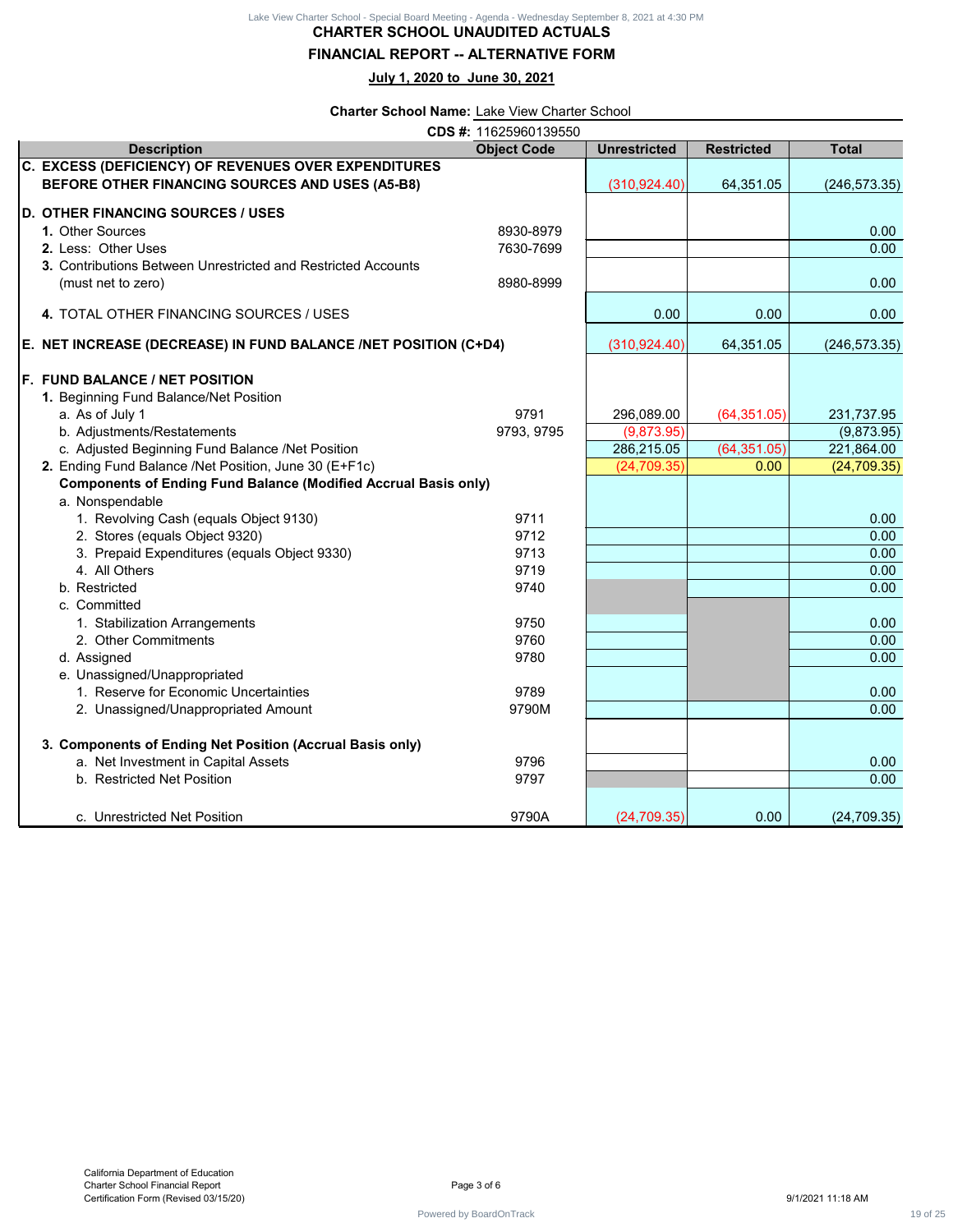#### **FINANCIAL REPORT -- ALTERNATIVE FORM**

|                                                                  | <b>FINANCIAL REPORT -- ALTERNATIVE FORM</b>          | <b>CHARTER SCHOOL UNAUDITED ACTUALS</b> |                   |                         |
|------------------------------------------------------------------|------------------------------------------------------|-----------------------------------------|-------------------|-------------------------|
|                                                                  | July 1, 2020 to June 30, 2021                        |                                         |                   |                         |
|                                                                  | <b>Charter School Name: Lake View Charter School</b> |                                         |                   |                         |
| <b>Description</b>                                               | CDS #: 11625960139550<br><b>Object Code</b>          | <b>Unrestricted</b>                     | <b>Restricted</b> | <b>Total</b>            |
| <b>G. ASSETS</b>                                                 |                                                      |                                         |                   |                         |
| 1. Cash                                                          |                                                      |                                         |                   |                         |
| In County Treasury                                               | 9110                                                 |                                         |                   | 0.00<br>0.00            |
| Fair Value Adjustment to Cash in County Treasury<br>In Banks     | 9111<br>9120                                         | 202,202.62                              |                   | 202,202.62              |
| In Revolving Fund                                                | 9130                                                 |                                         |                   | 0.00                    |
| With Fiscal Agent/Trustee                                        | 9135                                                 |                                         |                   | 0.00                    |
| <b>Collections Awaiting Deposit</b>                              | 9140                                                 |                                         |                   | 0.00                    |
| 2. Investments                                                   | 9150                                                 |                                         |                   | 0.00                    |
| 3. Accounts Receivable                                           | 9200                                                 | 14,780.44                               |                   | 14,780.44               |
| 4. Due from Grantor Governments                                  | 9290                                                 | 1,520,047.59                            |                   | 1,520,047.59            |
| 5. Stores                                                        | 9320                                                 |                                         |                   | 0.00                    |
| 6. Prepaid Expenditures (Expenses)<br>7. Other Current Assets    | 9330<br>9340                                         | 105,767.61<br>75,000.00                 |                   | 105,767.61<br>75,000.00 |
| 8. Capital Assets (accrual basis only)                           | 9400-9489                                            |                                         |                   | 0.00                    |
|                                                                  |                                                      |                                         |                   |                         |
| 9. TOTAL ASSETS                                                  |                                                      | 1,917,798.26                            | 0.00              | 1,917,798.26            |
| H. DEFERRED OUTFLOWS OF RESOURCES                                |                                                      |                                         |                   |                         |
| 1. Deferred Outflows of Resources                                | 9490                                                 |                                         |                   | 0.00                    |
| 2. TOTAL DEFERRED OUTFLOWS                                       |                                                      | 0.00                                    | 0.00              | 0.00                    |
|                                                                  |                                                      |                                         |                   |                         |
| I. LIABILITIES                                                   |                                                      |                                         |                   |                         |
| 1. Accounts Payable<br>2. Due to Grantor Governments             | 9500<br>9590                                         | 1,503,408.54                            |                   | 1,503,408.54<br>0.00    |
| 3. Current Loans                                                 | 9640                                                 |                                         |                   | 0.00                    |
| 4. Unearned Revenue                                              | 9650                                                 | 439,099.00                              |                   | 439,099.00              |
| 5. Long-Term Liabilities (accrual basis only)                    | 9660-9669                                            |                                         |                   | 0.00                    |
| <b>6. TOTAL LIABILITIES</b>                                      |                                                      | 1,942,507.54                            | 0.00              | 1,942,507.54            |
| <b>J. DEFERRED INFLOWS OF RESOURCES</b>                          |                                                      |                                         |                   |                         |
| 1. Deferred Inflows of Resources                                 | 9690                                                 |                                         |                   | 0.00                    |
| 2. TOTAL DEFERRED INFLOWS                                        |                                                      | 0.00                                    | 0.00              | 0.00                    |
| K. FUND BALANCE /NET POSITION                                    |                                                      |                                         |                   |                         |
| Ending Fund Balance /Net Position, June 30 (G9 + H2) - (I6 + J2) |                                                      |                                         |                   |                         |
| (must agree with Line F2)                                        |                                                      | (24, 709.28)                            | 0.00              | (24, 709.28)            |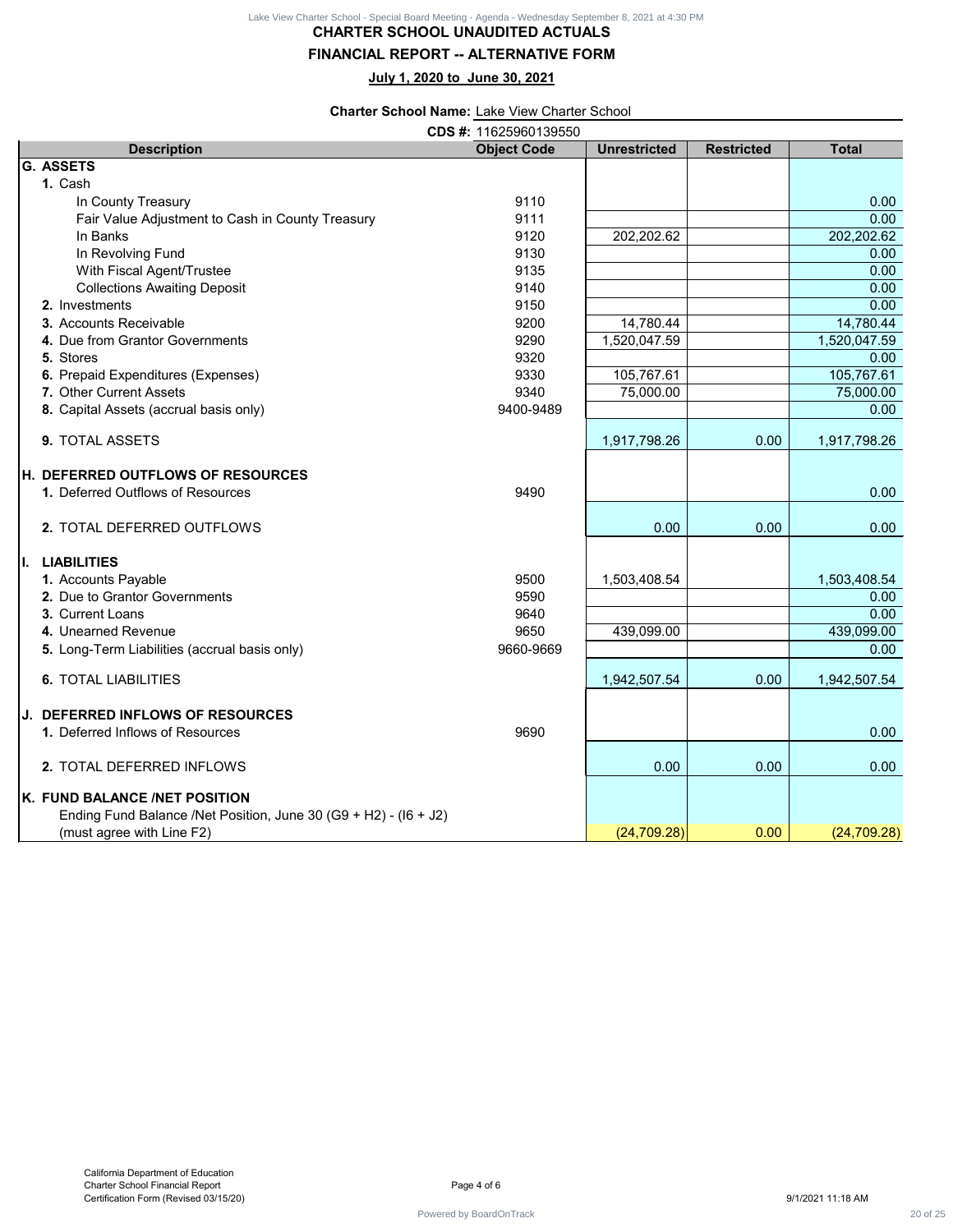#### **CHARTER SCHOOL UNAUDITED ACTUALS FINANCIAL REPORT -- ALTERNATIVE FORM**

#### **L. FEDERAL EVERY STUDENT SUCCEEDS ACT (ESSA) MAINTENANCE OF EFFORT REQUIREMENT**

#### **NOTE: IF YOUR CHARTER SCHOOL RECEIVED FEDERAL FUNDING, AS REPORTED IN SECTION A2, THE FOLLOWING ADDITIONAL INFORMATION MUST BE PROVIDED IN ORDER FOR THE CDE TO CALCULATE COMPLIANCE WITH THE FEDERAL EVERY STUDENT SUCCEEDS ACT (ESSA) MAINTENANCE OF EFFORT REQUIREMENT:**

#### **1. Federal Revenue Used for Capital Outlay and Debt Service**

|                                                                                                                                                                                                                                                                                                                                                                                                                                                    | <b>FINANCIAL REPORT -- ALTERNATIVE FORM</b>          | <b>CHARTER SCHOOL UNAUDITED ACTUALS</b> |                                  |                   |
|----------------------------------------------------------------------------------------------------------------------------------------------------------------------------------------------------------------------------------------------------------------------------------------------------------------------------------------------------------------------------------------------------------------------------------------------------|------------------------------------------------------|-----------------------------------------|----------------------------------|-------------------|
|                                                                                                                                                                                                                                                                                                                                                                                                                                                    | July 1, 2020 to June 30, 2021                        |                                         |                                  |                   |
|                                                                                                                                                                                                                                                                                                                                                                                                                                                    | <b>Charter School Name: Lake View Charter School</b> |                                         |                                  |                   |
|                                                                                                                                                                                                                                                                                                                                                                                                                                                    | CDS #: 11625960139550                                |                                         |                                  |                   |
| L. FEDERAL EVERY STUDENT SUCCEEDS ACT (ESSA) MAINTENANCE OF EFFORT REQUIREMENT                                                                                                                                                                                                                                                                                                                                                                     |                                                      |                                         |                                  |                   |
| NOTE: IF YOUR CHARTER SCHOOL RECEIVED FEDERAL FUNDING, AS REPORTED IN SECTION A2, THE FOLLOWING<br>ADDITIONAL INFORMATION MUST BE PROVIDED IN ORDER FOR THE CDE TO CALCULATE COMPLIANCE WITH<br>THE FEDERAL EVERY STUDENT SUCCEEDS ACT (ESSA) MAINTENANCE OF EFFORT REQUIREMENT:<br>1. Federal Revenue Used for Capital Outlay and Debt Service<br>Included in the Capital Outlay and Debt Service expenditures reported in sections B6 and B7 are |                                                      |                                         |                                  |                   |
| the following amounts paid out of federal funds:                                                                                                                                                                                                                                                                                                                                                                                                   |                                                      |                                         |                                  |                   |
| Federal Program Name (If no amounts, indicate "NONE")                                                                                                                                                                                                                                                                                                                                                                                              |                                                      | <b>Capital Outlay</b>                   | <b>Debt Service</b>              | Total             |
| a. NONE<br><u> 1980 - Johann Barn, mars ann an t-Amhain Aonaich an t-Aonaich an t-Aonaich ann an t-Aonaich ann an t-Aonaich</u>                                                                                                                                                                                                                                                                                                                    | \$                                                   |                                         |                                  | 0.00              |
| b.<br><u> 1989 - Johann Stein, mars an deus Amerikaansk kommunister (* 1958)</u>                                                                                                                                                                                                                                                                                                                                                                   |                                                      |                                         |                                  | 0.00              |
| C.<br><u> 1980 - Andrea Brand, Amerikaansk politiker (d. 1980)</u>                                                                                                                                                                                                                                                                                                                                                                                 |                                                      |                                         |                                  | 0.00              |
| d. $\overline{\phantom{a}}$                                                                                                                                                                                                                                                                                                                                                                                                                        |                                                      |                                         |                                  | 0.00              |
| $e.$ $\overline{\phantom{a}}$                                                                                                                                                                                                                                                                                                                                                                                                                      |                                                      |                                         |                                  | 0.00<br>0.00      |
| <u> 1989 - Johann Barnett, fransk politiker (d. 1989)</u><br>g.                                                                                                                                                                                                                                                                                                                                                                                    |                                                      |                                         |                                  | 0.00              |
| <u> 1989 - Johann Barbara, martin amerikan basar dan berasal dalam basa dalam basa dalam basa dalam basa dalam b</u><br>h.                                                                                                                                                                                                                                                                                                                         |                                                      |                                         |                                  | 0.00              |
| ı.                                                                                                                                                                                                                                                                                                                                                                                                                                                 |                                                      |                                         |                                  | 0.00              |
|                                                                                                                                                                                                                                                                                                                                                                                                                                                    |                                                      |                                         |                                  | 0.00              |
| TOTAL FEDERAL REVENUES USED FOR CAPITAL OUTLAY AND DEBT SERVICE                                                                                                                                                                                                                                                                                                                                                                                    |                                                      | 0.00                                    | 0.00                             | 0.00              |
| <b>Objects of Expenditures</b>                                                                                                                                                                                                                                                                                                                                                                                                                     |                                                      |                                         | Amount<br>(Enter "0.00" if none) |                   |
|                                                                                                                                                                                                                                                                                                                                                                                                                                                    |                                                      |                                         |                                  |                   |
|                                                                                                                                                                                                                                                                                                                                                                                                                                                    |                                                      |                                         |                                  |                   |
| a. Certificated Salaries                                                                                                                                                                                                                                                                                                                                                                                                                           | 1000-1999                                            |                                         | 0.00                             |                   |
| b. Noncertificated Salaries<br>c. Employee Benefits                                                                                                                                                                                                                                                                                                                                                                                                | 2000-2999<br>except 3801-                            |                                         | 0.00<br>0.00                     |                   |
| d. Books and Supplies                                                                                                                                                                                                                                                                                                                                                                                                                              | 4000-4999                                            |                                         | 0.00                             |                   |
| e. Services and Other Operating Expenditures                                                                                                                                                                                                                                                                                                                                                                                                       | 5000-5999                                            |                                         | 0.00                             |                   |
| TOTAL COMMUNITY SERVICES EXPENDITURES                                                                                                                                                                                                                                                                                                                                                                                                              |                                                      |                                         | 0.00                             |                   |
|                                                                                                                                                                                                                                                                                                                                                                                                                                                    |                                                      |                                         |                                  |                   |
|                                                                                                                                                                                                                                                                                                                                                                                                                                                    |                                                      |                                         |                                  |                   |
|                                                                                                                                                                                                                                                                                                                                                                                                                                                    |                                                      |                                         |                                  |                   |
|                                                                                                                                                                                                                                                                                                                                                                                                                                                    |                                                      |                                         |                                  |                   |
|                                                                                                                                                                                                                                                                                                                                                                                                                                                    |                                                      |                                         |                                  |                   |
|                                                                                                                                                                                                                                                                                                                                                                                                                                                    |                                                      |                                         |                                  |                   |
|                                                                                                                                                                                                                                                                                                                                                                                                                                                    |                                                      |                                         |                                  |                   |
|                                                                                                                                                                                                                                                                                                                                                                                                                                                    |                                                      |                                         |                                  |                   |
|                                                                                                                                                                                                                                                                                                                                                                                                                                                    |                                                      |                                         |                                  |                   |
|                                                                                                                                                                                                                                                                                                                                                                                                                                                    |                                                      |                                         |                                  |                   |
|                                                                                                                                                                                                                                                                                                                                                                                                                                                    |                                                      |                                         |                                  |                   |
|                                                                                                                                                                                                                                                                                                                                                                                                                                                    |                                                      |                                         |                                  |                   |
|                                                                                                                                                                                                                                                                                                                                                                                                                                                    |                                                      |                                         |                                  |                   |
|                                                                                                                                                                                                                                                                                                                                                                                                                                                    |                                                      |                                         |                                  |                   |
| California Department of Education<br><b>Charter School Financial Report</b><br>Certification Form (Revised 03/15/20)                                                                                                                                                                                                                                                                                                                              | Page 5 of 6                                          |                                         |                                  | 9/1/2021 11:18 AM |

#### **2. Community Services Expenditures**

| <b>Objects of Expenditures</b>               |              | Amount<br>(Enter "0.00" if none) |  |
|----------------------------------------------|--------------|----------------------------------|--|
| a. Certificated Salaries                     | 1000-1999    | 0.00                             |  |
| b. Noncertificated Salaries                  | 2000-2999    | 0.00                             |  |
| c. Employee Benefits                         | except 3801- | 0.00                             |  |
| d. Books and Supplies                        | 4000-4999    | 0.00                             |  |
| e. Services and Other Operating Expenditures | 5000-5999    | 0.00                             |  |
| TOTAL COMMUNITY SERVICES EXPENDITURES        |              | 0.00                             |  |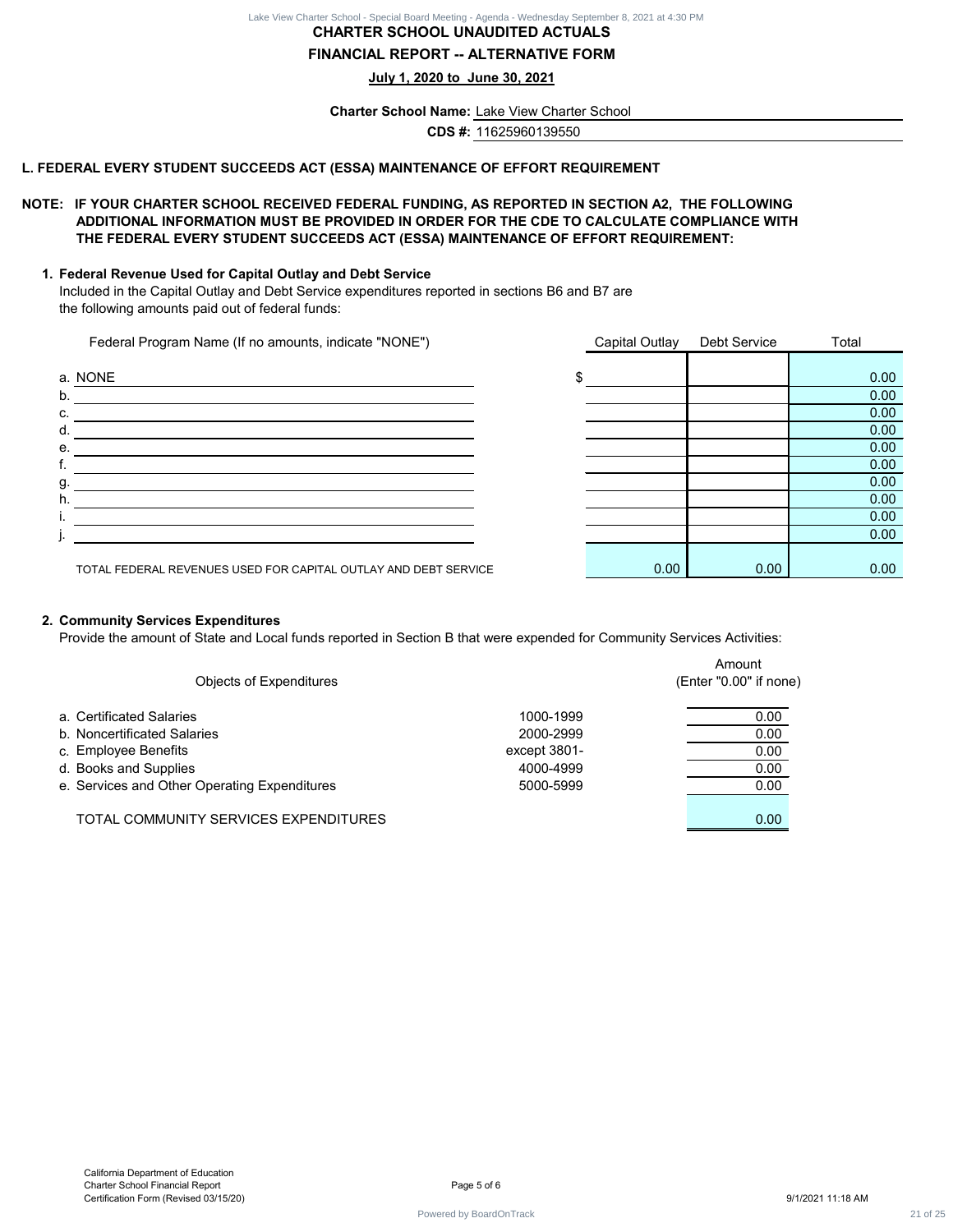#### **CHARTER SCHOOL UNAUDITED ACTUALS FINANCIAL REPORT -- ALTERNATIVE FORM**

**July 1, 2020 to June 30, 2021**

**Charter School Name:** Lake View Charter School

**CDS #:** 11625960139550

# **3. State and Local Expenditures to be Used for ESSA Annual Maintenance of Effort Calculation:** Results of this calculation will be used for comparison with 2019-20 expenditures. Failure to maintain the required 90 percent expenditure level on either an aggregate or per capita expenditure basis may result in reduction to allocations for covered programs in 2022-23. a. Total Expenditures (B8) 6 and 5 and 5 and 5 and 5 and 5 and 5 and 5 and 5 and 5 and 5 and 4,937,565.03 b. Less Federal Expenditures (Total A2) [Revenues are used as proxy for expenditures because most federal revenues 249,091.00 are normally recognized in the period that qualifying expenditures are incurred] c. Subtotal of State & Local Expenditures 4,688,474.03 [a minus b] d. Less Community Services **0.00** and the service of the service of the service of the service of the service of the service of the service of the service of the service of the service of the service of the service of the [L2 Total] e. Less Capital Outlay & Debt Service **76,468.00** 26, 2012 12:30 276,468.00 [Total B6 plus objects 7438 and 7439, less L1 Total] TOTAL STATE & LOCAL EXPENDITURES SUBJECT TO MOE  $$4,612,006.03$ [c minus d minus e] **Contract 22 of 25 Lake View Charter School - University Board Meeting - Agenda - Special Board Meeting - Special Board Meeting - Agenda - Wednesday September 8, 2021 at 4:30 PM and 2021 at 4:30 PM and 2021 at 4:30 PM and**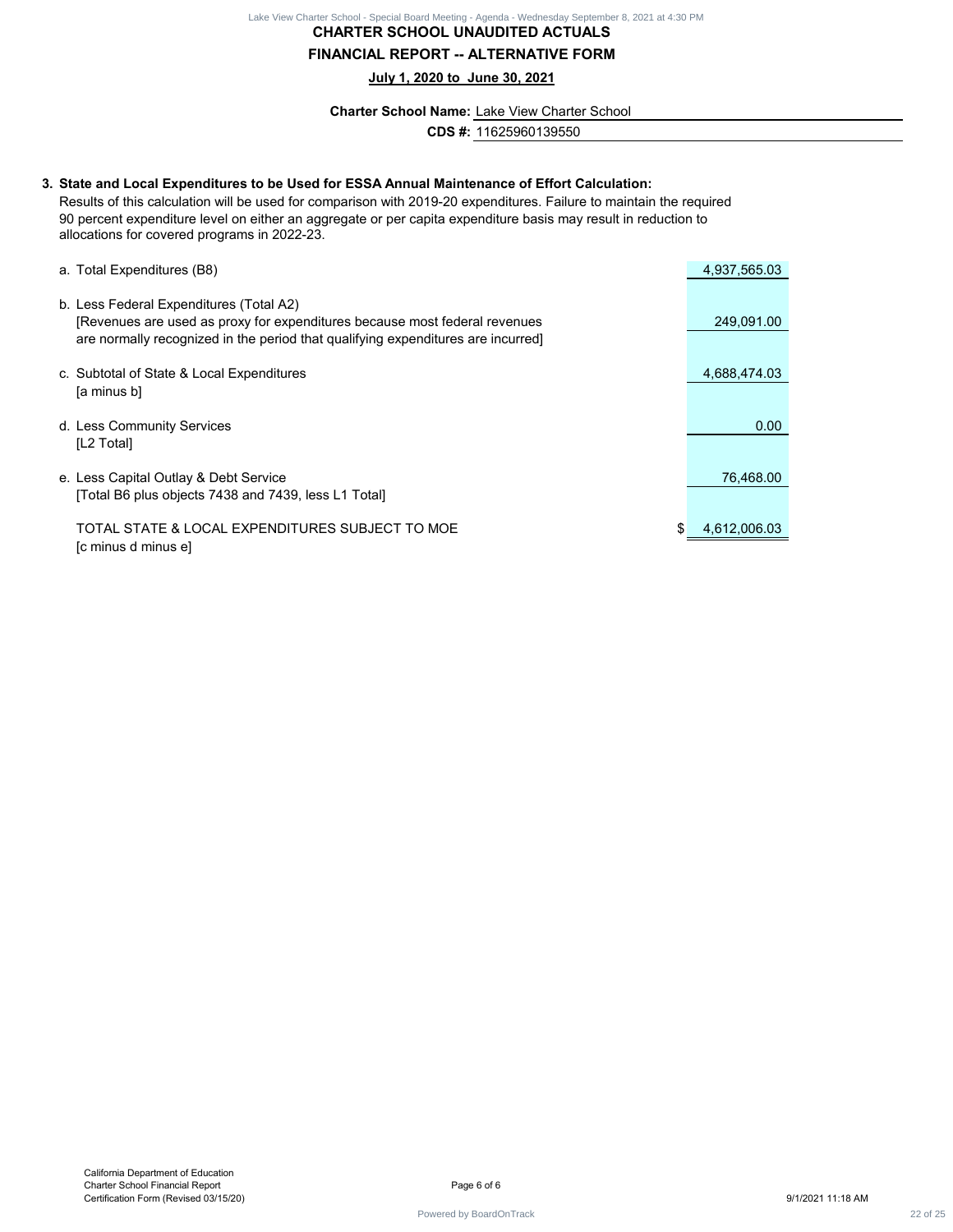#### Cover Sheet

#### Resolution for Charter Extension

|                                                                                   | Lake View Charter School - Special Board Meeting - Agenda - Wednesday September 8, 2021 at 4:30 PM                                                                                          |          |
|-----------------------------------------------------------------------------------|---------------------------------------------------------------------------------------------------------------------------------------------------------------------------------------------|----------|
|                                                                                   |                                                                                                                                                                                             |          |
|                                                                                   | <b>Cover Sheet</b>                                                                                                                                                                          |          |
|                                                                                   | <b>Resolution for Charter Extension</b>                                                                                                                                                     |          |
| Section:<br>Item:<br><b>Purpose:</b><br>Submitted by:<br><b>Related Material:</b> | III. Operations<br>A. Resolution for Charter Extension<br>Vote<br>LVCS Board Resolution re Charter Term Extension.pdf                                                                       |          |
| <b>BACKGROUND:</b><br><b>NEW EDUCATION CODE 47607.4</b><br>schools:               | Due to the lack of testing data for the past two years, the governor has extended our<br>charter renewals by two years. Here are our new charter renewal dates for our family of            |          |
|                                                                                   | • Lake View: 7/1/2019-6/30/2024, renewal now 2026                                                                                                                                           |          |
|                                                                                   | <b>NEW EDUCATION CODE 47612.7(a)</b><br>Extended the moratorium on new charters for three additional years.<br>The moratorium expiration was moved from January 1, 2022 to January 1, 2025. |          |
| <b>RECOMMENDATION:</b><br><b>Board Approval</b>                                   |                                                                                                                                                                                             |          |
|                                                                                   | Powered by BoardOnTrack                                                                                                                                                                     | 23 of 25 |

#### • Lake View: 7/1/2019-6/30/2024, renewal now 2026

#### **NEW EDUCATION CODE 47612.7(a)**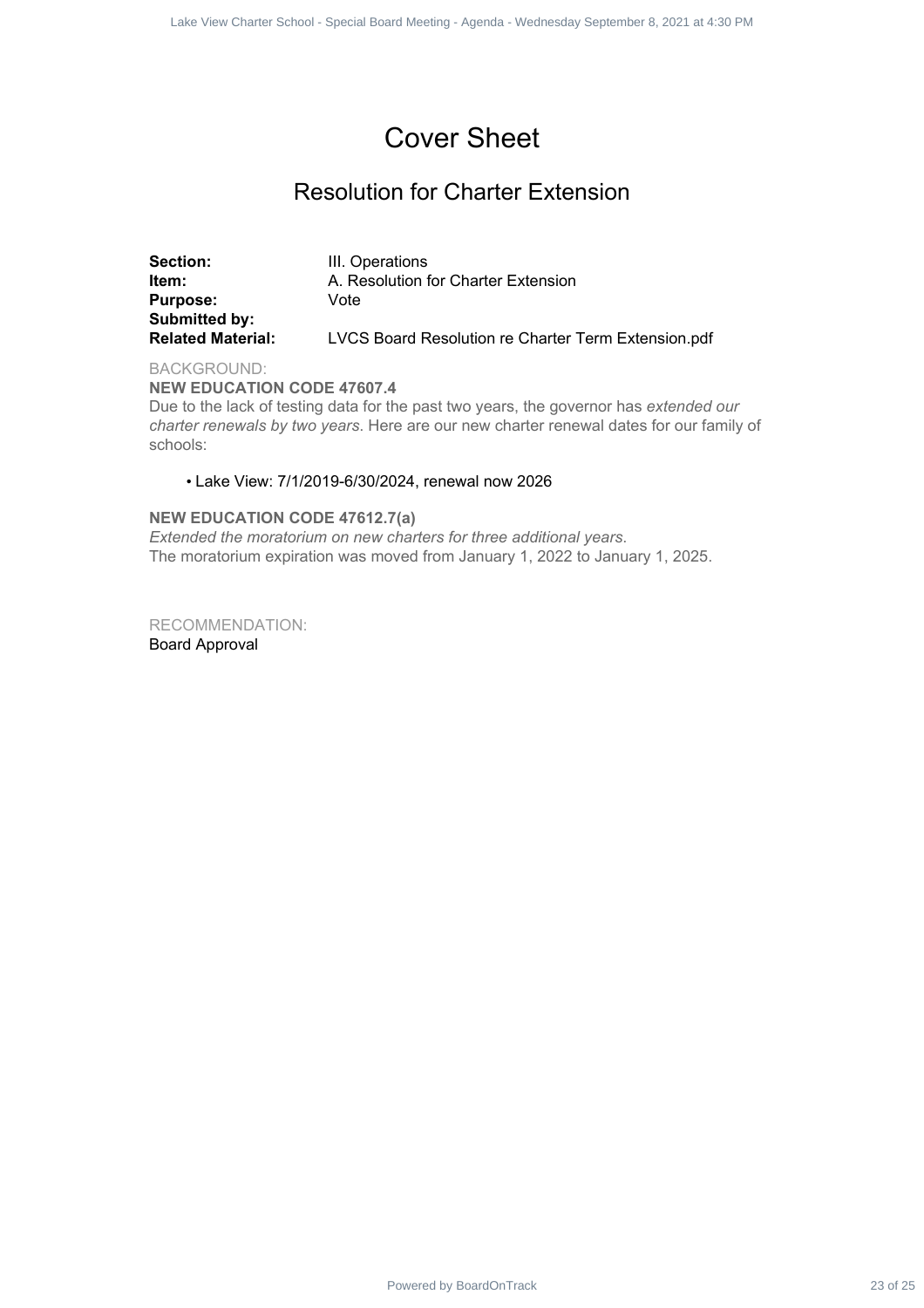#### **RESOLUTION OF LAKE VIEW CHARTER SCHOOL BOARD OF DIRECTORS**

#### (A California Non-Profit Public Benefit Corporation)

#### Board Resolution 2021-06

#### A RESOLUTION to recognize the legal extension of the charter term by two years pursuant to Education Code Section 47607.4

WHEREAS, Lake View Charter School ("Charter School") is a California public charter school operated as a nonprofit public benefit corporation under the direction and management of Lake View Charter School School Board of Directors ("Board"); and

WHEREAS, on June 18, 2019, the Lake Elementary School District Board of Trustees approved the Charter School's establishment charter petition for a term of five years, from July 1, 2019, to June 30, 2024; and

WHEREAS, the California State Legislature added Section 47607.4 to the Education Code, which provides: "[n]otwithstanding the renewal process and criteria established in Sections 47605.9, 47607, and 47607.2 or any other law, effective July 1, 2021, **all charter schools whose term expires on or between January 1, 2022, and June 30, 2025, inclusive, shall have their term extended by two years**." Board Contract 24 of 25 Lake View Charter School 24 Of 25 Lake View Charter School 24 Charter School 24 Of 26 Lake View Charter School 24 Of 24 Charter School 24 Lake View Charter School - Specific Corporation 1021-06<br>
CA

NOW, THEREFORE, BE IT RESOLVED, that the charter term for the Charter School shall be extended by two years, to expire on June 30, 2026, by operation of law.

IN WITNESS WHEREOF, the Board of Directors has adopted the above resolution by the following vote at a regular Board meeting this  $18<sup>th</sup>$  day of August 2021.

 $AYES:$ NOS: ABSTENTIONS:

Date:

Board of Directors